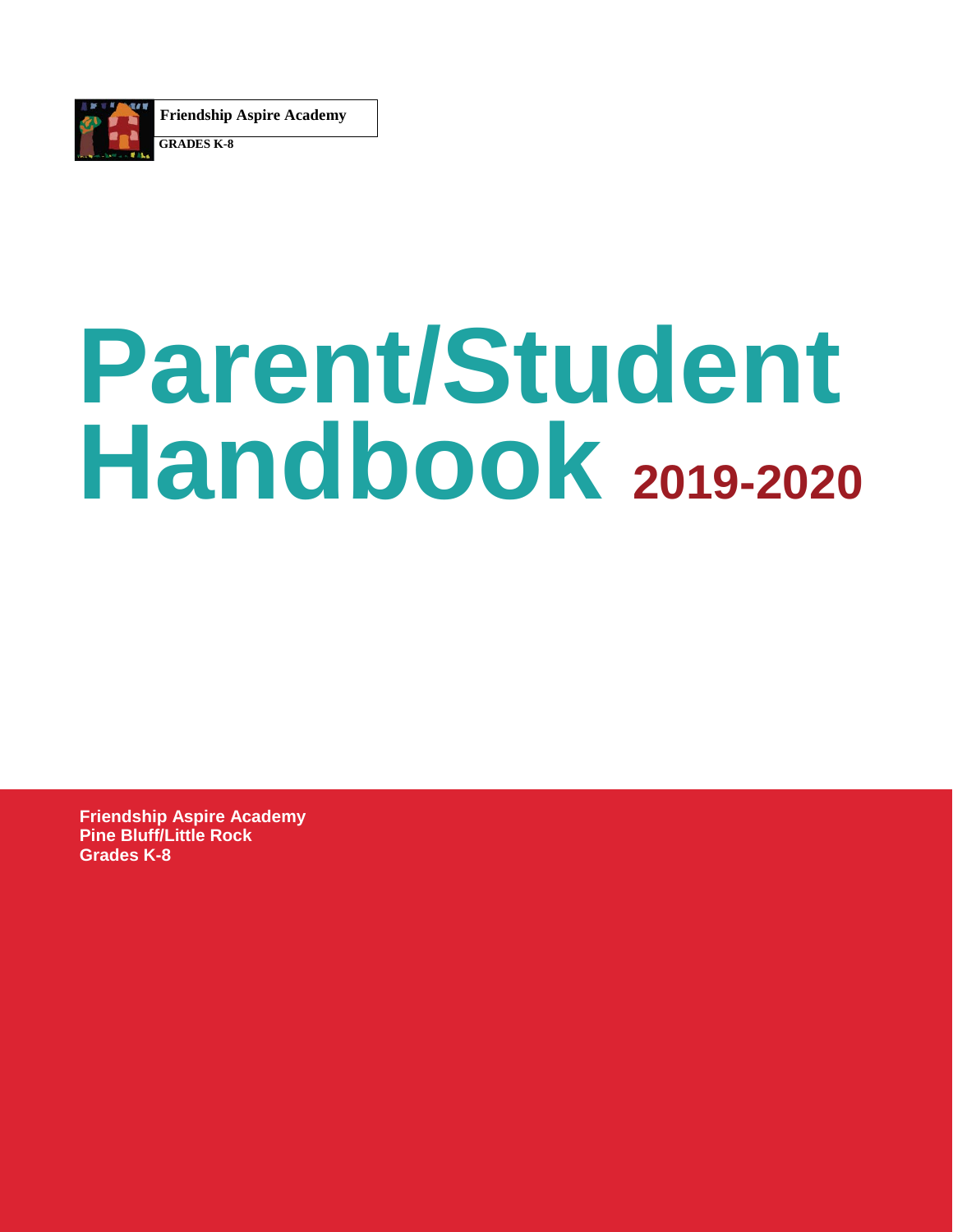### Table of Contents

#### **4 About Friendship Aspire Foundation**

#### **5 General Information**

Contact Friendship Education Foundation

General Contact Information Friendship Aspire Community Office Contact Enrollment Information Student Transfer or Withdrawal School Breakfast, Lunch and Supper Programs

#### **7 Resources for Parents**

Office of Parent Relations Parent Advisory Council (PAC) Signing Up to Volunteer Before and After Care Conferences with Staff/Contacting Your Child's Teacher or Other School Staff Quarterly Learning Contract Days Campus Visits and Classroom Observations Scheduled Conferences with Staff/Your Child's Teacher or Other School Staff School Health Services

School Nursing

Authorization for Administering Medication During School Hours Food Allergies

#### **12 Friendship Aspire Academy Promotion**

Student Promotion Requirements Summer Learning Academy Summer Learning Academy Attendance

#### **13 Friendship Aspire Academy Attendance**

Why is Attendance Important? Friendship Aspire Academy Policy and Legal Consequences for Absences Excused/Unexcused Tardiness and Early Pick-Up/Late Pick-Up Excused Absences Attendance/Truancy Due Process **16 Friendship Aspire Academy Uniform Policy** Friendship AAPB Uniform Policy **20 Authorized Electronic Device Policy 21 Internet Use – Acceptable Use Policy 23 Friendship Aspire Academy Code of Conduct and Discipline Policy** Code of Conduct Discipline Policy Inappropriate Behaviors and Levels of Responses and Interventions Code of Conduct Definitions Procedures for Suspension and Expulsion Procedures for Appeal

Review and Determinations

### **31 Friendship Aspire Academy Student Services and Resources**

Extended Learning Programs, Tutoring and Extra-Curricular Activities

Notice of Non-Discrimination

Accessing Additional Resources to Support You and Your Child

Additional Policies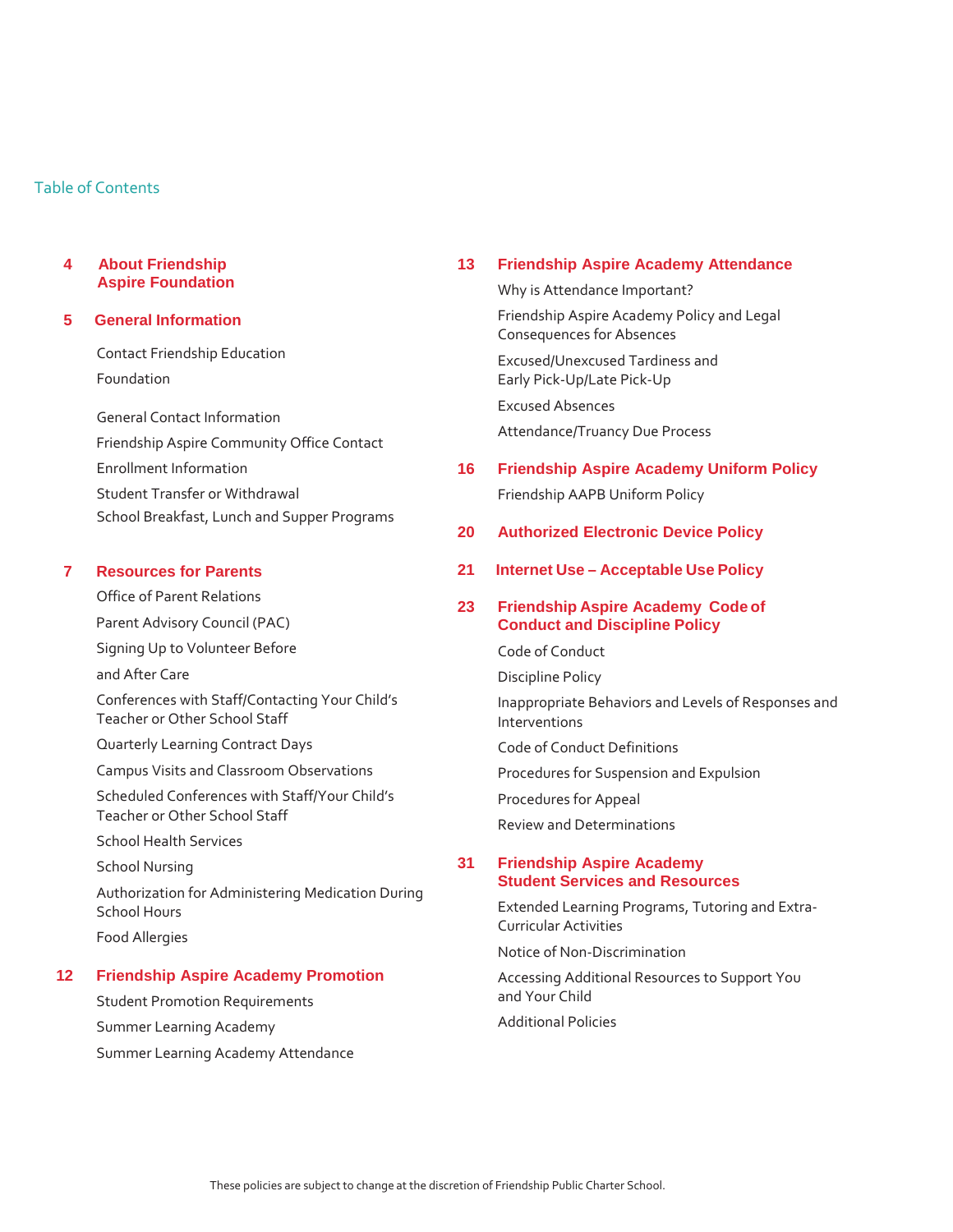## **About Friendship Aspire Academy**

## Our Mission

The mission of Friendship Aspire Academy is to provide a world-class education that motivates students to achieve high academic standards, enjoy learning and develop as ethical, literate, well-rounded and selfsufficient citizens who contribute actively to their communities.

## What We Do

Friendship Aspire Academy offers innovative and challenging standards- based classroom learning experiences and extended learning programs. We instill an appreciation for education and set high academic and personal standards that prepare students to become responsible contributors to their communities and world.

## Who We Are

Beginning with just two locations in 1998, Friendship now spans over 15 campuses, including online, for students in grades Pre-K3 to 12. Our rigorous curriculum, exemplary instruction, resource-rich forums and total commitment to student advancement have made Friendship one of the nation's top charter systems.

The road to college can be daunting. But thanks to 20 years' experience guiding students to and through higher education, Friendship has developed one of the most comprehensive roadmaps for student success anywhere. Our culture is driven by great educators, academic rigors that cultivate curiosity and confidence, and the belief that every child can achieve to the highest standards. Friendship empowers students to grow and thrive as scholars.

The Friendship system's knowledge-building approach to student instruction has produced remarkable results: Tier I elementary and middle schools. A robust Advanced Placement program. Graduation and college acceptance rates that are tough to top anywhere.

Beyond the classroom, extended learning and athletic programs round out the whole student. Friendship's awardwinning teams know the tough and the technical, from resilience in robotics to grit on the gridiron. They will enter a fast-paced world with a running start.

We are deeply committed to the communities we serve. Because of that, Friendship is uniquely equipped to take an extraordinary journey with students and their families. We are proud of our challenging approaches, insistence on accountability, high academic expectations and relentless emphasis on college completion. That's because we've seen the results. We know what students can accomplish with the right opportunities and environment.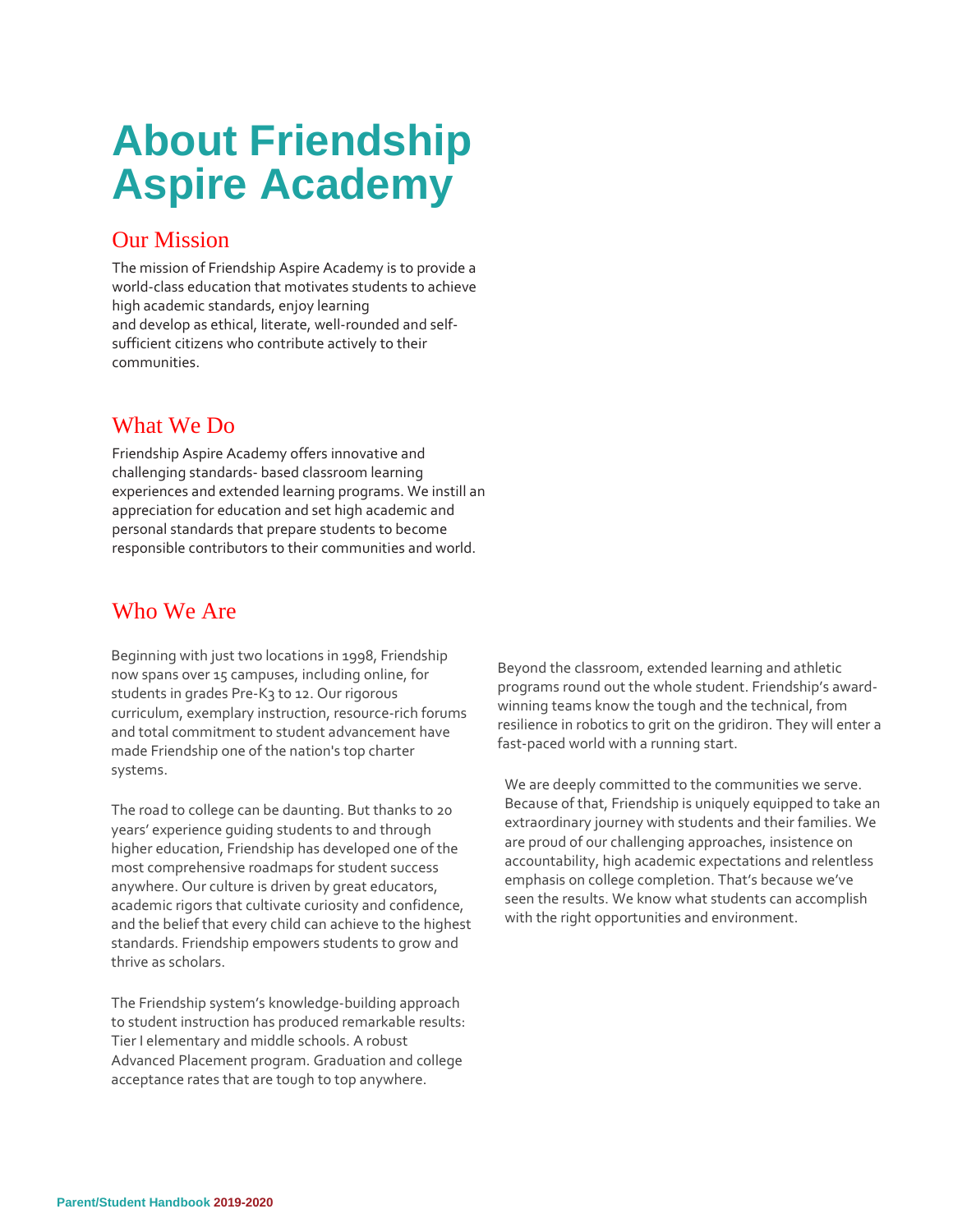## **General Information**

## School Contact Information

**Friendship Aspire Academy Pine Bluff** 3911 South Hazel Street Pine Bluff, AR 71603 Phone: (833)277-4731 School Hours: 7:45-3:30 pm

### **Friendship Aspire Academy Little Rock**

3615 W 25<sup>th</sup> St Little Rock, AR 72204 School Hours: 7:20 – 3:30 pm

Friendship Education Foundation 300 Izard Street Little Rock, 72201

## Other Contact Information

**Friendship Education Foundation** 1351 Nicholson St. NW

Washington, DC 20011 Main Office Phone Number: (202)722-2672

## Social Media

Website: www.friendshipaspire.org Facebook: @AspireAcademyPineBluff @AspireAcademyLittleRock

## Principals

Friendship Aspire Academy Pine Bluff Elementary Mr. Charles Woods Phone: (833)277-4731 Email: [cwoods@friendshipaspire.org](mailto:cwoods@friendshipaspire.org)

Friendship Aspire Academy Little Rock Middle School Ms. Lauren Chapman Phone: (501)500-0558 Email: [lchapman@friendshipaspire.org](mailto:lchapman@friendshipaspire.org)

Mr. Nathaniel Barnes Friendship Aspire Academy Little Rock Elementary Phone: (501)500-0558 Email: nbarnes@friendshipaspire.org

## Arkansas Superintendent

Mr. Phong Tran Phone: (225)627-3349 Email: PTran@friendshipusa.org

## National Executive Director

Mr. Joe Harris Phone: (202)722-2672 Email: [jharris@friendshipusa.org](mailto:jharris@friendshipusa.org)

## Development Director

Ms. Virginia Perry Phone: (501)500-9331 Email: [vperry@friendshipusa.org](mailto:vperry@friendshipusa.org)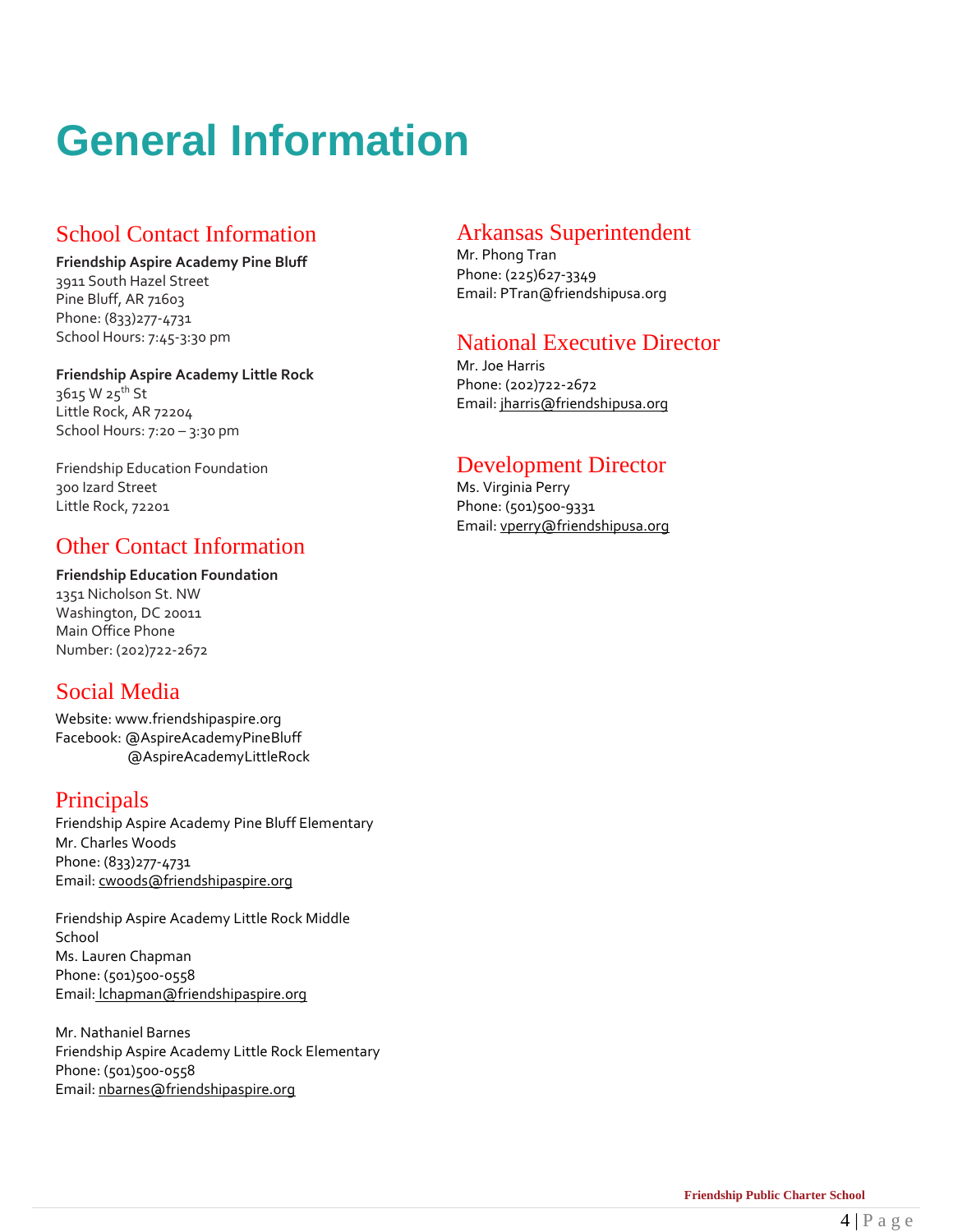## Enrollment

Every year students must be re-enrolled regardless of prior year enrollment and attendance. Parents must take advantage of the early enrollment opportunity and submit an Intent to Return form by the applicable deadline. Registration information, including residency verification, must be submitted by the deadlines provided in order to reserve enrollment slots. All applications for new students must be submitted through the school website or turned in to the school office. Preference is given to new students who are siblings of students re-enrolling from the prior school year. Please see www.friendshipaspire.org for more detailed information.

## Transfer or Withdrawal of a Student

Parents/guardians of record are required to sign in person at the campus main office the necessary forms for a student's withdrawal or transfer from Friendship Aspire Academy. The transfer and records release will be complete upon receipt of a documented formal request from the enrolling school. Additionally, grades and transcripts will not be released until all accounts/fees are cleared.

### School Breakfast, Lunch and Supper Programs

Friendship Aspire participates in the National School Lunch Program and School Breakfast Program and offers high quality, nutritionally-balanced meals that meet USDA guidelines for healthy school meals and the requirements set forth in the Healthy Schools Act. All students who are enrolled in a qualifying after school program will also receive a snack and hot supper at no charge.

Helpful links on School Nutrition: [www.usda.gov/topics/food-and-nutrition](http://www.usda.gov/topics/food-and-nutrition) [www.fns.usda.gov/school-meals/child-nutrition-programs](http://www.fns.usda.gov/school-meals/child-nutrition-programs) https://osse.dc.gov/health-and-wellness-0

Friendship Aspire Academy abides by a "**nut-free**" policy. Food allergies can be life threatening and Friendship Aspire is committed to offering a safe educational environment for all students including students with food allergies. Cooperative efforts between students, parents, physicians and school staff members can help minimize risks.

## Nut Free Policy

Friendship Aspire Academy is aware of the tremendous risk children and adults who are allergic to nuts can face from even the smallest exposure to peanut butter or a piece of nut. The consequences are life-threatening in many cases and require immediate intervention with medication, hospitalization or even life support. We want to do all we can to eliminate the possibility of such an occurrence in our schools.

Parents are asked to adhere to the following school-wide protocols:

- Please do not send any peanuts, peanut butter or foods containing peanuts or peanut butter.
- There will be no classroom projects that involve peanut butter (like bird feeders) or peanut shells (art projects). Please do not send any of these projects into the classroom with your child.
- Please do not enclose candy or other treats with holiday cards.
- If your child ate peanut butter for breakfast, please ensure that your child has washed his/her hands with soap and water before leaving for school. Water alone does not do the trick!

A list of other tree nuts that may trigger an allergic reaction are provided below:

| Almond          | Coconut       | Pecan     |
|-----------------|---------------|-----------|
| Beechnut        | Filbert       | Pine Nut  |
| Brazil Nut      | Gingko Nut    | Pistachio |
| <b>Bush Nut</b> | Hazel Nut     | Shea Nut  |
| Butternut       | Lichee Nut    | Walnut    |
| Cashew          | Macadamia Nut |           |
| Chestnut        | Nangai Nut    |           |

Your understanding and support in helping us to provide a **"NUT-FREE ZONE" within the lobby, lunchroom and classroom areas** is greatly appreciated.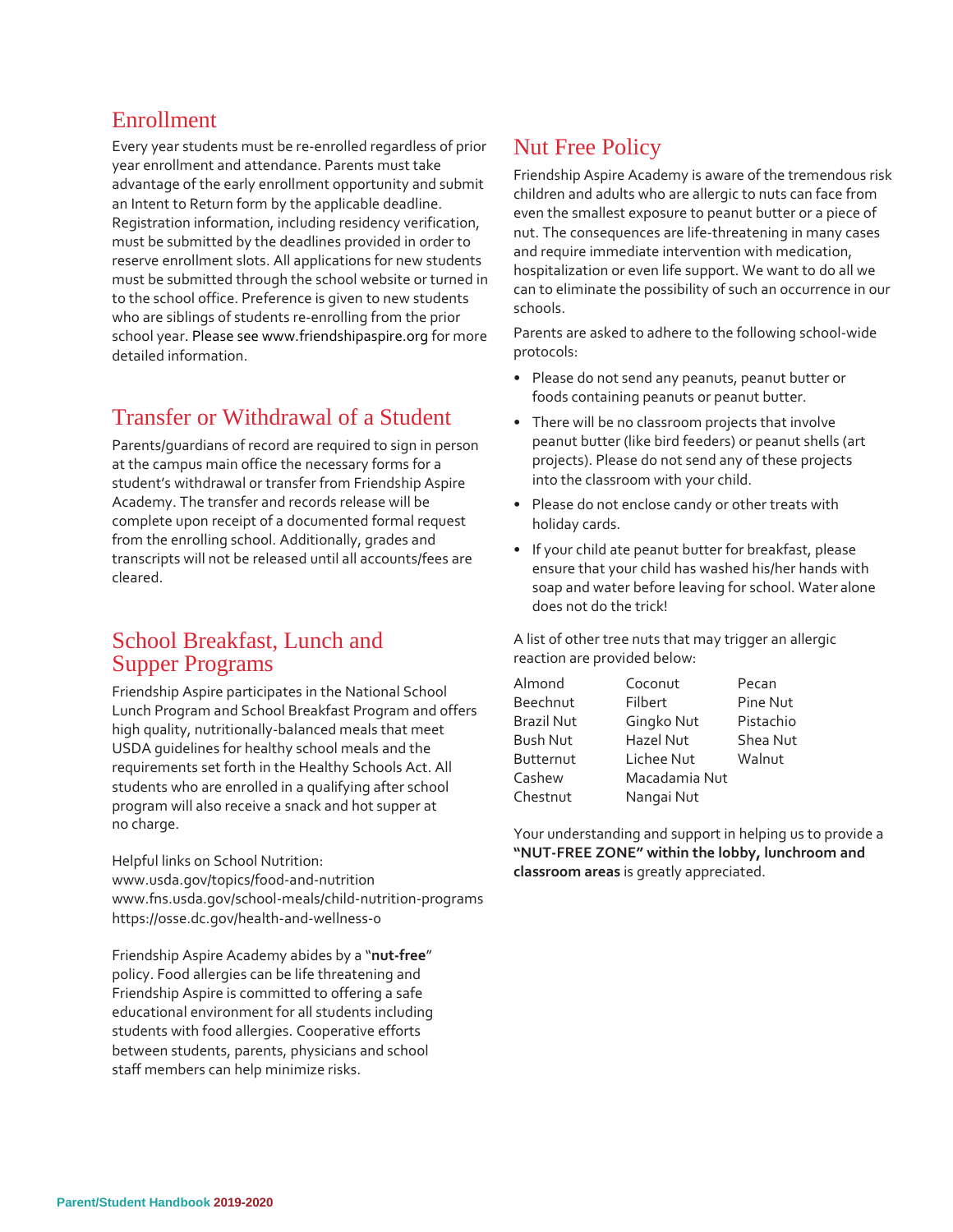## **Resources for Parents**

## Office of Parent Relations

The Office of Parent Relations provides support and information to the parents and families of Friendship Aspire Academy. Its services to parents include:

- keeping parents in touch with Friendship Aspire Academy news and happenings and providing programs and services that keep parents connected throughout the year;
- listening to parent concerns, providing referral information and coordinating informal resolution meetings; and
- helping parents connect with any special help or services.

## Parent Advisory Council(PAC)

The PAC (Parental Advisory Council) is an organization that brings parents and teachers together to promote the education and welfare of our children.

The primary role of the PAC is to provide a forum through which parents can become more involved in the education of their children. The PAC coordinates a number of activities and services, including:

- outreach to its members to determine the needs and interests of membership;
- recruitment of parents to build a robust parent involvement program;
- information and available educational resources to all parents;
- support and aid for parents with concerns or other issues;
- professional development for its parent membership;
- partnerships with members of the school community (e.g., Director of Parent Relations, Learning Leaders) to offer services to families and share resources;
- representation of parents on School Leadership Teams;
- fund raising activities to benefit the children and PAC;
- parent participation in school activities; and communications (e.g., newsletters, e-mail accounts, websites, phone trees)

Call your child's school and ask for the name of the PAC president, or simply come to the next meeting. You will be welcomed with open arms.

## When Do PACs Meet?

Please contact your child's school for more information.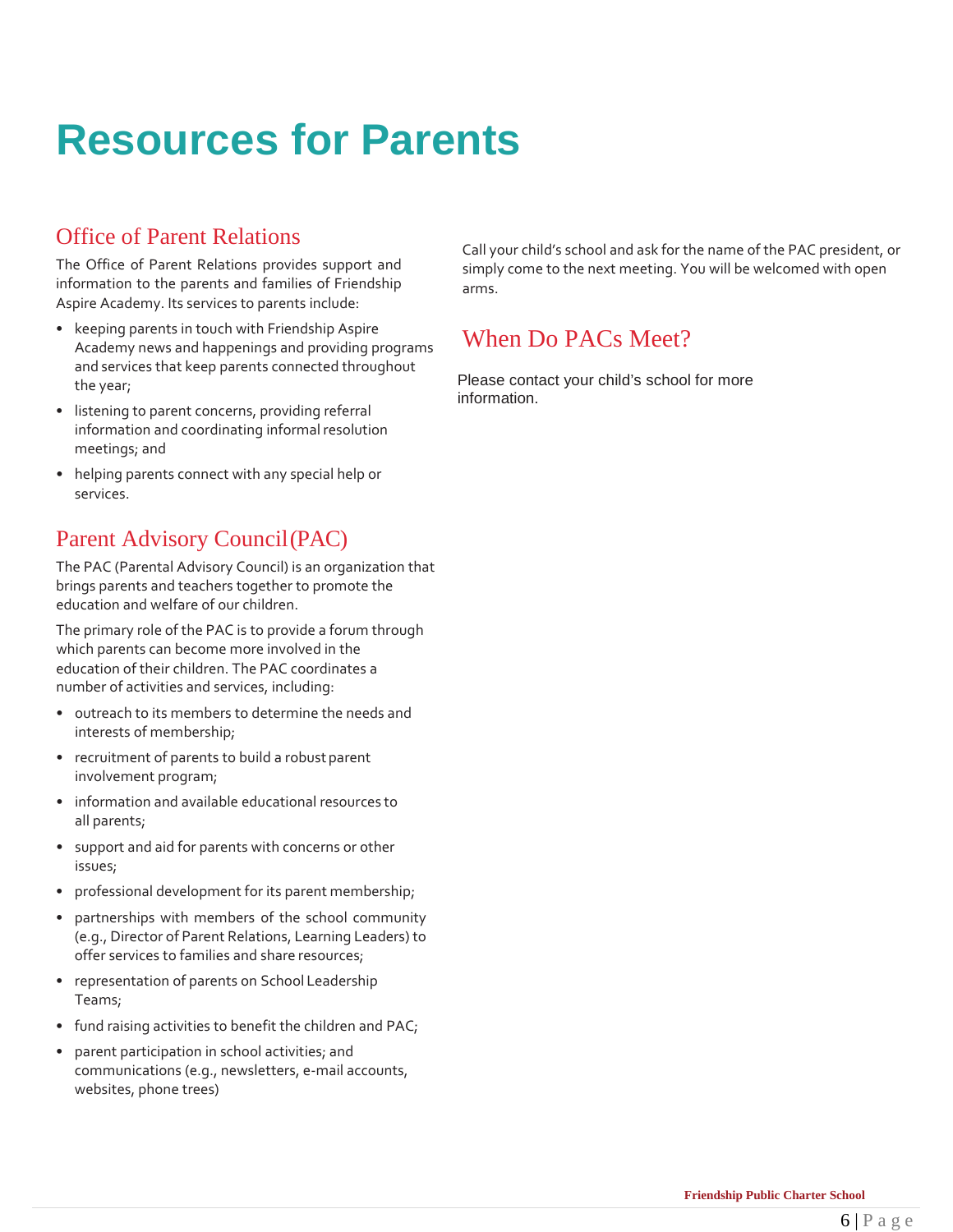## Parent University

Parent University is an initiative designed to inform, involve and empower Friendship Aspire families. It provides a combination of resources and course offerings to help parents become full partners in their children's education. Parent University offers parents and other family members a variety of meaningful classes and workshops that will add to their existing skills and give them opportunities for continued growth and development.

The goal of Friendship Parent University is to educate, engage, and involve our parents/guardians as partners and advocates in their children's education.

Parent University's purpose is to:

- Increase access to and understanding ofFriendship's core values, policies and practices;
- Increase parental involvement and participation in school;
- Allow parents an opportunity to network with professionals and other parents;
- Help parents develop the skills needed to implement positive parenting practices;
- Empower parents to become effective advocates for their children;
- Strengthen home-school-community partnerships;
- Equip parents with knowledge and awareness of resources available to them;
- Increase the number of parents who feel positively connected to their children's school; and
- Provide opportunities and support for families to achieve personal academic and non-academic goals.

Parent University will offer workshops/courses in one of five areas:

- Social Emotional Learning: These workshops will focus on the social emotional development of children and how it can impact a student's academic and social progress. Information and experiences that empower parents to raise self-confident, disciplined, motivated and educated children from birth through young adulthood will be shared.
- Technology: These workshops will provide families current information on technology and how it can be used to increase learning for students and parents.
- Academic Intervention and Support: These workshops will focus on steps that can be taken to assist a student in their academic progress. Parents will learn how to determine whether their children are on track with their learning.
- Growth and Personal Development: These workshops will provide opportunities for parents to increase their own personal and professional growth, enabling them to effectively advocate for themselves and their children.
- Education: These workshops will cover information on topics that are beneficial to families for everyday living.

By providing our parents/guardians with the knowledge and experiences to advocate and support their child's learning, parents will become more engaged in supporting quality education for their children in ways that result in improved student outcomes and school improvement.

## How do I sign up to volunteer?

Friendship Aspire Academy encourages parents to volunteer. Volunteers may serve as tutors, mentors, chaperones, classroom and office assistants. To volunteer, please contact the school office and we can assist you with the application process.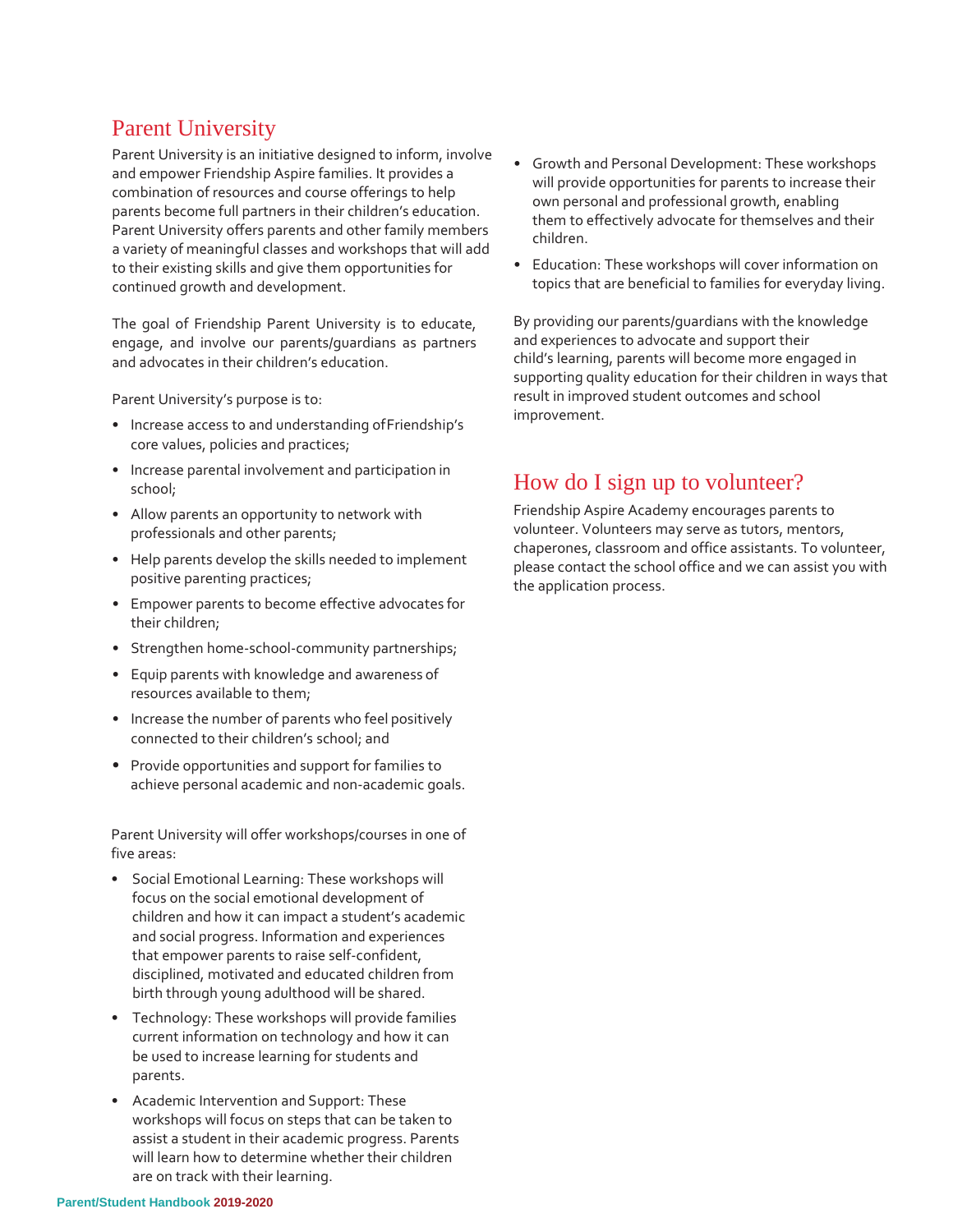## Do you have an inquiry or recommendation?

We encourage family and staff to collaborate in strengthening our schools. Teamwork, shared understanding of our mission, and agreement in moving forward is critical to our success. If parents require support outside of the school campus, please contact the Friendship Arkansas Superintendent at [ptran@friendshipusa.org](mailto:ptran@friendshipusa.org) or the National Head of Schools at [jgrant@friendshipusa.org.](mailto:jgrant@friendshipusa.org)

## What are Quarterly Learning Contract (QLC) Conferences?

A key part of every parent's engagement is understanding the academic progress your children make throughout the year. Parents will receive information about their children's progress including classroom grades, attendance, behavior and most recent assessment data. Parents, students and teachers will work collaboratively to set performance goals and targets. To that end, parents are required to attend the QLC day conferences. During the 2018-2019 academic year, these mid-quarter conferences are scheduled on November 3, February 2, April 20. On QLC days, parents, students and teachers will:

- review student grade-level proficiency assessment data (Benchmarks, Principal's Assessments, unit tests, student portfolios, etc.)
- discuss behavior and attendance
- discuss student promotion status
- discuss enrichment opportunities
- review and develop new QLC goals as needed
- develop and sign a plan to reach written goals

The QLC goals serve as a contractual agreement between three parties: parent, teacher and student. The goals will be reviewed and discussed to determine the continuation of goals not met or the development of new goals when mastered. Parents will receive a copy of the Scholar Report Card and QLC at the time of the conference. A final review of QLC goals will be held prior to the end of the school year.

Please contact your child's school if additional information is needed regarding QLC conference times.

## Campus Visits and Classroom 7 **Observations**

Parents/guardians of record or their documented designees who are interested in observing classrooms must make arrangements in advance through the main office and teacher. Classroom observations are not conferences and parents are therefore asked to observe instruction quietly.

Friendship Aspire requires all guests to use the main entrance to our buildings. Guests are required to report to the front office to sign in and retrieve a visitor badge that must be worn for the duration of your visit. Guests must follow the direction of security and may not roam the school building. At the completion of the visit, guests must sign out at the security desk. Friendship reserves the right to provide a security escort or bar suspicious or disruptive activity or behavior.

## Additional Opportunities for Conferences with Staff

Friendship Aspire Academy places a great deal of emphasis on parent involvement and we welcome parents/guardians to contact the school with requests for assistance or to express concerns. Contact with Friendship Aspire staff regarding concerns should be made in the following order: (1) Teacher or staff member (2) Principal (3) Superintendent (4) Friendship Education Foundation Office.

If a parent/guardian wants to discuss a matter with a member of the school staff, use the following procedure:

- The parent/guardian should schedule an appointment with the faculty member prior to the meeting date. It is possible that an adequate response can be provided through a telephone discussion. Please refer to your child's schedule, teacher syllabus, or phone the school to schedule a meeting with a teacher or other staff member.
- The parent/guardian must report to the office at the time of the agreed appointment and the main office will notify the staff member of your arrival. To avoid disruption of classes or other school activities, parents/guardians or their designees are not permitted to go to a classroom or other location without prior consent from the main office and/or a security escort.
- If no resolution can be reached through a discussion with a teacher, the parent must contact the main office to schedule appointment with the Principal. Parents/ guardians may contact the Arkansas Superintendent after they have spoken with the principal at the school site.
- With regard to discipline hearings for suspensions of 10 days or more and recommendations for expulsion, student/parents/legal guardians can contact the Arkansas Superintendent to request a hearing.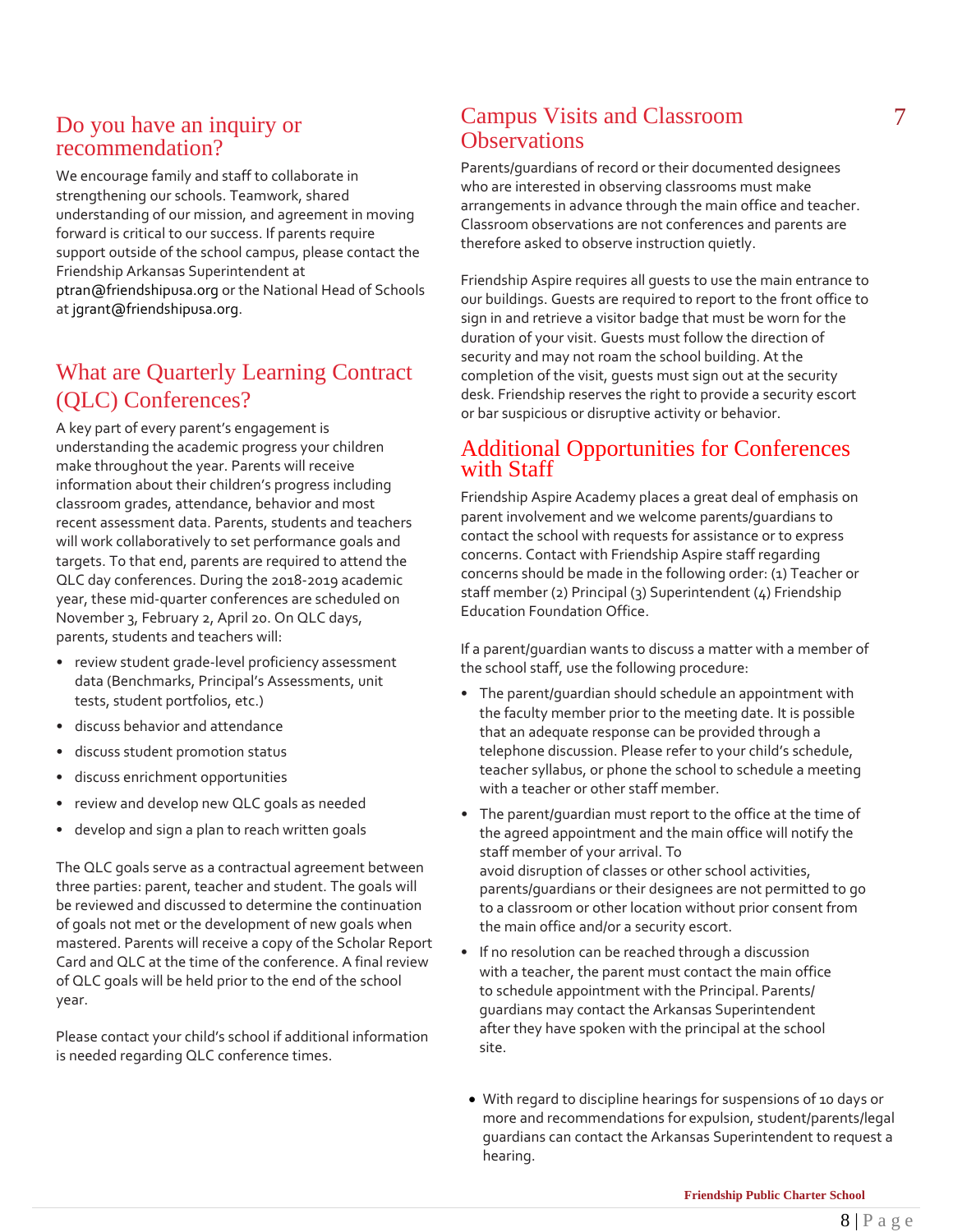## School Health Services

School health services are available at Friendship Aspire.

## School Nursing

The school nurse provides the following services that do not replace the care a student should receive from a regular physician or clinic.

- Basic first aid;
- Administration of certain medications;
- Referrals to emergency and other care in the event that an injury or other condition requires a service the nurse is unable to provide;
- Assistance to students with chronic illnesses that require ongoing prescribed medical treatment including monitoring blood sugar levels, administering tube feedings and performing catheterizations;
- Health screenings, assessments and referrals for health problems and medical conditions (e.g. vision, hearing and scoliosis). Prevention and containment of communicable diseases by ensuring all students are immunized in accordance with Arkansas laws and regulations; and
- Identification of suspected child abuse, illegal drug use or depression and determine appropriate intervention.

Parents and guardians can assist the school nurse in serving our students by:

- Informing the school nurse of any medical conditions or concerns about your child(ren)'s health;
- Making sure the school nurse has accurate, up-todate emergency contact information;
- Getting your child's immunizations updated in accordance with requirements and promptly submitting your immunization form;
- Completing and promptly submitting the authorization form for administering medications along with any medications, medical equipment or supplies needed during the school day; and
- Providing follow-up information about the outcome of your child's health care referral

## Immunizations

State law requires all students to be immunized unless you waive the right for immunization due to religious or medical reasons. In the event of waiver due to religious or medical reasons, submission of a notarized letter to the school nurse and signed by you and your child's physician is required.

- Parents must submit forms or waivers to the main office and should retain copies in the event the information is requested again. Students without complete, up-to-date immunization forms will receive letters requesting up-to-date records.
- Please note: Upon accruing unexcused absences for missing health information, you and your child will be subject to the Attendance Policy of this handbook and Arkansas Truancy Law.

## Authorization for Administering Medication During School Hours

*Please Note: No medication will be administered atschool in the absence of a complete, approved Authorization to Administer Medication form.*

In the event that a parent requests that a student take medication during the school day, including but not limited to administering an asthma inhaler or Epi-Pen, please follow these procedures:

- 1. The Authorization for Administering Medication form must be completed by the parent or guardian. (Please see your child's school nurse to receive form).
- 2. The Authorization for Administering Medication form must also be completed by the physician.
- 3. The complete Authorization for Administering Medication form must be on file at school before the medication can be administered at school.
- 4. The medication must be in the original labeled container as dispensed or in the manufacturer's labeled container. The label must contain the student's name, name of the medication and directions for use and date.
- 5. Parents or other authorized adults must transport medications and medical supplies to and from school and all medications and medical supplies must be given directly to the nurse.
- 6. Students may not carry medications (prescriptionor non- prescription) or supplies except for an inhaler for asthma. Parents who wish to have their children carry or possess an inhaler must still follow the above procedures and communicate directly with the schoolnurse.
- 7. All unused medications that have not been picked up by parents by the last day of each school year will be discarded by health office staff.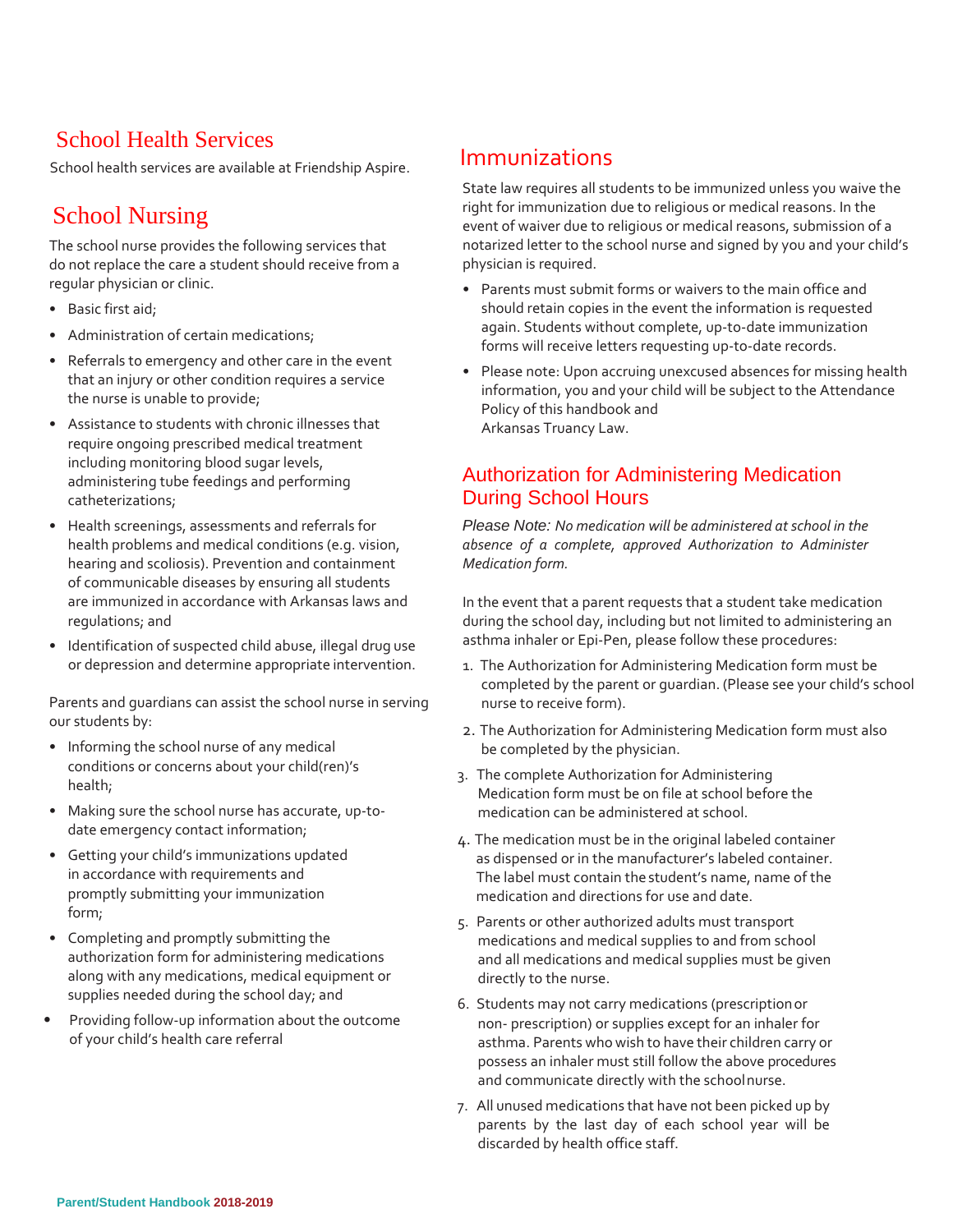- 8. Immediate written notification of changes in medication and/or prescription directions must be provided to the school by the parent/guardian.
- 9. Annual renewal of authorization is required.

## Food Allergies

If your child is allergic to certain foods, please provide a note to the school nurse, your child's classroom teacher, and the food service coordinator. When submitting documentation to the school, please list all allergies.

If medication is being taken at school (i.e., Epi-Pen, etc.), you are also required to fill out the Authorization to Administer Medication form.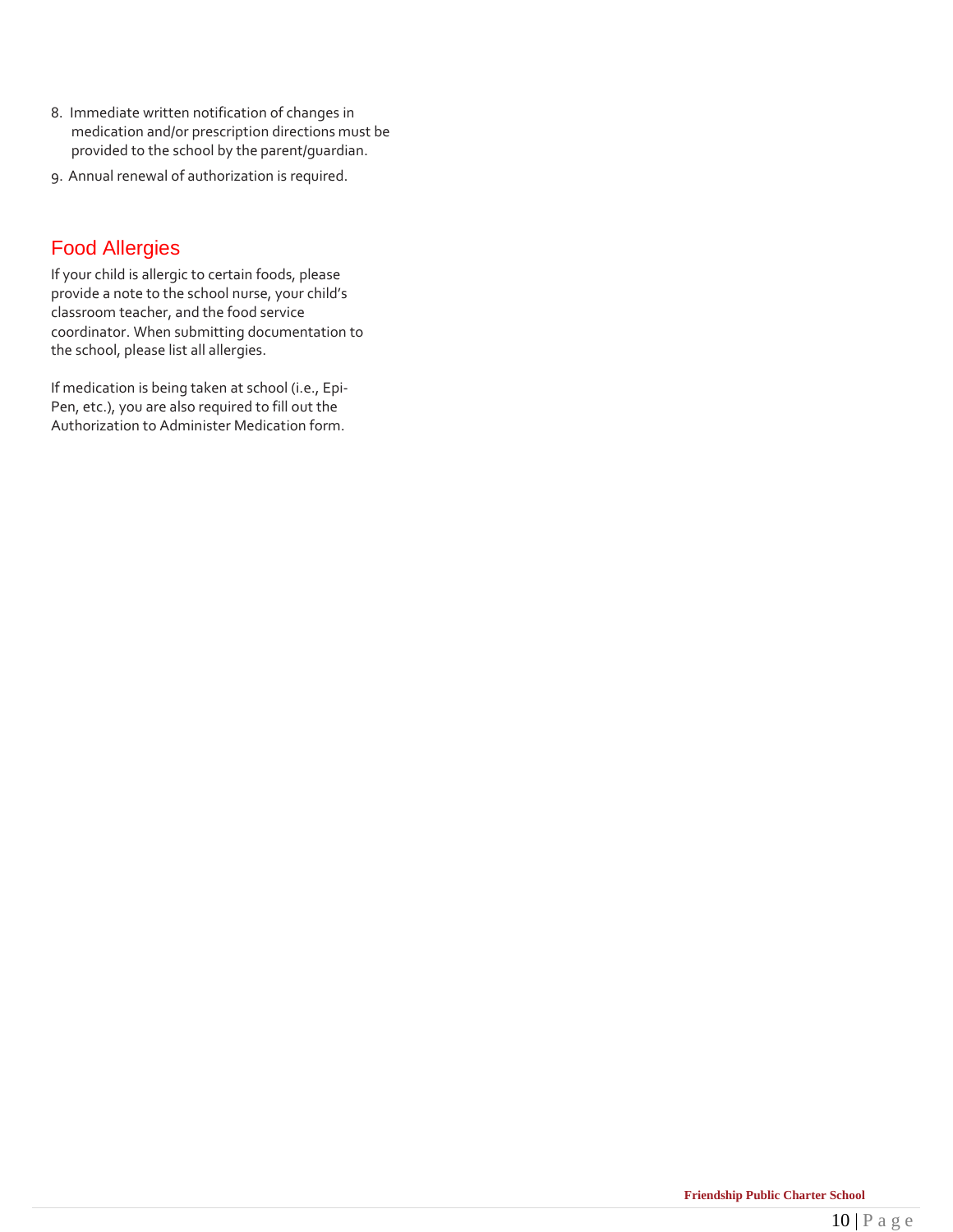## **Friendship Aspire Promotion**

## What are the requirements for student promotion?

Students will be promoted when their educational growth shows they are prepared to successfully complete the next grade.

Parents of students at risk of not being promoted will be notified through quarterly report cards, during parent conferences, Quarterly Learning Contract (QLC) days and at other times throughout the school year as academic assessment, attendance and other student performance data are available. Parents must track their child(ren)'s academic progress throughout the school year by attending the mandatory QLC days and reviewing their child(ren)'s assessment and grade reports in order to determine whether their child may have to attend summer school.

All students who are candidates for retention will be closely monitored and will be required to attend Summer Learning Academy. Final decisions may be made as late as May as to what is most appropriate for the child and the circumstances.

## Students with IEPs

Promotion criteria for students with IEPs are the same as above. Prior to retaining a student with an IEP, the special education team (including relevant teachers and administrators from the school and from the

Community Office) will convene to review each student's performance and progress toward meeting his/her IEP goals. Retention of students with IEPs will only occur with the recommendation of the special education team.

### Promotion Criteria Promotion Kindergarten through 8th Grade

A student will be promoted based on performance in each of the following areas:

- Attendance: Students must have fewer than twenty (20) cumulative absences (including unexcused and excused absences). If a child has 20 or more absences, the student will be retained.
- Academics (K 1st Grade): A student must demonstrate grade-level mastery to be promoted to the next grade. In addition, if the child is not meeting social-emotional development standards, the school reserves the right to retain the student.
- Academics (Grades 2-5): Students must demonstrate grade-level mastery in order to be promoted. To demonstrate grade-level mastery, students must pass (D or better) their English and mathematics classes and must meet certain percentiles in both reading and math on the Measures of Academic Progress (MAP) assessment.
- Academics (Grades 6-8): Students must demonstrate grade-level mastery in order to be promoted. To demonstrate grade-level mastery, students must pass (D or better) their English and mathematics classes and must meet certain percentiles in both reading, ELA, math and science on the ACT Aspire assessment.
- Teacher and principal recommendations
- Students who fall below certain standards will be required to repeat their current grades and encouraged to participate in Summer Learning Academy for additional support.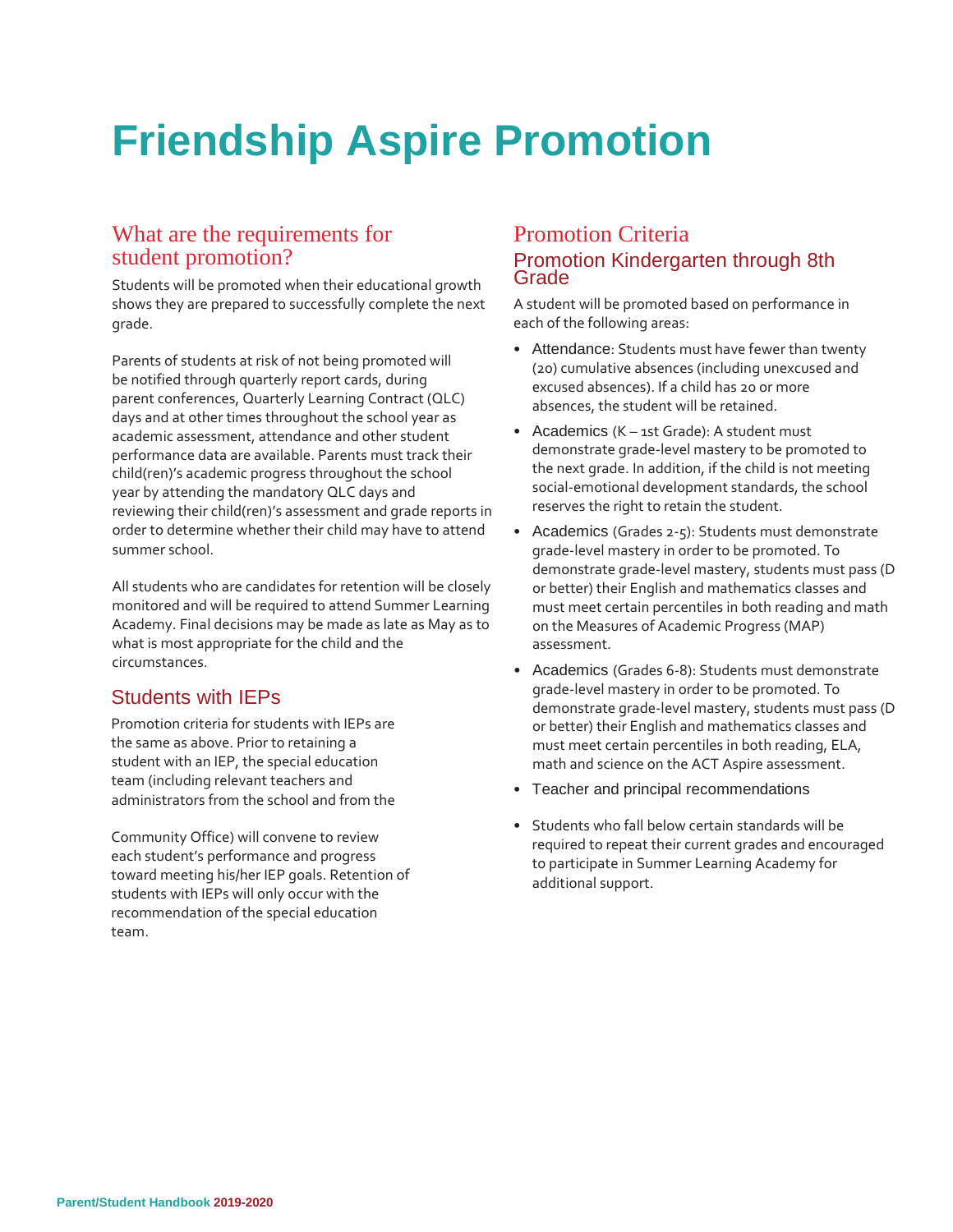## **Friendship Aspire Attendance**

## Why is attendance important?

Students who are not in school consistently and on time miss valuable instruction and the opportunity to progress to their fullest potential. Instilling in your child the need to attend school daily and on time will also foster good habits for later in life when they enter college and the workforce. Please let us know if you are experiencing any circumstances that are preventing you from partnering with us to make sure your child attends school regularly and on time.

Students are expected to be present every day. Students must arrive at school prior to the official start of the school day, remain in school until the official close of the school day and arrive to all classes on time in accordance with the school's bell schedule.

**If a student is absent, a parent or guardian must submit valid written documentation to excuse the absence within 5 days of the student's return to school.**

**Failure to submit the written excuse note within 5 days will cause the absence to be unexcused.**

### Friendship Aspire Academy Policy and Legal Consequences Regarding Absences

The accumulation of absences will harm your child's academic standing and will result in your violation of the Arkansas's compulsory school attendance requirements. Failure to meet established attendance guidelines will result in the following consequences except in extenuating circumstances left to the discretion of the principal or school administrator.

**Note**: *Students who are un-enrolled from Friendship Aspire Academy are not eligible to return during the school year in which they are un-enrolled. If an un-enrolled student wants to return for the next school year, he or she will need to enroll through the website or in the front office.*

| <b>Triggering Event</b>                                           | <b>Mandated Truancy Intervention</b>                                                                                                                                                                                           |
|-------------------------------------------------------------------|--------------------------------------------------------------------------------------------------------------------------------------------------------------------------------------------------------------------------------|
| 1 unexcused absence                                               | Reasonable and diligent efforts at personal contact with the parent to obtain an explanation of reason for<br>absence                                                                                                          |
| 5 unexcused absences within<br>marking period                     | Referral of student to school-based student support team<br>School-based student support team meets to determine underlying causes of absences Implement action plan<br>for addressing absenteeism                             |
| 5 Cumulative Absences                                             | Notification to parent regarding absences<br>Mandatory parent conference with school-based student support team to develop a plan for immediate<br>intervention Referral of student to school-based student support team       |
| 10 Cumulative Absences                                            | Notification to parent regarding excessive absences<br>Mandatory parent conference with school-based student support team to develop a plan for immediate<br>intervention for failing grade(s) in relevant courses             |
| 10 unexcused absences during a<br>school year                     | Provide plan to School Administrator for immediate truancy intervention including delivery of community-<br>based or other services on an emergency basis<br>Notice to ADE to send truancy prevention resource quide to parent |
| 10 unexcused absences during a<br>school year by a child age 5-13 | Referral of student to Pine Bluff /Little Rock Child and Family Services (CFSA) for educational neglect investigation                                                                                                          |
| 15 Cumulative Absences                                            | Mandatory Home Visit                                                                                                                                                                                                           |
| 20 consecutive unexcused<br>absences                              | School may recommend drop from enrollment                                                                                                                                                                                      |
| 20 Unexcused Absences                                             | School reserves the right to retain the student                                                                                                                                                                                |

**Friendship Public Charter School**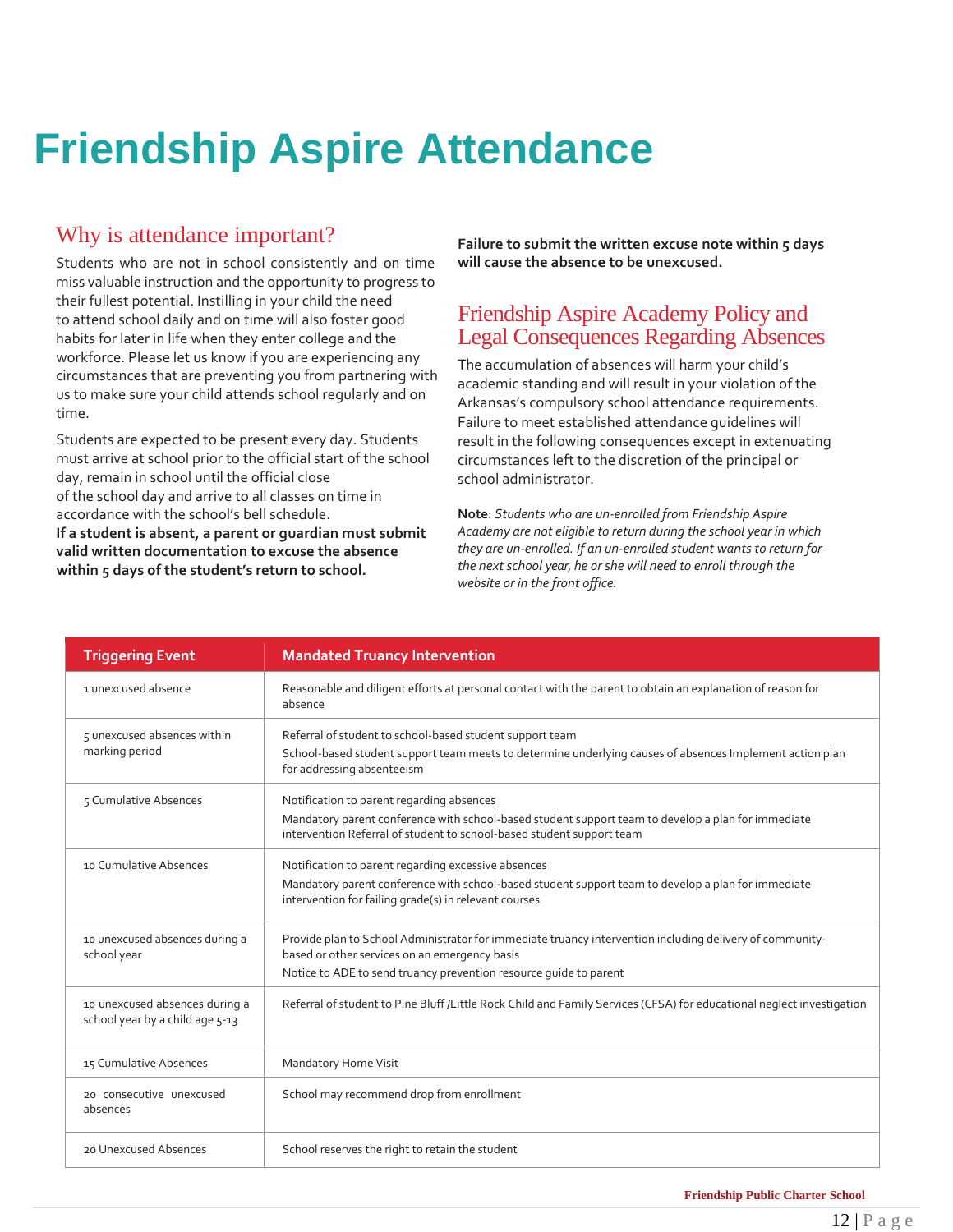## Excused/Unexcused Tardiness and Early Pick-Up

Late arrival and early pick-up are violations of the attendance policy. Students who are tardy must sign in with the main office and must provide a valid reason for their tardiness. Students arriving late may also be assigned to tardy hall to prevent classroom disruption. Students will be integrated into the classroom as soon as possible. We request that parents schedule medical, dental and other appointments for students outside of school hours. All absences accrued as a result of tardiness and early pick-up are subject to the Friendship Aspire Academy's attendance requirements.

## Late Pick-Ups

If your child has not been picked up by the official end of the day, we are required to notify Pine Bluff/Little Rock Child and Family Services. Your child will be picked up by an PBPD officer and taken to the . Please make sure you call the front office in the event of an emergency.

## Excused Absences

Absences can only be excused for the reasons listed below and only with required documentation for excuse notes listed in the following section:

- Student Illness
- Quarantine
- Death in the family
- Judiciary proceedings
- Religious holiday
- Temporary closing of the school facility
- Medical or dental appointments
- Allowances for the student to visit a parent before or after military deployment
- Other extenuating circumstances left to the discretion of the principal or school administrator
- Out of school suspensions

### Attendance/Truancy Due Process Truancy Cases of Up to 10 Days of **Absences**

- 1. Upon receipt of notification citing truancy up to 10 days, a parent/guardian may request a file reviewby phoning the
- 2. The file review must be requested by a parent/ guardian of record within three days of thedate indicated on the notice of truancy.
- 3. The file review will be conducted by a FAA School Board panel.
- 4. Failure to request a hearing will result in the FAA School Board panel automatically rendering a determination.
- 5. The parent/guardian may submit documentation demonstrating that an absence should be excused in accordance with the attendance policy or any other documentation s/he deems relevant to the truancy case.
- 6. The hearing panel shall render a final truancy determination and inform the parent/guardian of record in writing of the determination and related consequences/mandatory interventions.
- 7. The parent will be required to sign an agreement with the panel regarding student attendance consequences and/or related interventions for the remainder of the school year.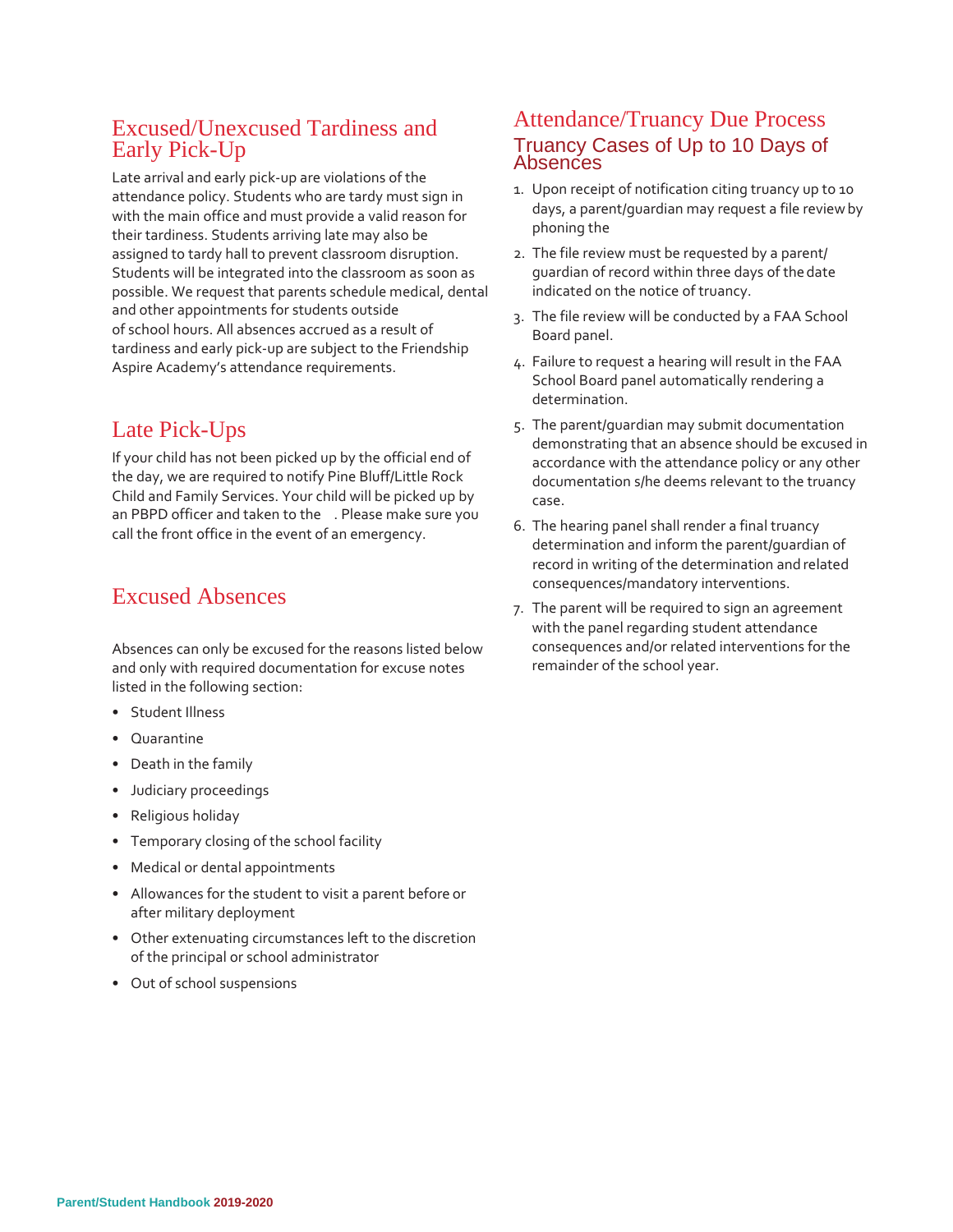## Attendance/Truancy Due Process Truancy Cases of Greater Than Ten (10) Days Absences

- 1. Upon receipt of a truancy violation greater than ten (10) unexcused absences, the student or student's parent/guardian of record may request a hearing by contacting Arkansas Superintendent at [ptran@friendshipusa.org.](mailto:ptran@friendshipusa.org)
- 2. The hearing must be requested by a student/parent/ guardian of record within three (3) days of the date indicated on the notice of truancy.
- 3. The hearing will be conducted by a Community Office panel.
- 4. Failure to request a hearing within 3 school days of receipt of notice will disqualify a student/parent/ guardian from being able to request a hearing and the Community Office panel will automatically render representation on his/her behalf.
- 5. The student or parent/guardian may bring witnesses, evidence, character letters and/or representation on his/her behalf.
- 6. The hearing panel shall determine that all due process procedures have been followed or waived. The hearing panel may question any witness or party upon the direct or cross-examination testimony and shall examine all documentary evidence.
- 7. The hearing panel shall ensure that the hearing is conducted in a fair and orderly manner and shall have the authority to exclude any party or other person from the hearing on the grounds of substantial interference or obstruction of the orderly process.
- 8. After the hearing panel's deliberation and recommendation, the student/parent/guardian of record shall be notified of the final determination in writing along with related consequences/mandatory interventions. This decision is final.
- 9. The student/parent and/or guardian may be required to sign an agreement with the panel regarding student attendance, consequences and/or related interventions for the remainder of the school year.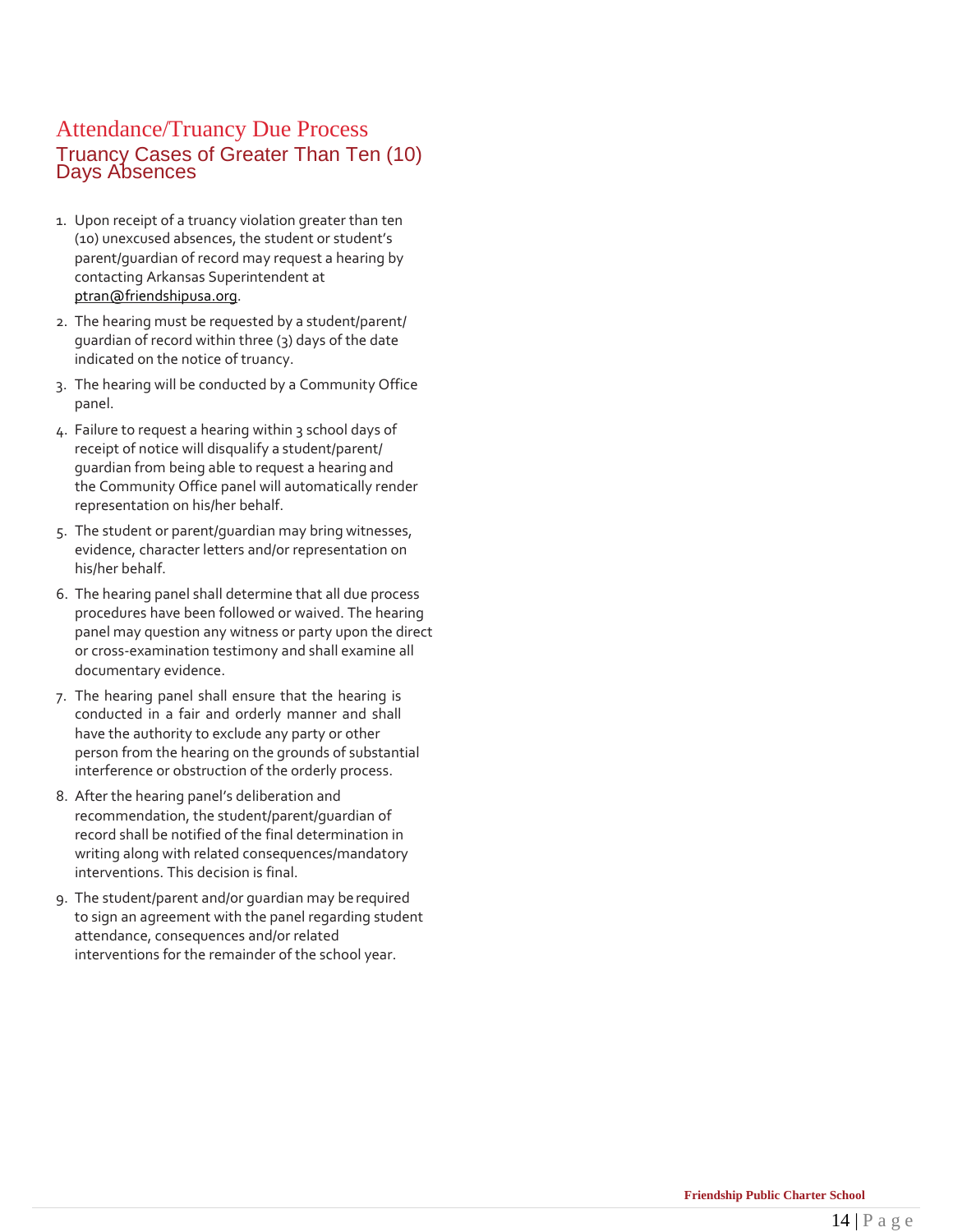## **Friendship Aspire Academy Uniform Policy**

Friendship Aspire Academy believes a safe and disciplined learning environment is the first requirement of a highperforming school. School uniforms help minimize disruptive behavior, promote respect for oneself and others, and build school/community spirit. Friendship Aspire also believes wearing school uniforms allows for identification of intruders on campus and encourages students to concentrate on learning rather than on what they are wearing.

All students are required to wear school uniforms, to be groomed and dressed appropriately for school and school activities.

A student's dress and/or appearance shall:

- Support, not disrupt, the learning environment;
- Constitute no threat to health or safety;
- Be tasteful and unable to be construed as provocative or obscene;
- Reflect practices of good hygiene and cleanliness.

Uniform requirements are outlined in this section and detail what is and is not appropriate for Friendship scholars to wear.

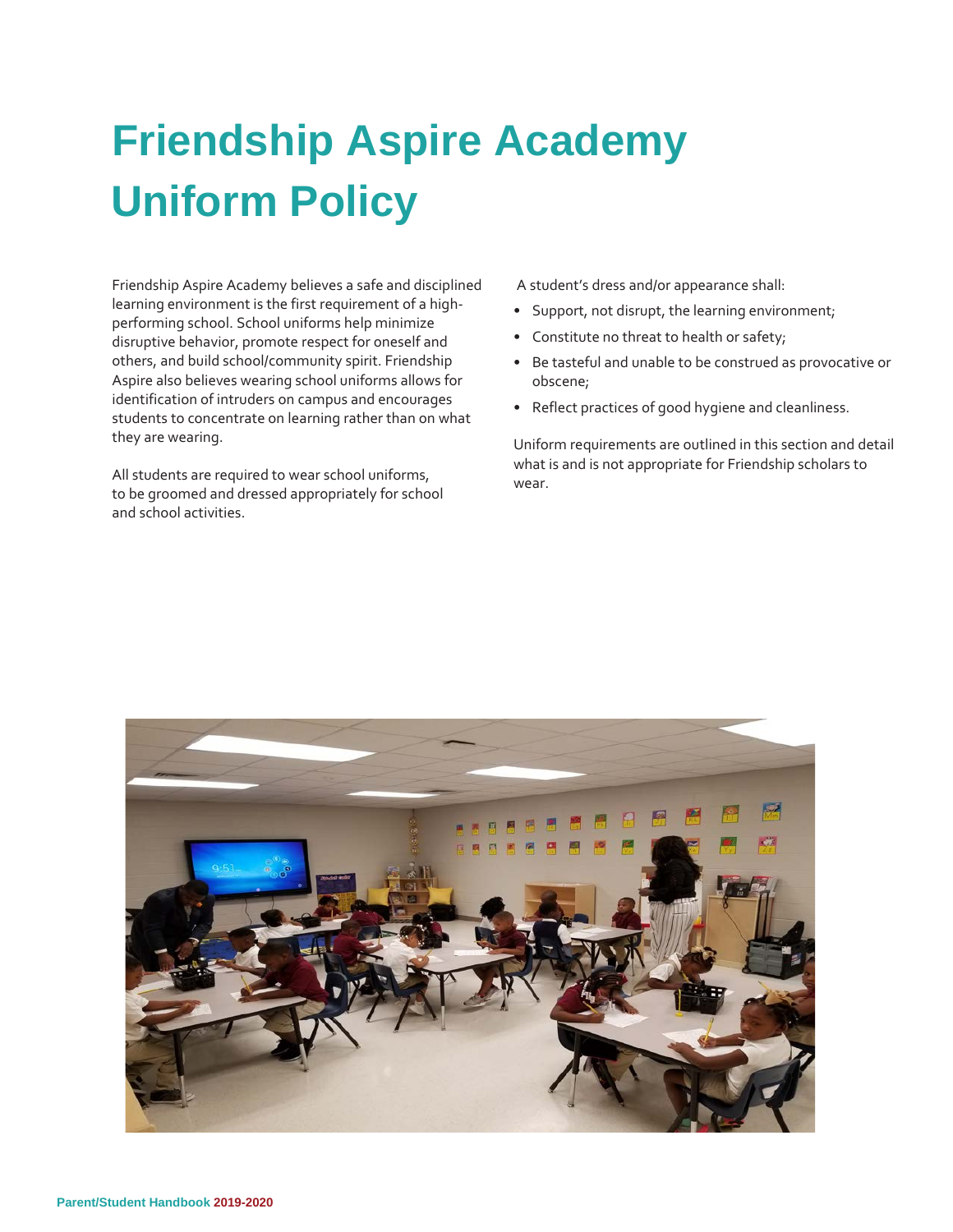**Polo Shirts:** School logo polo tops. White turtlenecks can be word underneath uniform shirt

All students must wear the polo shirt

**Oxford Shirts** Long or short-sleeve white with collar Shirts must be tucked in

**Sweater/Vest/Blazer** Any style (Burgundy – Pine Bluff, Royal Blue – Little Rock, Hunter Green – Middle School)

#### **NOT ALLOWED**

hoods, zippers, inappropriate language, graphics, stickers, patches or logos

**Pants**

Docker style, cotton-twill, or khaki with back pockets

**NOT ALLOWED**

Slits, flared, form-fitting (spandex, stretch), capris, gym/sweat styles, denim, cargo or corduroy

**Jumpers**

Khaki or cotton-poly blend **NOT ALLOWED**

Skirt jumpers shorter than one inch above the knee or overalls

**Skirts** Knee length or longer

Pleats, a-line, straight

Must be worn with tights, pantyhose, socks or designated knee highs

Must be white, black or flesh color

**NOT ALLOWED** Skirts with front or side slits

Shorter than one inch above the knee

**Shorts**

Docker style, cotton-twill, or khaki

**NOT ALLOWED** Walking/athletic shorts or shorter than one inch above the knee

#### **Belt**

Must be worn at all times (with buckle not to exceed 2in x 2in)

Solid colors (black or brown only)

#### **NOT ALLOWED**

Belts with inappropriate language, graphics, stickers, patches or battery operated

#### **Tops Bottoms Other Items**

**Footwear** Athletic style shoe or sneaker (closed toe)

**NOT ALLOWED** flip flops, sandals, open-toe or open heel

Socks, stockings, knee-highs or tights with designs or patterns **Purses/Book Bags**

Should not exceed 8"w x 8"d

**NOT ALLOWED** Book bag style purses, waist bags, front pouch purses, duffle bags with language written on the bag

**Earrings** Metal only (gold, silver, brass)

Cannot be larger than the size of a quarter **NOT ALLOWED**

Jewelry consisting of broaches, buttons, charms or spikes

**Headwear NOT ALLOWED** Hair rollers, hat scarves, rags, skull caps, etc., worn in the building

The following items are not a part of the Friendship Aspire required uniform:

- 1. No open toe shoes or sandals. Heels must be less than one (1) inch.
- 2. Head coverings (scarves or rags) are not to be worn on school property. (Parent must submit uniform exemption form for religious reasons.)
- 3. No inappropriate logos, language, graphics or stickers on student uniform.
- 4. Slickers, windbreakers, athletic jackets and winter coats are not to be worn once inside of the school building.
- 5. No face makeup, visible undergarments or uncovered tattoos are allowed.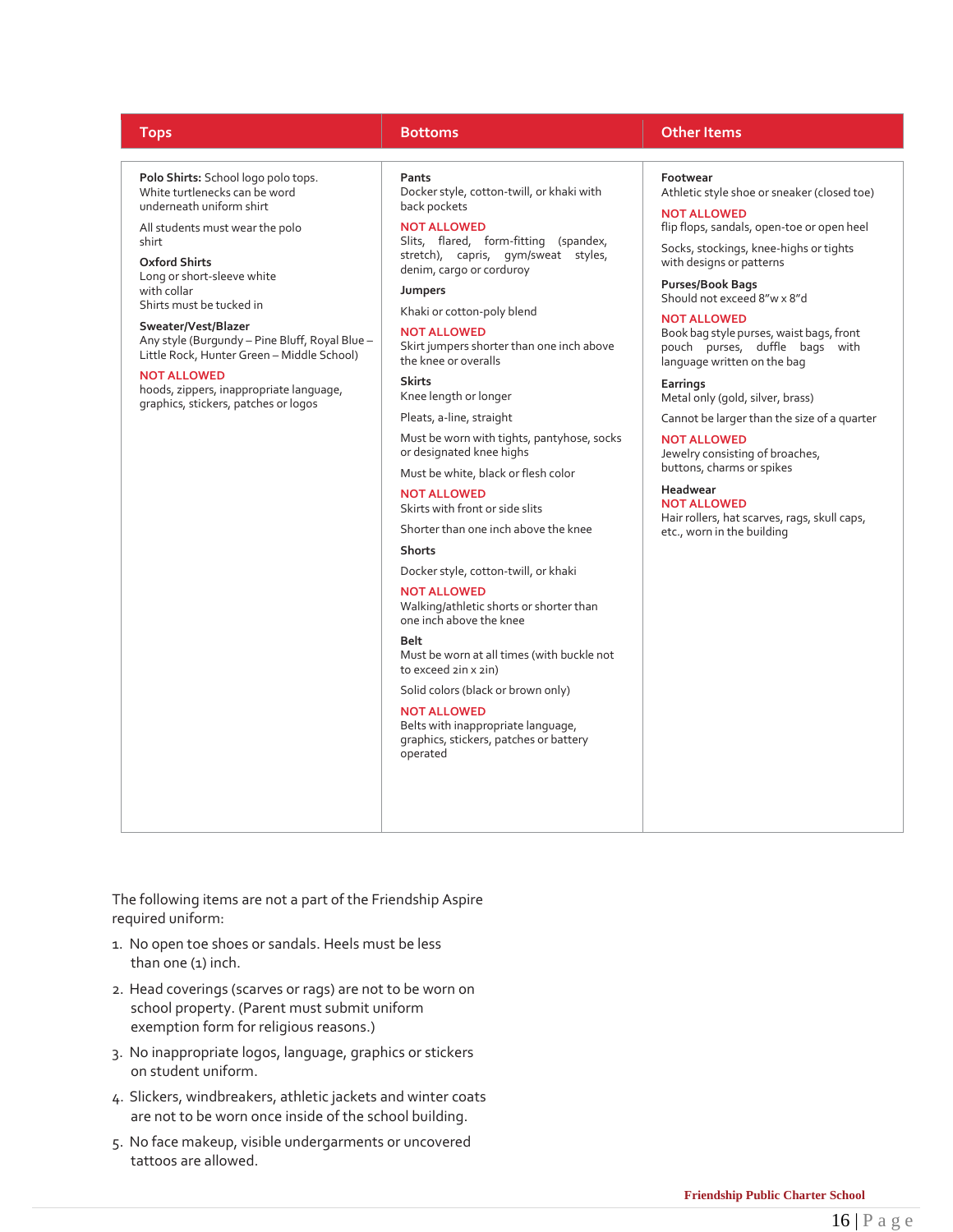## Religious Exemptions

A parent/guardian may request a student be exempted from the Friendship Aspire Uniform Policy based on religious reasons. In order to exercise this option, the parent or guardian must provide a written statement that states religious objections to the dress code requirements to the Board of Trustees or its designee. If the Board grants the exemption, the Board will give approved options for an alternative dress code to the parents or guardian. Exemption forms are available in the school office during regular school hours. Contact the Arkansas Superintendent if you have any questions.

## Uniform Assistance

Students/parents/guardians in need of assistance with obtaining required uniform items, please contact the Arkansas Superintendent.

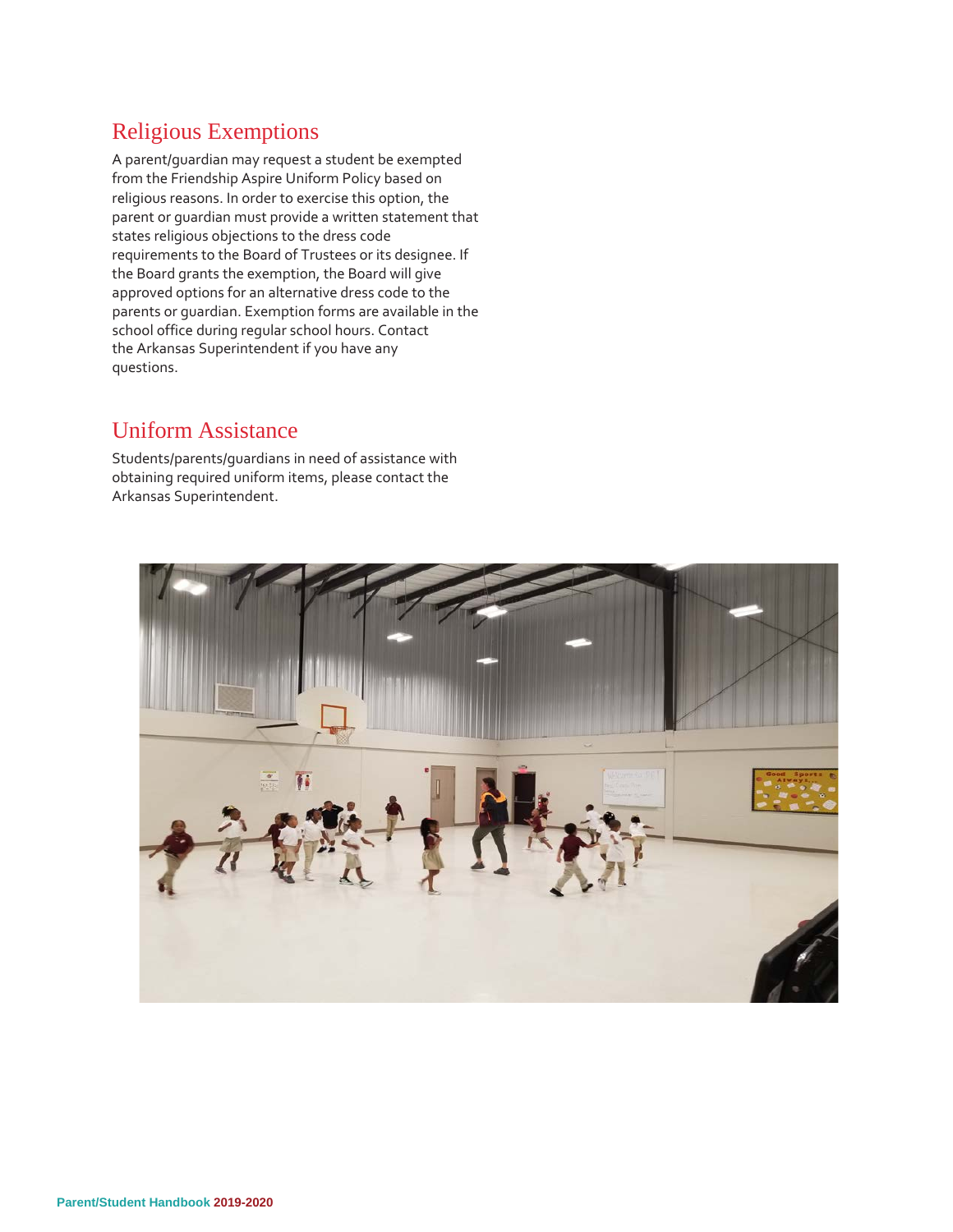## **Electronic Device Policy**

Friendship Aspire Academy is not responsible for phones or other mobile devices that are lost, stolen, damaged or confiscated due to the violation of school rules.

## Primary and Elementary Campus

Students may not possess cell phones on school property. No other electronic devices are allowed at school (e.g., CD players, pagers, radios, tape players/recorders, MP3 players, tablets, electronic games, etc.) unless they are a part of the student's IEP or educational plan.

Violation of this policy will result in the following discipline actions for students at the primary, elementary and middle/junior academies:

- 1st Offense: Confiscation, parent pick-up and possible conference regarding cell phone policy
- 2nd Offense: Confiscation, parent pick-up of cell phone and notification to parent and other disciplinary action taken

Students who possess any electronic device shall assume responsibility for its care. At no time shall the school be responsible for theft, loss or damage to any electronic device brought to school or confiscated due to violation of this policy.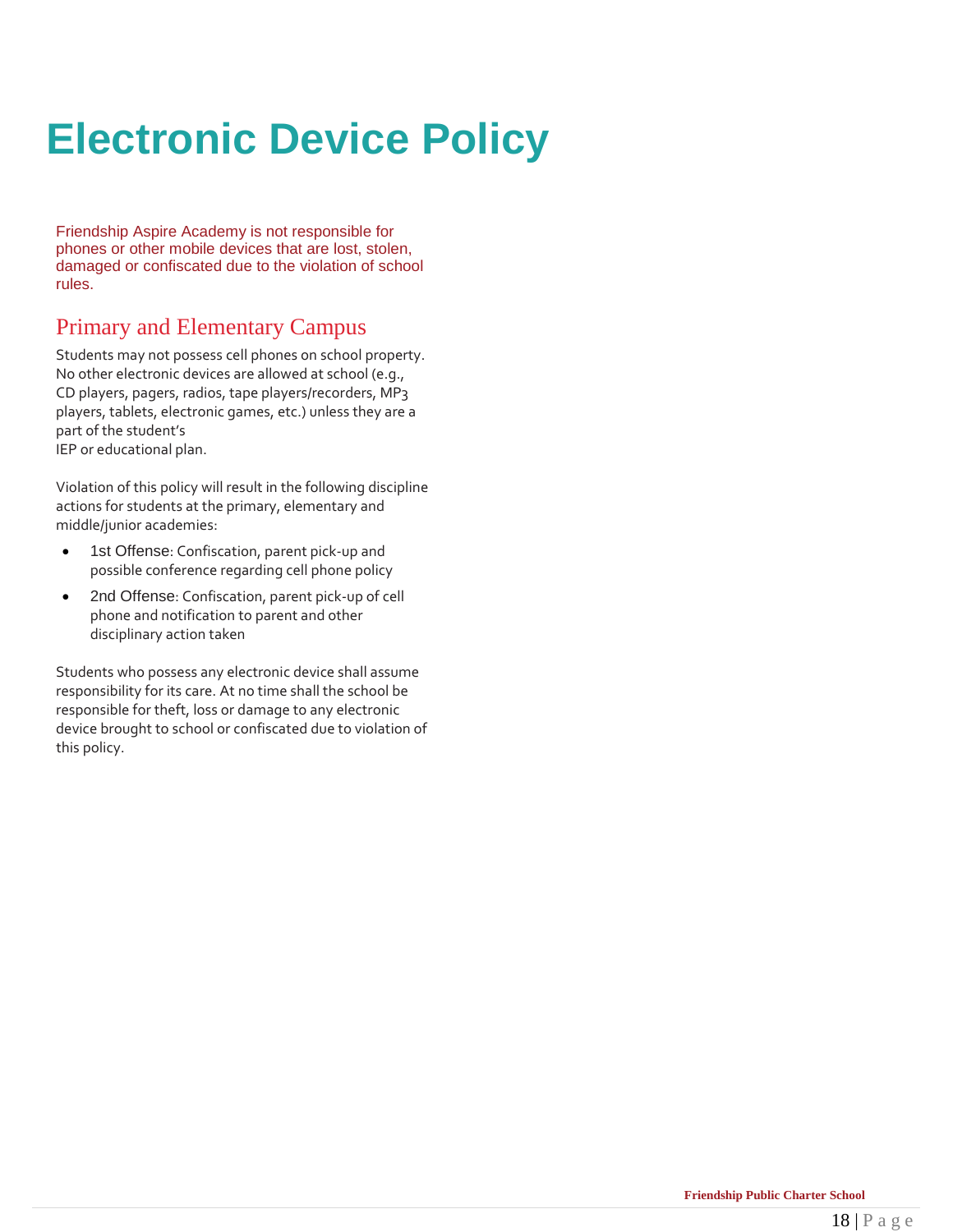## **Internet Use**–Acceptable Use Policy (AUP)

The Internet is available for students enrolled in Friendship Aspire Academy. Friendship Aspire Academy strongly believes in the educational value of the Internet and sees the potential of the Internet to support curriculum, student learning and our educational mission. Use of the Internet has been established at Friendship Aspire Academy for educational purposes only, not as a public access service, a public forum,

for commercial use or for political lobbying. Internet access for students is provided to promote educational excellence by facilitating resource sharing, innovation and communication.

Friendship Aspire Academy realizes that while the Internet can provide many opportunities of sound educational value, the Internet also offers persons with illegal or unethical purposes another way to reach students, teachers, parents and others. Friendship Aspire Academy has taken and will continue to take, all reasonable precautions to restrict access to inappropriate material that may not be considered of educational value in the context of a school setting. Friendship Aspire Academy enforces an Internet safety policy that includes measures to block or filter Internet access for both minors and adults to certain

visual depictions. This technology protection measure prevents access to visual depictions that are (1) obscene, (2) Pornographic, or (3) harmful to minors.

However, Friendship Aspire Academy also realizes that access to a global network makes it nearly impossible to control all materials and a user may discover inappropriate

information when accessing such a network. Friendship Aspire Academy believes that the advantage of obtaining materials from the Internet outweighs the possibility that users may obtain material that is not consistent with the educational goals of Friendship Aspire Academy.

Students at Friendship Aspire Academy will have access to the Internet, including World Wide Web resources. Electronic mail and access to news groups will be available on a limited basis. All of these services are available to students only under the direct supervision of a Friendship Aspire Academy staff member. Students are responsible for appropriate behavior on Friendship Aspire Academy computer networks. The use of Friendship Aspire Academy networks is a privilege, not a right and may be revoked if abused.

Students are advised never to access, keep or send anything that they would not want their parents or teachers to see.

The following actions (which are not inclusive) constitute unacceptable use of the Friendship Aspire Academy technology facilities, whether that use is initiated from school or any other site:

- Accessing Friendship Aspire Academy network and email accounts outside of school without a parent or guardian supervising the usage;
- Revealing personal information about themselves on the internet, including name, address, telephone number and uploading photographs;
- Personally meeting anyone with whom they have only had prior contact with on the internet;
- Using profane, vulgar or abusive language;
- Transmitting fraudulent, harassing, obsceneor otherwise inappropriate email messages;
- Displaying or transmitting any images, sounds or messages, or other material that could be considered pornographic in nature or create an atmosphere of harassment or hate;
- Online game playing and gambling, unless these activities are legitimately related to school curriculum and coursework, a teacher or other appropriate school personnel is supervising the activity;
- Accessing Internet chat rooms, unless the chat rooms are related to school coursework and access is made under the supervision of a teacher, parent or guardian;
- Accessing social networking sites, including, but not limited to Facebook, Twitter and Instagram;
- Downloading or spreading computer viruses on Friendship Aspire Academy network computers or engaging in any other deliberate conduct that disrupts, obstructs or burdens the resources of the Friendship Aspire Academy computer network;
- Engaging in any illegal or criminal acts, including, but not limited to, criminal gang activity, threatening the physical safety of another person or computer hacking;
- Installing or running any type of software on a Friendship Aspire Academy network computer without the consent of the Arkansas Superintendent.
- Using network computers for personal financial gain by posting messages that advertise the student's own personal business or any business or venture in which the student has a financial interest;

#### **Parent/Student Handbook 2019-2020**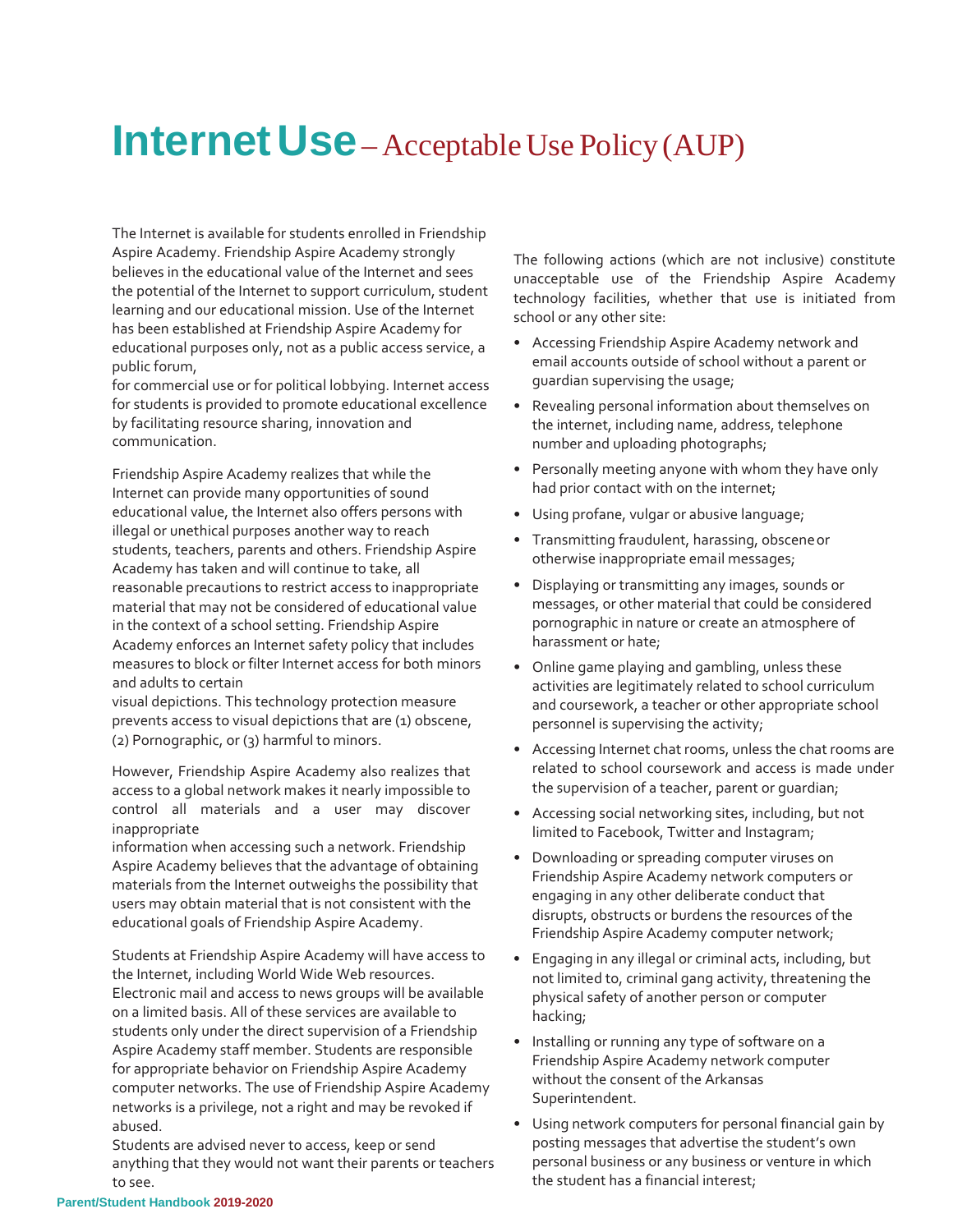- Reading, modifying or removing files owned by other students;
- Sharing their password or login identification with any other person;
- Logging into the network by using account information belonging to another student, teacher or network administrator;
- Modifying or rearranging technology equipment belonging to Friendship Aspire Academy, including keyboards, monitor, printers and computers;
- Reporting any cases of malfunctioning equipment or other network issues to a teacher, or other school personnel. The teacher or other school personnel shall contact a network administrator;
- When using public workstations, students shall log off of the network before leaving the work station;
- Students shall further ensure that the workstation is in suitable condition for the next student; and
- When using private or individual workstations, students shall lock their computer or log off of the network if they will be away from the workstation for an extended period of time.

If a student discovers or has reason to believe that another student has obtained unauthorized access of his/her account, the student shall contact a teacher or other school personnel, as well as immediately change his/ her password. The teacher or school personnel shall immediately contact the Arkansas Superintendent or a network administrator.

Content of all files located on computer equipment owned or maintained by Friendship Aspire Academy are considered property of Friendship Aspire Academy and are subject to search by Friendship Aspire Academy at any time and for any reason.

If a student violates any of the above guidelines, automatic notification will be made to the student's parent(s) or guardian(s) of the infraction(s). Depending on the severity of the infraction, ANY of the following consequences may be imposed:

- Conference with parent or guardian;
- Loss of network use for a determined period of time;
- Loss of Individual access privileges;
- Appropriate legal action; and/or
- Severe school disciplinary action according to school regulations.

All students who use Friendship Aspire Academy computer systems are solely responsible for their actions and will be held accountable for them. Friendship Aspire Academy makes no guarantee that the services provided by or through its computer systems will be error-free or without defect.

Friendship Aspire Academy will not be responsible for any damage which may be suffered by those using the Friendship Aspire Academy computer systems, including, but not limited to, loss of data or interruptions of service. Friendship Aspire Academy is not responsible for financial obligations arising through the unauthorized use of its systems.

## Student e-mail and electronic collaboration

- 1. You represent, warrant and agree that you will not contribute any Content or User Submission or otherwise use the Services or interact with the services in a manner that:
	- a. Violates any law or regulation;
	- b. Is harmful, fraudulent, deceptive, threatening, abusive, harassing, defamatory, vulgar, obscene or otherwise objectionable;
	- c. Jeopardizes the security of your Google account or anyone else's (such as allowing someone else to log on as you on the Services);
	- d. Attempts, in any manner, to obtain the password, account, or other security information from any other user;
	- e. Violates the security of any computer network, or cracks any passwords or security encryption codes;
	- f. Runs Mail list, Listserv, any form ofauto-responder or "spam" on the Services, or any processes that run or are activated while you are not logged into the Services, or that
	- g. Otherwise interfere with the proper working of the Services (including by placing an unreasonable load on the Services' infrastructure);
	- h. "Crawls," "scrapes," or "spiders" any page or portion of the Services (through use of manual or automated means);
	- i. Copies or stores any significant portion of the Content; and
	- j. Decompiles, reverse engineers or otherwise attempts to obtain the source code of the Services.
- 2. Youwill not use a log-in credential that you are not authorized to use. For example, if you are a student, this means you will not access (or attempt to access) the account of any other person. If you are a parent or guardian, you will only use your own child's account or log-in credentials.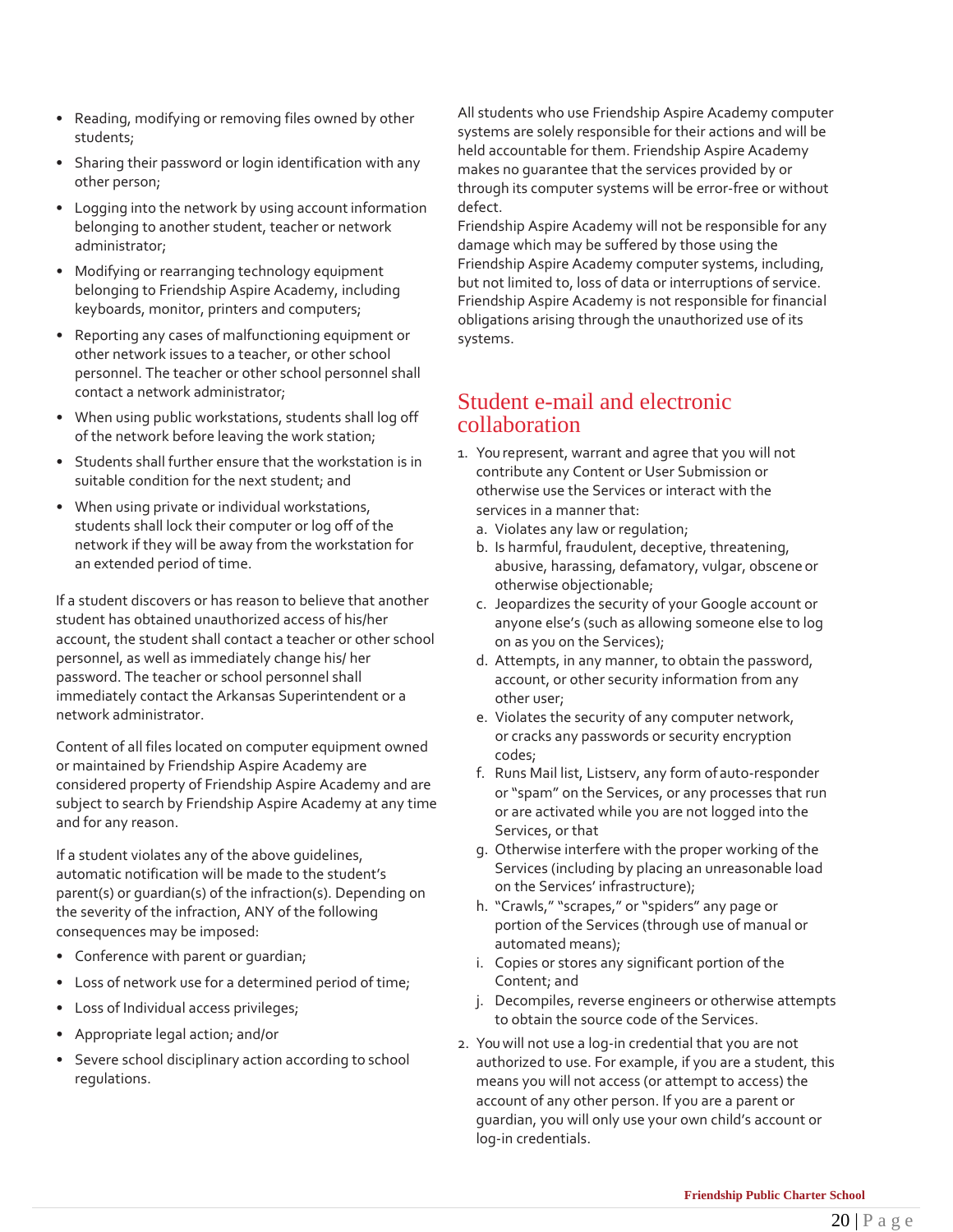- 3. For any Services (or any portions of the Services) that use passwords, you agree to keep your password(s) private and you agree not disclose any passwords to any individual not authorized to receive such password(s). Do not post passwords in any public way (including on any widely-accessible Internet page or in hard copy on a bulletin board, etc).
- 4. Youwill not register (or attempt to register) for the services as any category of user for which you do not legitimately qualify. For example, if you are a student, you will not register as a teacher, parent, administrator, Publisher or any other category Google offers now or in the future.
- 5. Youwill respect and practice the principles of community.
	- a. Report threatening or discomforting materials to a faculty member.
	- b. Communicate only in ways that are kind and respectful.
	- c. Do not use the resources to further other acts that are criminal or violate the school's code of conduct.
	- d. Do not buy, sell, advertise or otherwise conduct business, unless approved as a school project.
	- e. Do not intentionally access, transmit, copy or create material that violates Friendship code of conduct (such as messages that are pornographic, threatening, rude, discriminatory or meant to harass).
	- f. Do not send spam, chain letters or other mass unsolicited mailings.

## Consequences for Violation

Violations of these rules will or may result in disciplinary action, including the loss of a student's privileges to use the technology resources.

## Supervision and Monitoring

School and network administrators and their authorized employees monitor the use of information technology resources to help ensure that uses are secure and in conformity with this policy. Administrators reserve the right to examine, use, and disclose any data found on the school's information networks in order to further the health, safety, discipline or security of any student or other person, or to protect property. They may also use this information in disciplinary actions, and will furnish evidence of crime to law enforcement.

### **Content Filtering and Student Monitoring**

- The Google Suite in conjunction with Gaggle forms a safe online community. All potentiallyinappropriate online activities on the Google Collaborative Suite are monitored and reviewed by a Gaggle review team. Activities that are found dangerous, illicit or in contradiction to our AUP, are blocked from transmission and forwarded to administrators.
- All Chromebook and other internet accessible device use while on campus is subject to Friendship Aspire Academy's content filter. The content filter blocks access to websites that have been deemed inappropriate for academic use and any violations will be recorded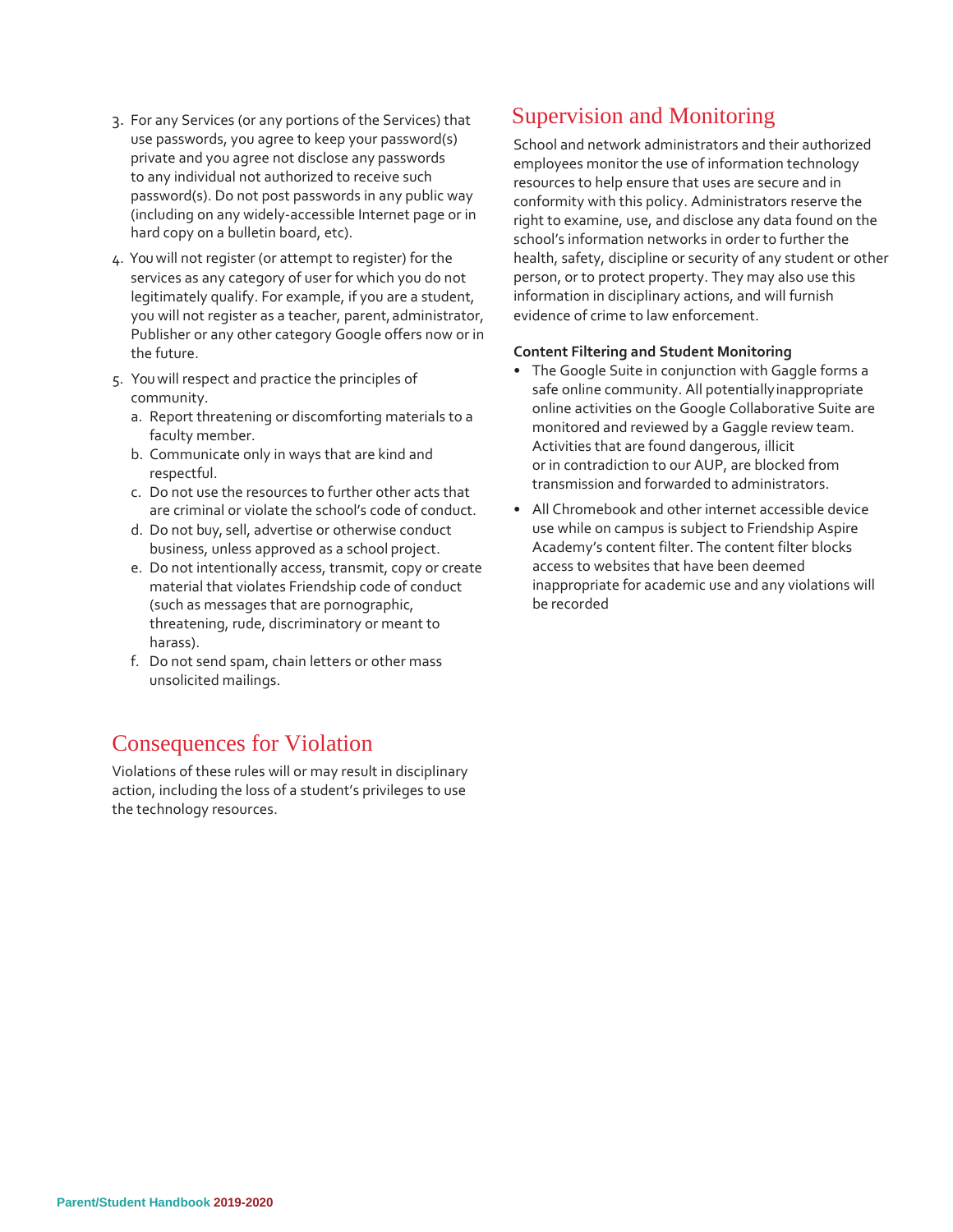## Friendship Aspire Academy Code of Conduct and Discipline Policy

## Code of Conduct Introduction

The mission of Friendship Aspire Academy is to provide a world-class education that motivates students to achieve high academic standards, enjoy learning and develop as ethical, literate, well-rounded and selfsufficient citizens who contribute actively to their communities.

In the spirit of the mission, Friendship Aspire Academy presents this Code of Conduct to members of our school community. In this Code, Friendship Aspire Academy articulates our commitment to creating a safe and nurturing learning environment in which all of our students have the best possible opportunities to thrive both academically and socially.

## Friendship Aspire Academy Core Values

The Core Values listed below are characteristics that must be demonstrated by every member of the Friendship Aspire Academy community. Students will see the Core Values posted throughout Friendship Aspire Academy and will be expected to recite them.

### **INTEGRITY**

Be honest and fair to others.

### **RESPONSIBILITY**

Choose right over wrong. Accept consequences for your actions.

### **CONFIDENCE**

Know that you can achieve.

### CARE

Help others.

### COMMITMENT

Find your purpose and stay true to it.

### PATIENCE

Face challenges by seeking understanding – not with anger and violence.

### **PERSISTENCE**

Do not allow anyone, not even yourself, to steer you off the road to success. Be determined to achieve.

### RESPECT

Hold others in high regard and understand that you can learn from them. See each person's value.

In keeping with the Core Values, the following are principles that all students must follow:

- Attend school and class everyday on time;
- Adhere to the dress code policy;
- Strive for excellence;
- Actively seek opportunities to become involved in extracurricular activities;
- Be respectful and courteous in your interactions with others;
- Contribute to maintaining a safe and welcoming environment for all;
- Seek non-confrontational, non-combative solutions at all times in resolving conflicts;
- Understand your actions have consequences; and
- Embrace your role as representatives of Friendship Aspire Academy, both on and off school grounds.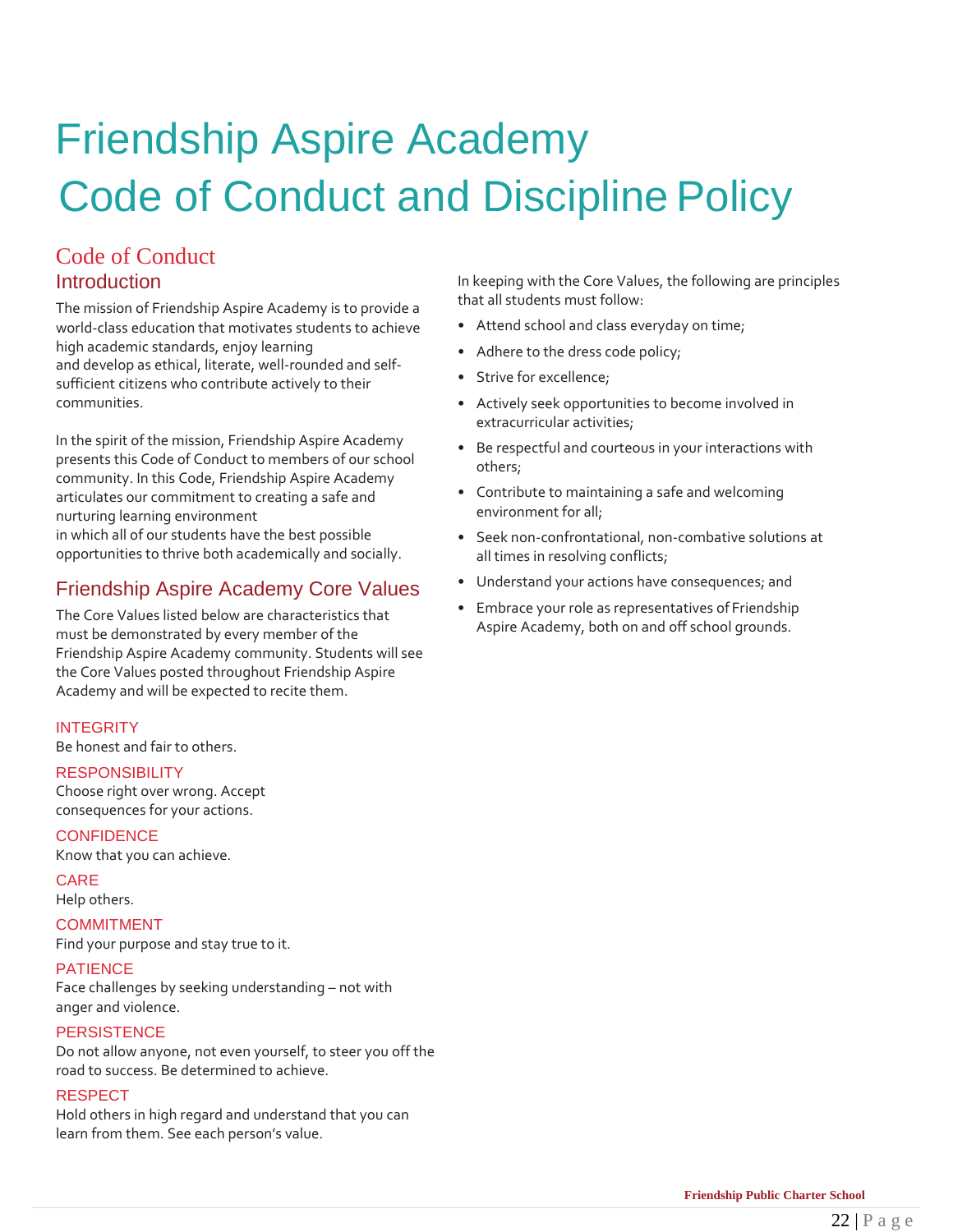## **Discipline Policy**

This policy is designed to address conduct that might reasonably lead the school to forecast substantial disruption of or material interference with school activities, undermine the school's basic educational mission or interfere with the rights of others. The following are details regarding when the policy applies, disciplinary action that may be taken for violating the policy, a list of infractions and other school policies that parents must review with their children.

### Jurisdiction

The provisions of this Code of Conduct purport to control, regulate or establish standards for the actions, behavior or activities of students at Friendship Aspire Academy. Provisions are enforceable by school authorities during regularly scheduled school hours, as well as other times and places, including, but not limited to the following:

- When the student is on school grounds
- When the student is on or off school grounds participating in or attending any school function or activity, including, but not limited to, extended learning, extra-curricular activities, field trips or class trips sponsored by Friendship Aspire Academy
- While the student is away from school grounds if the misconduct directly affects the good order, efficient management and welfare of other students (this specifically includes, but is not limited to, bullying and cyber bullying)
- When the student is off school grounds while wearing the school's uniform and traveling on foot or public transportation.

### Alternate Instruction

For students who receive out-of-school suspensions, arrangements will be made between the school and each individual family for picking up work and making up any missed assignments and classroom instructional support. Students who are suspended during the period of state assessment administration will be allowed to take the state assessment and will be required to leave school grounds after daily completion of the assessment. Additionally, Friendship Aspire Academy complies with the laws and regulations pertaining to special education students receiving appropriate due process and services.

## Disciplinary Action

Students who violate the discipline policy will be subject to one or more of the following documented actions at the discretion of the school administration and the Board of Trustees. School administrators are encouraged to utilize positive behavioral interventions and discipline actions that are less severe than an out of school suspension, when appropriate. A student's failure to adhere to any of the following may result in further disciplinary action. Mandatory parent involvement is required as part of student re-entry into the classroom and additional parent involvement may be mandated in some cases.

Disciplinary actions can include, but are not limited to the following:

- Time out (elementary grades only)
- Temporary Placement in Another Classroom
- Teacher/Student Conference
- Parent Call
- Reflective Assignments
- Additional Instructional Time
- Behavior Contract
- Behavior Intervention Plan
- Mediation
- Counseling
- **Restitution**
- **Detention**
- Student Staff Support Team (SSST) Referral
- Exclusion/Deprivation of Privileges
- Confiscation of Inappropriate Items
- Community Service
- Other as Assigned by the School Leader
- Abeyance/Probation
- Alternative Programs
- Out-of-School Suspension
- Expulsion
- Referral to Law Enforcement Agencies

Parents reserve the right to due process for all expulsion recommendations.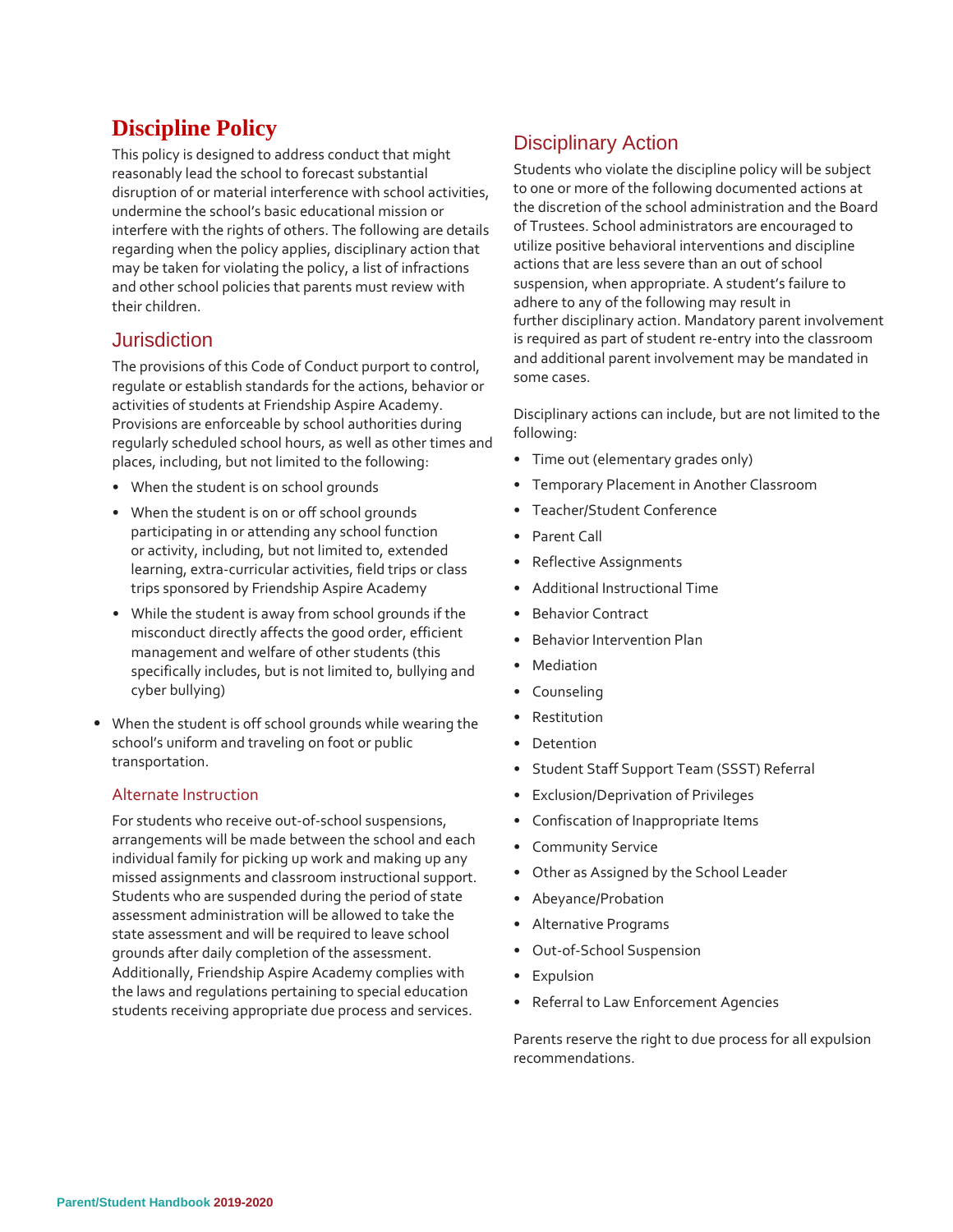## INAPPROPRIATE AND DISRUPTIVE BEHAVIORS AND LEVELS OF RESPONSES AND INTERVENTIONS

**Class I Infractions**: Teacher or Administrator Response (Including, but not limited to Positive Behavior Intervention Responses, unless consistently repeated behavior)

**Class II Infractions**: Administrator Response or 1 to 5 day out-of-school suspension

**Class III Infractions**: Administrator Response or Long-Term Suspension (6 to a maximum of 20 days) and Possible Recommendation for Expulsion

| Infraction<br><b>Categories</b>                                             | Codes              | <b>Inappropriate or Distruptive</b><br><b>Behavior Elementary = <math>K -</math> Grade 5</b>                                                | Class <sub>1</sub>                | Class <sub>2</sub>                | Class <sub>3</sub>                | <b>Immediate</b><br><b>Referral to</b><br><b>PBPD</b> |
|-----------------------------------------------------------------------------|--------------------|---------------------------------------------------------------------------------------------------------------------------------------------|-----------------------------------|-----------------------------------|-----------------------------------|-------------------------------------------------------|
| ABSENCES                                                                    |                    | Persistent and/or excessive unexcused absences<br>from School                                                                               | $\boldsymbol{\mathsf{X}}$<br>Elem |                                   |                                   |                                                       |
| <b>ACADAMIC</b><br><b>DISHONESTY</b>                                        | $E-B3$             | Commits an act of academic dishonesty (first offense)                                                                                       |                                   | $\boldsymbol{\mathsf{X}}$<br>Elem |                                   |                                                       |
|                                                                             | $E-C3$             | Commits an act of academic<br>dishonesty (second offense)                                                                                   |                                   |                                   | $\boldsymbol{\mathsf{x}}$<br>Elem |                                                       |
| <b>ACTIVATION OF</b><br><b>FALSE ALARM/</b><br><b>BOMB THREAT</b>           | $E-C10$            | Commits or is involved in committing false alarms                                                                                           |                                   |                                   | $\boldsymbol{\mathsf{x}}$<br>Elem |                                                       |
| <b>ASSAULT</b>                                                              | $E-C11$<br>$S-C17$ | Assaults or attempts to assault an individual                                                                                               |                                   |                                   | $\boldsymbol{\mathsf{x}}$<br>Elem |                                                       |
| <b>BULLYING</b><br>/CYBER-BULLYING                                          | $E-C21$            |                                                                                                                                             |                                   |                                   |                                   |                                                       |
| <b>COERCION/INCITING</b><br><b>VIOLATION OF</b><br><b>DISCIPLINE POLICY</b> | $E-B7$             | Incites or coerces another student to commit a class 2<br>infraction                                                                        |                                   | $\boldsymbol{\mathsf{x}}$<br>Elem |                                   |                                                       |
|                                                                             | $E-C14$            | Incites or coerces another student to commit a class 3<br>infraction                                                                        |                                   |                                   | $\boldsymbol{\mathsf{x}}$<br>Elem |                                                       |
|                                                                             | $E-C15$            | Commits two or more Class III infractions in<br>the same school year and is therefore subject<br>to automatic recommendation for expulsion. |                                   |                                   | $\boldsymbol{\mathsf{x}}$<br>Elem |                                                       |
| DISRESPECTFUL<br><b>BEHAVIOR</b>                                            | $E-A1$             | Carries out, possess, creates material<br>and or uses inappropriate language of<br>an offensive nature                                      | $\boldsymbol{\mathsf{x}}$<br>Elem |                                   |                                   |                                                       |
|                                                                             | $E-A_3$            | Is anywhere other than assigned<br>location without permission from<br>school staff or supervising adult                                    | $\boldsymbol{\mathsf{x}}$<br>Elem |                                   |                                   |                                                       |
| <b>DEFIANCE OF</b><br>AUTHORITY/                                            | $E-A5$             | Does not follow directions of an adult                                                                                                      | $\boldsymbol{\mathsf{x}}$<br>Elem |                                   |                                   |                                                       |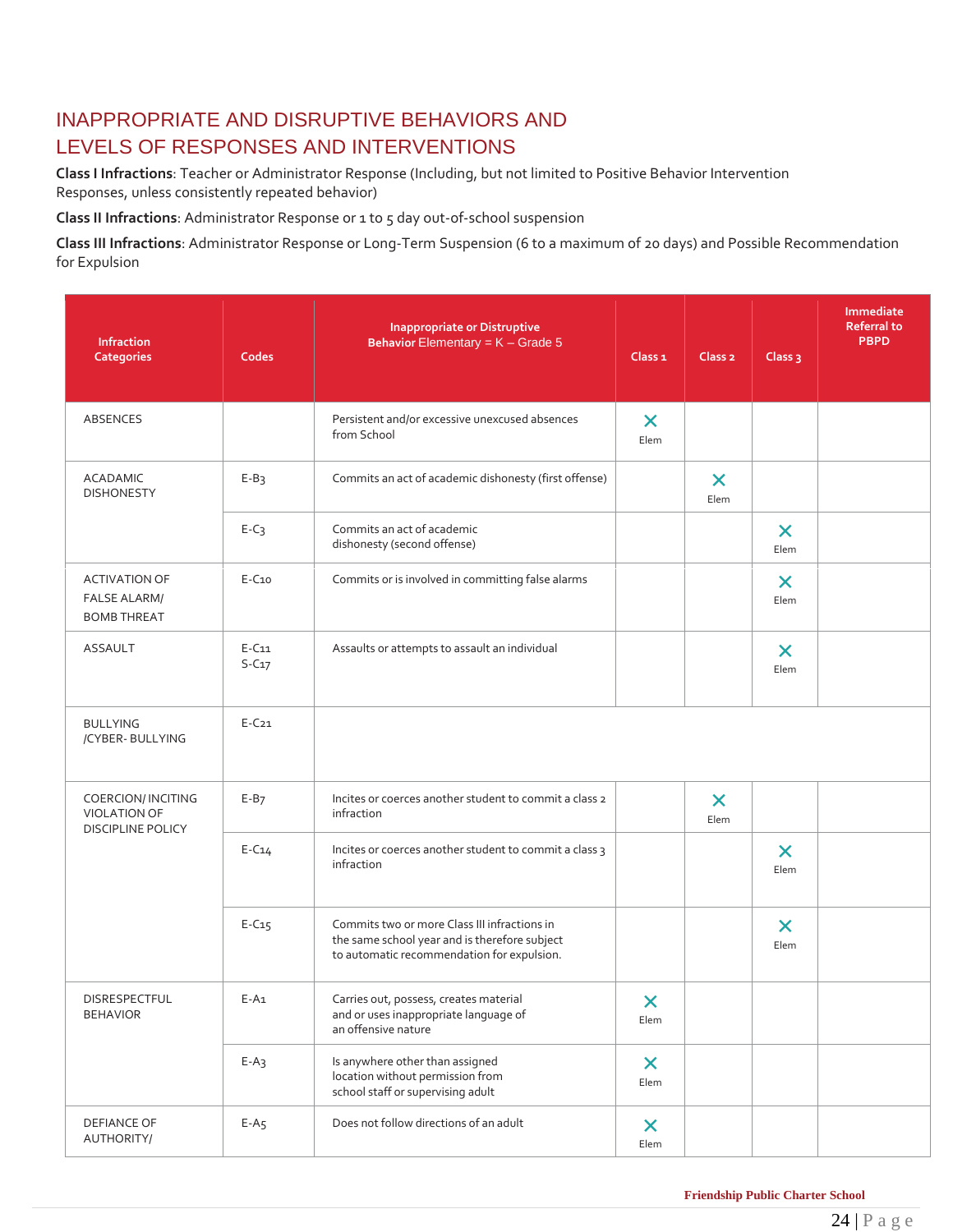| <b>REFUSAL TO OBEY</b><br><b>SCHOOL POLICIES</b> | $E-AG$   | Engages in disorderly conduct                    | ×<br>Elem |           |           |  |
|--------------------------------------------------|----------|--------------------------------------------------|-----------|-----------|-----------|--|
|                                                  | $E-C6$   | Trespasses on school property or at school event |           |           | X<br>Elem |  |
| <b>DESTRUCTION OF</b><br>PROPERTY/VANDALISM      | $E - B4$ | Vandalizes or destroys property (under \$100.00) |           | ×<br>Elem |           |  |
|                                                  | $E-C4$   | Vandalizes or destroys property (over \$100.00)  |           |           | X<br>Elem |  |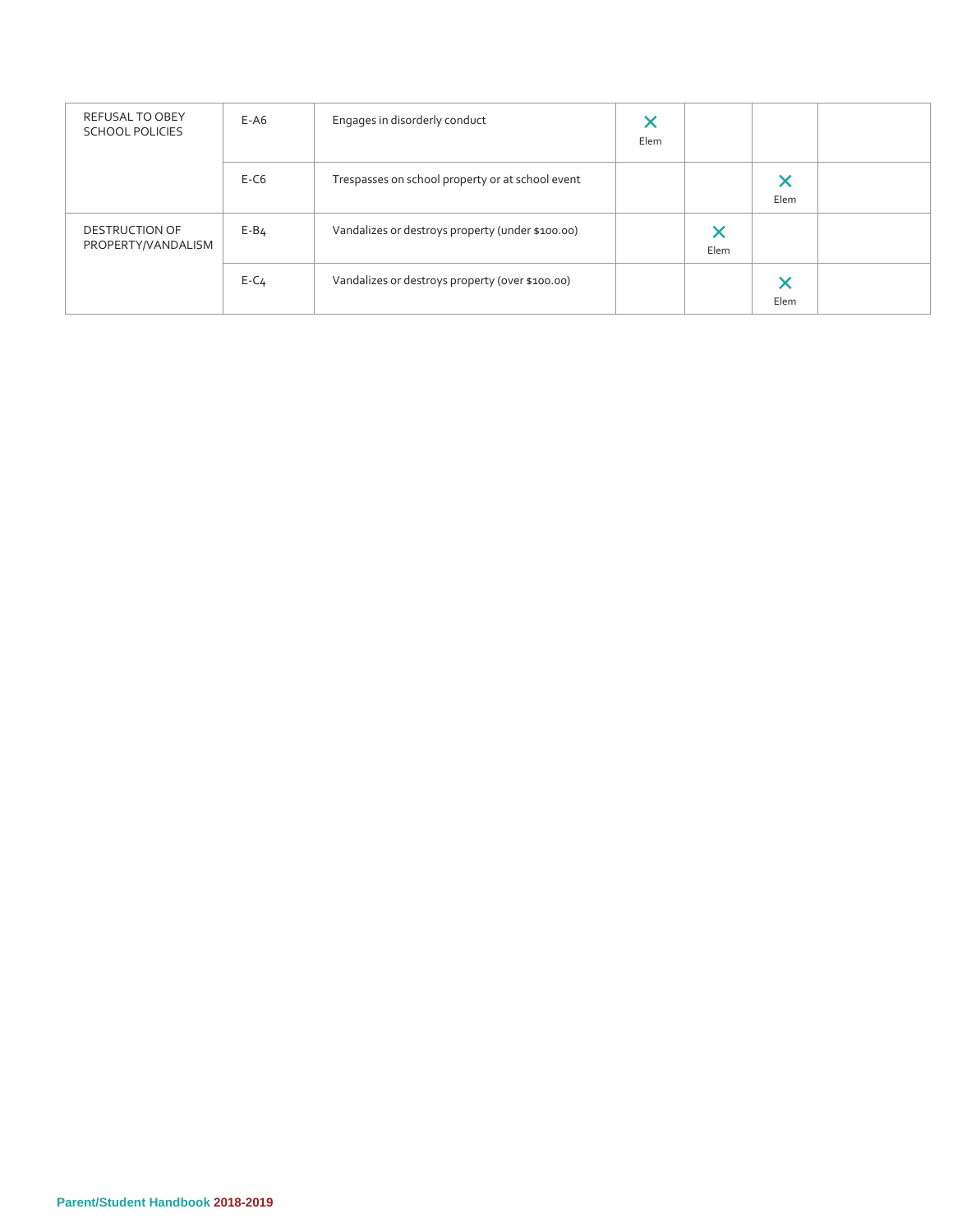| <b>Infraction</b><br><b>Categories</b>                                                                          | Codes    | <b>Inappropriate or Distruptive Behavior</b><br>Elementary = $PreK - Grade 5$<br>Secondary = Grade $6 -$ Grade 12                                                                                                                                                                                                                                                                                             | Class <sub>1</sub>                | Class <sub>2</sub>                | Class <sub>3</sub>                | Immediate<br><b>Referral to</b><br><b>PBPD</b> and/or<br>outside<br>agency |
|-----------------------------------------------------------------------------------------------------------------|----------|---------------------------------------------------------------------------------------------------------------------------------------------------------------------------------------------------------------------------------------------------------------------------------------------------------------------------------------------------------------------------------------------------------------|-----------------------------------|-----------------------------------|-----------------------------------|----------------------------------------------------------------------------|
| DRESS CODE<br><b>VIOLATION</b>                                                                                  | $E-A2$   | Violates Uniform Policy                                                                                                                                                                                                                                                                                                                                                                                       | $\boldsymbol{\mathsf{X}}$<br>Elem |                                   |                                   |                                                                            |
| <b>FIGHTING</b>                                                                                                 | $E-B1$   | Fights with another student                                                                                                                                                                                                                                                                                                                                                                                   |                                   | X<br>Elem                         |                                   |                                                                            |
| FORGERY/FALSE<br><b>INFORMATION</b>                                                                             | $E-B2$   | Forges, alters, destroys or fabricates any document<br>or item                                                                                                                                                                                                                                                                                                                                                |                                   | $\boldsymbol{\times}$<br>Elem     |                                   |                                                                            |
| <b>GAMBLING</b>                                                                                                 | $E-C2$   | Gambles or is a spectator                                                                                                                                                                                                                                                                                                                                                                                     |                                   |                                   | $\boldsymbol{\mathsf{x}}$<br>Elem |                                                                            |
| HARASSMENT                                                                                                      | $E-C5$   | Engages in harassment                                                                                                                                                                                                                                                                                                                                                                                         |                                   |                                   | $\boldsymbol{\mathsf{x}}$<br>Elem |                                                                            |
| <b>INAPROPRIATE USE</b><br>OF TECHNOLOGY                                                                        | $E - A4$ | Possess or uses electronic devises not related to<br>instruction                                                                                                                                                                                                                                                                                                                                              | $\boldsymbol{\mathsf{x}}$<br>Elem |                                   |                                   |                                                                            |
|                                                                                                                 | $E-B5$   | Inappropriate use of technology                                                                                                                                                                                                                                                                                                                                                                               |                                   | $\bm{\times}$<br>Elem             |                                   |                                                                            |
| POSSESSES,<br>USES SELLS OR<br><b>DISTRIBUTES A</b><br><b>CONTROLLED OR</b><br><b>UNCONTROLLED</b><br>SUBSTANCE | $E-C8$   | Brings, possesses, uses, sells or distributes a controlled<br>or uncontrolled substance, including but not limited<br>to tobacco products, alcohol, drug<br>paraphernalia (i.e. roach clips, bongs, rolling<br>papers etc.) and/<br>or prescription drugs that have not been specifically<br>prescribed to the individual in possession of or using<br>and/or have not been checked in with the school nurse. |                                   |                                   | $\boldsymbol{\mathsf{x}}$<br>Elem |                                                                            |
| POSSESSION OF<br><b>DANGEROUS</b><br><b>OBJECTS</b><br>NOT FOR ANY                                              | $E-C19$  | Possesses an object than can be used as a<br>weapon and is not of any reasonable use to<br>the student at school.                                                                                                                                                                                                                                                                                             |                                   | $\boldsymbol{\mathsf{x}}$<br>Elem |                                   |                                                                            |
| RESONABLE USE<br>TO STUDENT AT<br>SCHOOL                                                                        | $E-C20$  | Distributes, uses and/or sells incendiary device                                                                                                                                                                                                                                                                                                                                                              |                                   |                                   | $\boldsymbol{\mathsf{x}}$<br>Elem |                                                                            |
|                                                                                                                 | $E-C7$   | Brings, possesses, and/or uses a weapon, incendiary,<br>explosive or other object that is readily dangerous or<br>can be used as a weapon and is not of any<br>reasonable use to the student at school.                                                                                                                                                                                                       |                                   |                                   | $\boldsymbol{\mathsf{X}}$<br>Elem | $\boldsymbol{\mathsf{x}}$                                                  |
|                                                                                                                 | E-B8     | Uses, distributes, and/or sells an object that can be<br>used as a weapon, explosive, or other dangerous<br>object                                                                                                                                                                                                                                                                                            |                                   | $\boldsymbol{\mathsf{x}}$<br>Elem |                                   |                                                                            |
|                                                                                                                 | E-B10    | Possesses matches or lighter                                                                                                                                                                                                                                                                                                                                                                                  |                                   | $\boldsymbol{\mathsf{x}}$<br>Elem | $\boldsymbol{\mathsf{X}}$<br>Sec  |                                                                            |

**Friendship Public Charter School**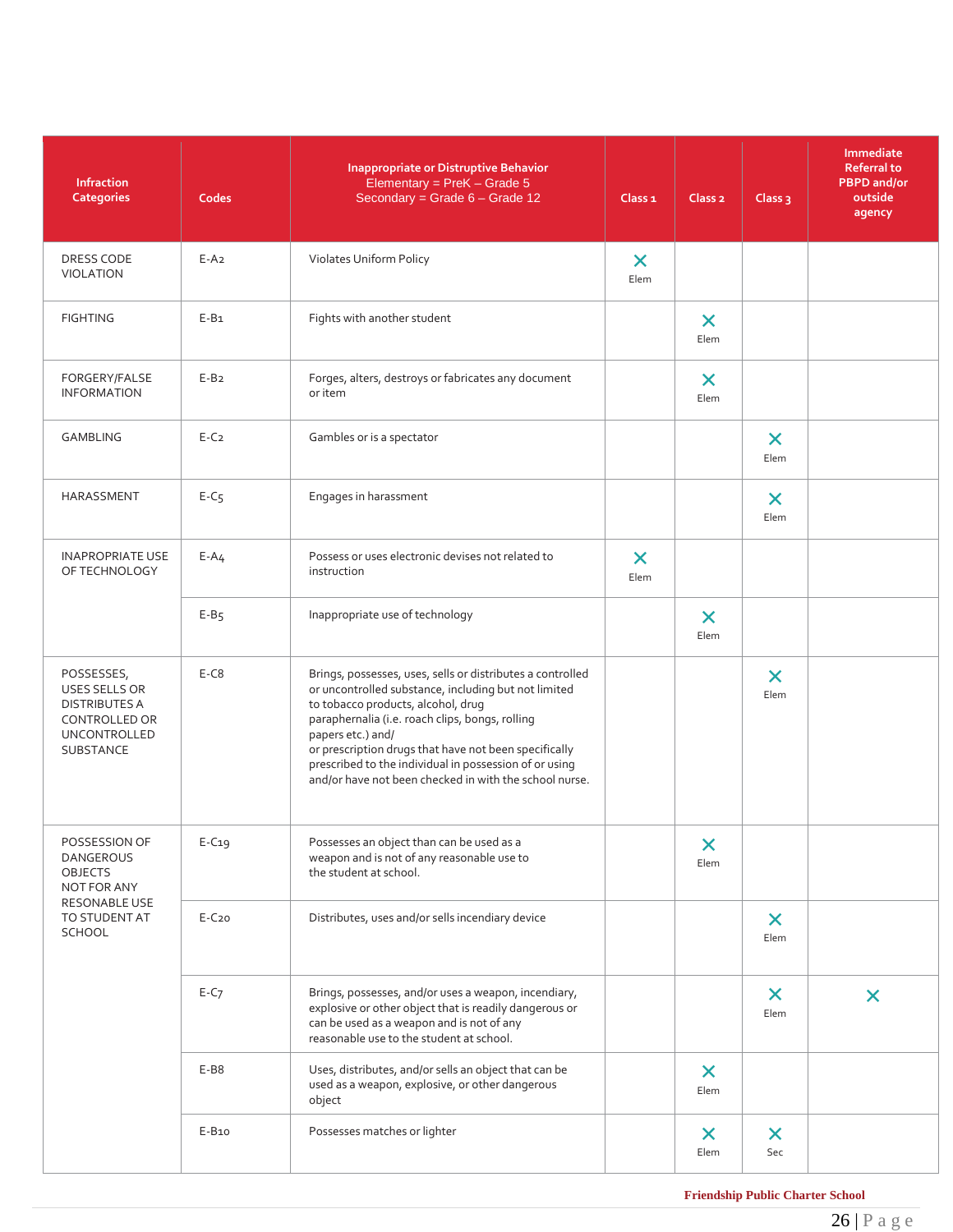|               | $E-C16$  | Mandatory referral to the police or juvenile system<br>for any student who brings or possesses a gun at<br>school (must be expelled for no less than one [1]<br>calendar year under Federal Gun Free Schools Act) |      | Elem/Sec |  |
|---------------|----------|-------------------------------------------------------------------------------------------------------------------------------------------------------------------------------------------------------------------|------|----------|--|
| ROBBERY/THEFT | $E-C17$  | Robbery/Attempted robbery                                                                                                                                                                                         |      | Elem     |  |
|               | $E - B4$ | Theft of property (over \$100.00)                                                                                                                                                                                 | Elem |          |  |
|               | $E-C4$   | Theft of property (over \$100.00)                                                                                                                                                                                 |      | Elem     |  |

| <b>Infraction</b><br><b>Categories</b>        | Codes   | <b>Inappropriate or Distruptive Behavior</b><br>Elementary = $K -$ Grade 5          | Class <sub>1</sub> | Class <sub>2</sub>                | Class $3$                         | <b>Immediate</b><br><b>Referral to</b><br><b>PBPD</b> and/or<br>outside<br>agency |
|-----------------------------------------------|---------|-------------------------------------------------------------------------------------|--------------------|-----------------------------------|-----------------------------------|-----------------------------------------------------------------------------------|
| <b>SERIOUS BODILY</b><br><b>INJURY</b>        | $E-C12$ | Commits or attempts to commit an act that<br>causes severe injury to another person |                    |                                   | $\boldsymbol{\mathsf{x}}$<br>Elem |                                                                                   |
| SEXUALLY<br><b>BASED</b><br><b>INFRACTION</b> | $E-B9$  | Engages in sexual contact (includes inappropriate<br>touching, feeling)             |                    | $\boldsymbol{\mathsf{x}}$<br>Elem |                                   |                                                                                   |
|                                               | $E-B6$  | Engagement in sexual acts (includes consensual<br>sexual activity, sexting)         |                    | $\boldsymbol{\mathsf{x}}$<br>Elem |                                   |                                                                                   |
|                                               | $E-C13$ | Commits or attempts to commit an act of sexual assault                              |                    |                                   | $\boldsymbol{\times}$<br>Elem     |                                                                                   |
| <b>THREATENING</b>                            | $E-C9$  | Commits threatening act against an individual                                       |                    |                                   | $\bm{\times}$<br>Elem             | ×                                                                                 |
|                                               |         |                                                                                     |                    |                                   |                                   |                                                                                   |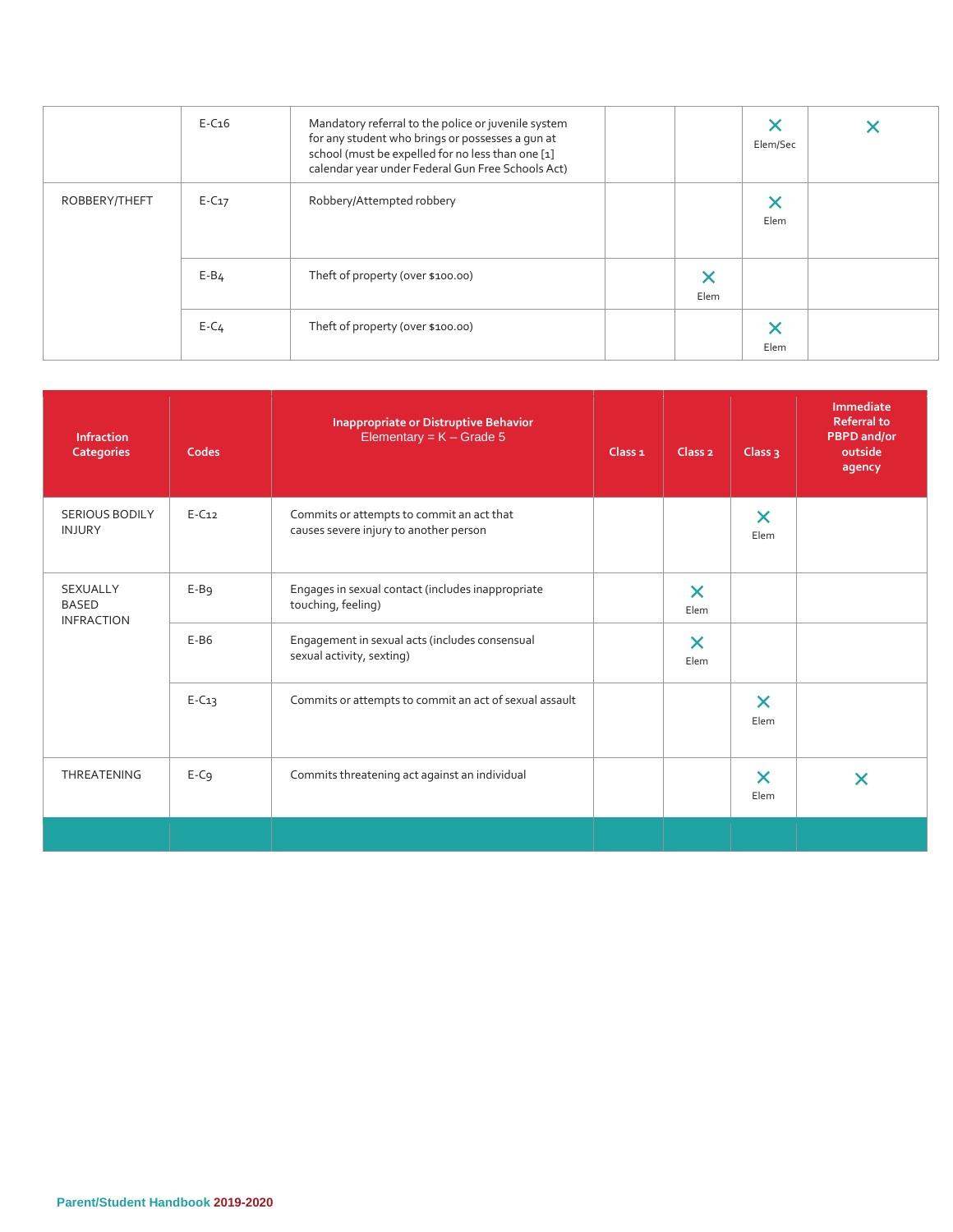## Freedom From Bullying

"Bullying" means the intentional harassment, intimidation, humiliation, ridicule, defamation, or threat or incitement of violence by a student against another student or public school employee by a written, verbal, electronic, or physical act that may address an attribute of the other student, public school employee, or person with whom the other student or public school employee is associated and that causes or creates actual or reasonably foreseeable:

(A) Physical harm to a public school employee or student or damage to the public school employee's or student's property;

(B) Substantial interference with a student's education or with a public school employee's role in education;

(C) A hostile educational environment for one (1) or more students or public school employees due to the severity, persistence, or pervasiveness of the act; or

(D) Substantial disruption of the orderly operation of the school or educational environment.

"Harassment" means a pattern of unwelcome verbal or physical conduct relating to another person's constitutionally or statutorily protected status that causes, or reasonably should be expected to cause, substantial interference with the other's performance in the school environment;

A.C.A. § 6-18-514 (2013)

Arkansas anti-bullying laws prohibit bullying by an electronic act that results in the substantial disruption of the orderly operation of the school or educational environment, whether or not the electronic act originated on school property or with school equipment, if the electronic act is directed specifically at students or school personnel, is maliciously intended for the purpose of disrupting school, and has a high likelihood of succeeding in that purpose.

Friendship Aspire Academy schools prohibits bullying as defined by this policy, as well as retaliation against anyone involved in the complaint process. Bullying occurs when a student or group of students engages in repeated written or verbal expression or physical conduct that:

- Will have the effect of physically or emotional harming a student, damaging a student's property, or placing a student in reasonable fear of harm to the student's person or of damage to the student's property; or
- Is sufficiently severe, persistent, or pervasive that the action or threat creates an intimidating, threatening, or abusive educational environment for a student.

Bullying of a student may include hazing, threats, taunting, teasing, confinement, assault, and demands for money, destruction of property, theft of valued possessions, name-calling, rumor spreading, and ostracism. Bullying can occur in person, verbally, physically, or virtually and must be reported to local administration immediately.

**Cyberbullying -** The use of technology including messaging services, e-mail, social media services, and the internet to enact any or all of the prohibited conduct outlined above is considered cyberbullying, and is subject to disciplinary action up to and including expulsion. The school shall take initiative in educating and informing its students of the negative effects of cyberbullying, as well as the disciplinary consequences should students violate this prohibition.

**Reporting Procedures -** Any student who believes that he or she has experienced bullying or believes that another student has experienced bullying should immediately report the alleged acts to the Principal, a teacher, paraprofessional, or other school employee. A report may be made orally, in writing, or online. Any school employee who receives notice that a student has or may have experienced bullying shall immediately notify the Principal and/or designee. A student who intentionally makes a false claim or offers false statements is subject to appropriate discipline.

**Investigation of Report -** The Principal shall determine whether the allegations in the report, if proven, would constitute prohibited harassment, and if so, proceed under that policy instead. See "Freedom from Discrimination, Harassment, and Retaliation". The Principal shall conduct an appropriate investigation based on the allegations in the report, and shall take prompt interim action calculated to prevent bullying during the course of an investigation, if appropriate.

The Principal shall prepare documentation of the investigation, including a determination of whether bullying occurred, and send a copy to the superintendent. If the results of an investigation indicated that bullying occurred, the school shall promptly respond by taking appropriate disciplinary or corrective action reasonably calculated to address the conduct in accordance with the Student Code of Conduct. The school may take action based on the results of an investigation, even if the school concludes that the conduct did not rise to the level of bullying under this policy.

**Confidentiality -** To the greatest extent possible, the school shall respect the privacy of the complainant, persons against whom a report is filed, and witnesses. Limited disclosures may be necessary in order to conduct a thorough investigation.

**Appeal -** A student or parent who is dissatisfied with the outcome of the investigation may appeal through the school grievance procedure.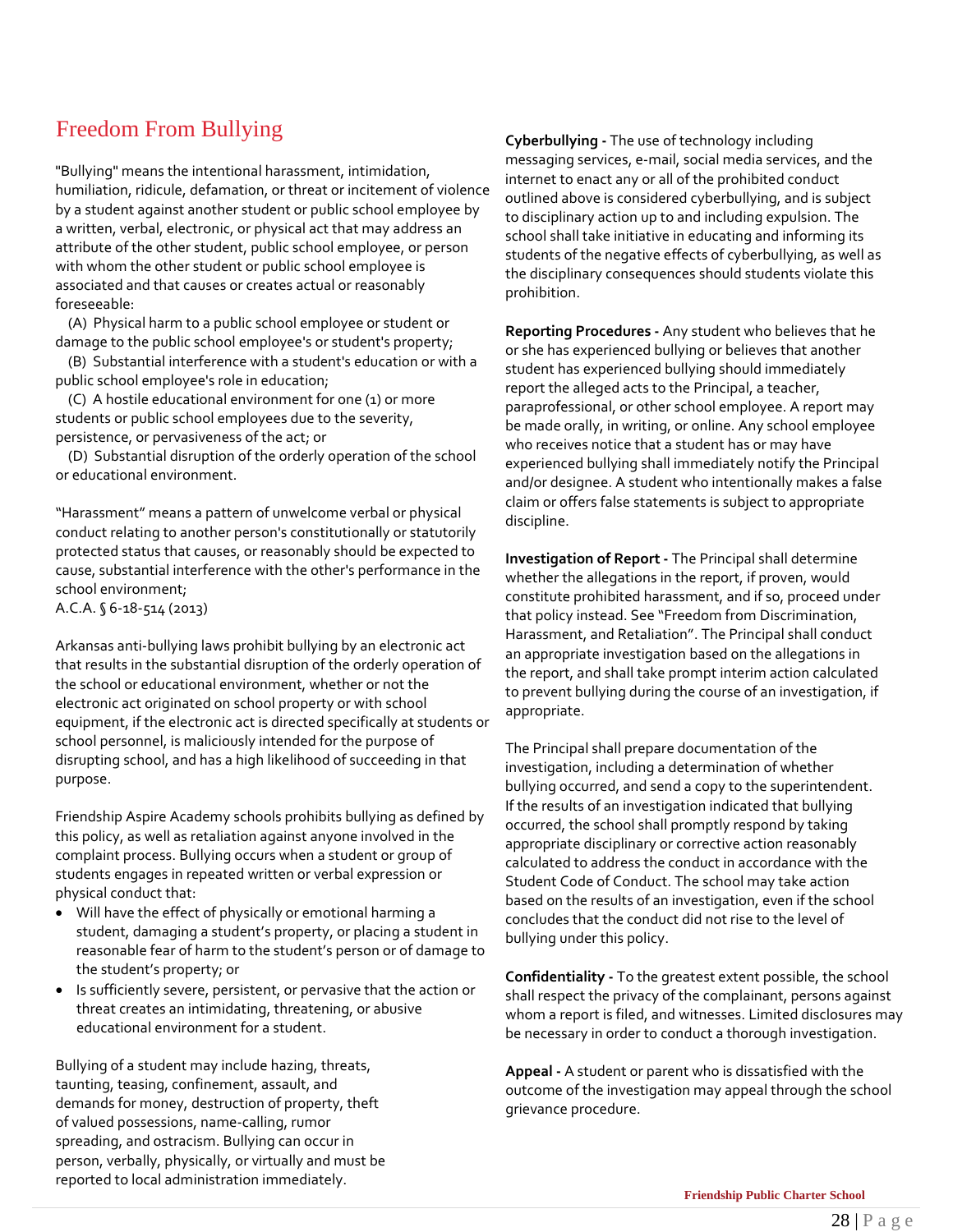## Code of Conduct Definitions

**Academic Dishonesty** – Using or submitting information through methods not approved by teachers or administration, obtaining data that is classified, and/ or taking ownership for information or documentation that is not created by the student. This includes, but is not limited to plagiarizing, cheat sheets, unapproved materials during testing, possession of answer keys or tests and/or completing another student's assignment. Intentionally or knowingly helping or attempting to help another to commit an act of academic dishonesty.

**Assault** – Assault is a physical, unprovoked attack, which causes and/or attempts to cause personal injury to another student, staff member or anyone on school property. Failure to stop fighting after a fight has been broken up, or continuing to fight when the other person cannot or will not defend him/herself, will also be considered assault.

**Bullying** – Friendship Aspire Academy defines bullying as any severe, pervasive, or persistent act or conduct whether physical, electronic, or verbal that:

- 1. May be based on a youth's actual or perceived race, color, ethnicity, religion, national origin, sex, age, marital status, personal appearance, sexual orientation, gender identity or expression, intellectual ability, familial status, family responsibilities, matriculation, political affiliation, genetic information, disability, source of income, status as a victim of an intrafamily offense, place of residence or business, or any other distinguishing characteristic, or on a youth's association with a person, or group with any person, with one or more of the actual or perceived foregoing characteristics; and
- 2. Can reasonably be predicted to:
	- a. a. Place the youth in reasonable fear of physical harm to their person or property;
	- b. Cause a substantial detrimental effect on the youth's physical or mental health;
	- c. Substantially interfere with the youth's academic performance or attendance; or
	- d. Substantially interfere with the youth's ability to participate in or benefit from the services, activities or privileges provided by an agency, educational institution or grantee.

For the investigative process, please refer to the Friendship Aspire Academy Bullying Policy.

**Disorderly Conduct** – Disorderly conduct includes, but is not limited to: yelling, running, pushing, shoving or engaging in horseplay. Excessive verbal abuse or physical interaction that results in disruption is also considered disorderly conduct.

**Expulsion** – Permanent dismissal of a student from the school program. If an expulsion is approved, it is the responsibility of the parent/guardian to place the student in another school. The special education team will assist a parent of a student with special needs to ensure the student is enrolled at another school.

### **Fabrication/Forgery/Alteration/Destruction**

Intentional or unauthorized creation, alteration, falsification, destruction or invention of any official document including but not limited to 911 phone calls, issuing a bomb threat, setting off a fire alarm, etc.

**Gambling** – Gambling is the participation in any game where money or other items have been or may be exchanged. Any spectator is deemed a promoter of gambling and therefore will be subject to disciplinary action.

**Gang-related activity** – A gang is any ongoing organization, association or group of three or more persons, whether formal or informal, having as one of its primary activities the commission of criminal acts and having a common name or common identifying signs, colors or symbols. Gang-related activity is any conduct engaged in by a student 1) on behalf of a gang, 2) to perpetuate the existence of any identified gang, or 3) to promote the common purpose and design of any identified gang.

**Group Fighting** – An altercation between more than two (2) participants involved in a physical confrontation.

**Harassment** – Words and/or actions directed toward an individual or group of individuals to intimidate, degrade, and/or fail to respect another person's dignity. Harassment includes, but is not limited to, references made to a person or group based upon age, sex, race, religion or ethnic origin. Verbal comments, sexual name- calling, gestures, jokes, slurs or spreading sexual rumors directed toward an individual or group is also considered harassment. Sexual harassment is unwelcome sexual advances, requests for sexual favors, or other unwelcome verbal or physical contact of a sexual nature.

**Incendiary** – A bomb or combination of chemicals used to start a fire (i.e., matches lighters, explosives, etc.)

**Possession** – Having the item(s) on one's personal property; or under one's control by placement of and knowledge of the location of the item(s) on school property or willing to transfer or accept any prohibited object/item to/from any other person who possesses or brings the item on school grounds.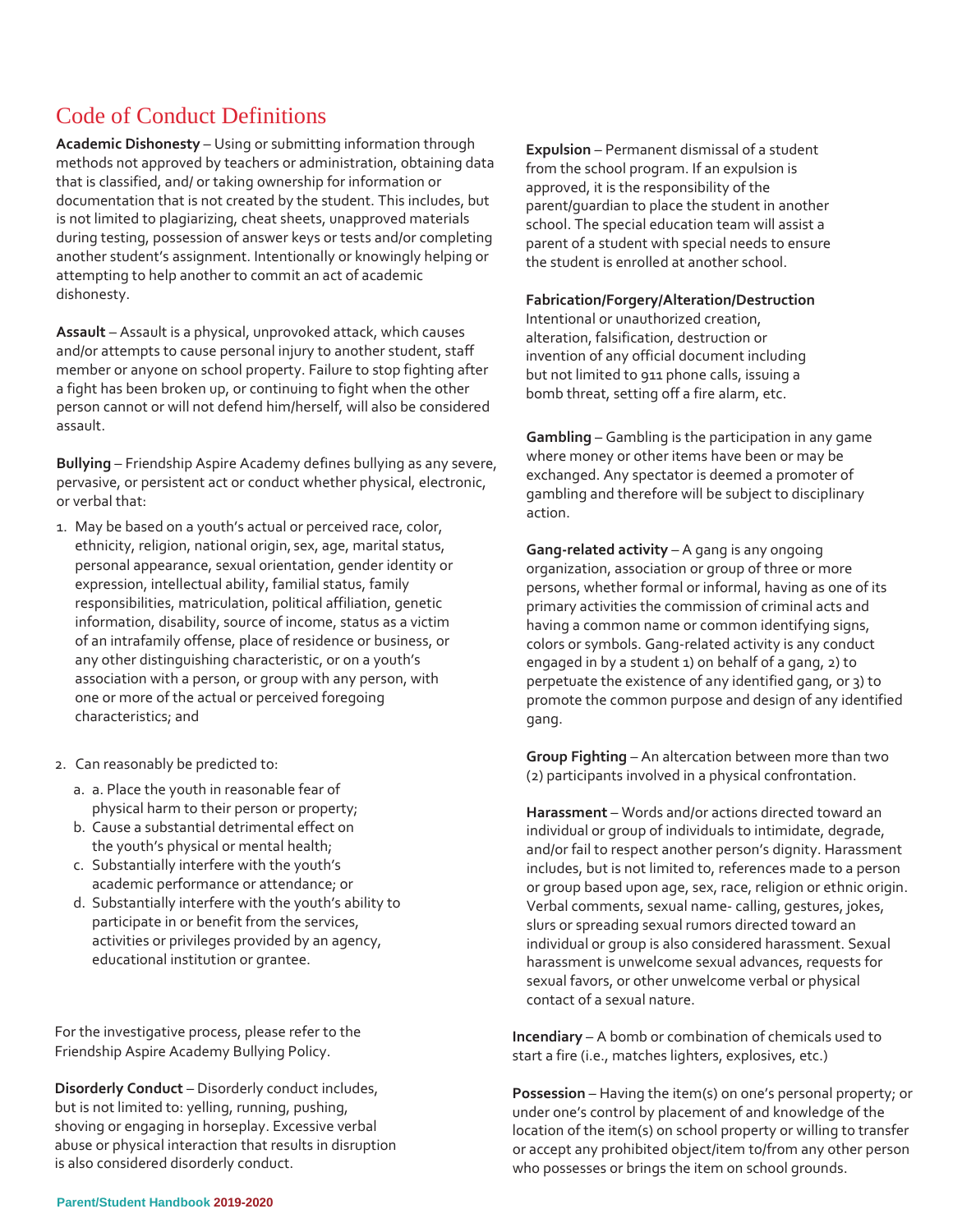**Sexual Assault** – Any unwanted sexual contact or attention achieved by force, threats, bribes, manipulation, pressure, tricks and/or violence.

**Sexual Acts** – Inappropriate touching or feeling.

**Sexual Contact** – engagement in consensual sexual activity including sexting.

**Suspension** – Temporary dismissal of a student from the regular school program and school-sponsored events

for the allotted time assigned by a school administrator. Suspensions can range from 1 to 45 school days, depending on the seriousness of the violation. Students are expected to complete work packets while they serve their suspension. Special Education students will

receive appropriate services required under the law. After a suspension, parents/guardians are responsible for scheduling a conference with a Friendship administrator on or before the day the student returns from suspension.

**Theft** – Acceptance, possession, sale, purchase, transfer and/or taking of property belonging to another person without his/her consent and knowledge.

**Threatening an individual** – Verbal or physical acts and/ or written statements regarding harm to an individual's life, physical or emotional well-being and/or personal property. Additionally, obtaining or attempting to obtain any item or money by intimidation, force, fraud or illegal use of authority is considered extortion. These actions include but are not limited to arguing, balling up fist, writing notes, extortion, displaying a weapon or posturing.

**Trespassing** – Trespassing is unauthorized presence on school property or at a school event, including those off school grounds. It also includes a student entering any area without authorization to do so. If suspended or expelled from school, a student is not allowed on any

school district property or allowed to participate in school sponsored extra-curricular activities on campus or off- site.

**Vandalism, Destruction of property** – Willful or malicious destruction, defacement or damage to school and/or personal property.

**Weapon** – A weapon, device, instrument, material or substance, animate or inanimate that is used for, or is readily capable of, causing death or serious bodily injury, except that such item does NOT include a pocket knife with a blade of less than 2 ½ inches in length.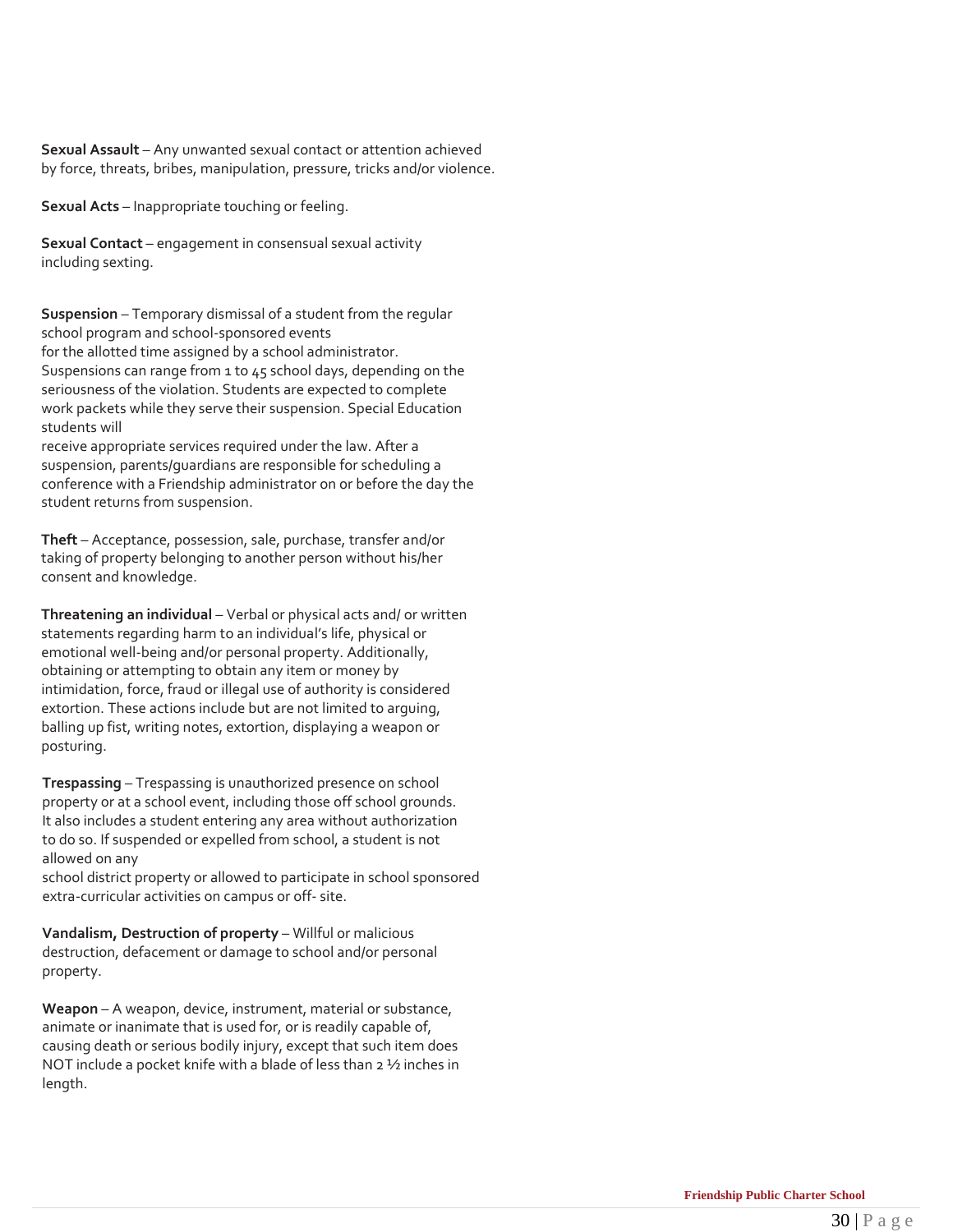## Procedures for Suspension and Expulsion

- 1. All notices regarding disciplinary action will be provided to the parent in writing on the date the school makes a decision to suspend the student and must be signed by a school administrator or designee.
- 2. Students who have been given an out-of-school suspension or expulsion, may not leave school grounds during school hours unless accompanied by a parent/guardian or parent/ guardian designee.
- 3. Short-Term Suspensions: The school administrator or designee may suspend a student for periods of shortterm suspensions for no more than nine (9) cumulative days in a school year.
- 4. Long-term Suspensions of 10 days or more and/or Expulsion: The school administrator or designee may only recommend:
	- a. Long-term suspension of 10 days or more and /or
	- b. Expulsion
- 5. All recommendations for 6-9 day suspensions or expulsions will be reviewed by the FAA School Board of Trustees for a final decision. Note: The Board of Trustees' Discipline Committee does, in the event of disagreement between the Community Office and the school administrator, render the finaldiscipline determination.
- 6. In calculating days of suspension, days served will not include days when school is not in session for students, including but not limited to school closure days, school holidays, spring break and summer break, unless the student is required to attend summer school or extended year services. For example, if the student is suspended on the day before spring break, the days during spring break will not count as days the student served on suspension.
- 7. Once a student is suspended, a student homework packet must be available for a parent to retrieve within one business day.
- 8. For students with IEPs, 504 Plans and students who are in the process of being evaluated for special education who are suspended for more than 10 days in a school year, a multi-disciplinary team will review all relevant educational records contained in the student's file or in possession of the school to determine whether the student's violation of school rules was a manifestation of the student's disability.
- a. If it is determined that the student's behavior was a manifestation of the student's disability, the student will be returned to his/her educational placement.
- b. If it is determined that the student's behavior was not a manifestation of his/her disability, the student's file will be reviewed to determine disciplinary action in accordance with the policies contained in this section.

## Procedures for Appeal

- 1. Upon notification of disciplinary action, a parent/ guardian/student shall have 48 hours to contact the school administrator to request a meeting.
- 2. During the meeting, the school administrator, the student/ parent/guardian shall have the right to review the summary of the incident, present witnesses and evidence on their behalf, cross examine witnesses presented by the school and to request that the school administrator reconsider the disciplinary action.
- 3. In the event that the administrator is unwilling to reconsider the proposed disciplinary action, the student/parent/guardian has the right to appeal any suspension of 10 days or more as well as a recommendation for expulsion by contacting the Arkansas Superintendent within 24 hours of the meeting with the school administrator.
- 4. The student / parent/guardian/ can submit letters from witnesses, character letters, a statement from the student and any other information relevant to the case in writing within 48 hours of contacting the Arkansas Superintendent. The Arkansas Superintendent may also elect to speak with the parent and student regarding the incident.
- 5. The student/parent/guardian may also request as part of their appeal to have a hearing before the representatives or designees of the School Board. The representatives or designees of the Board who will hear the appeal will consist of at a minimum two (2) administrators at the manager level or above.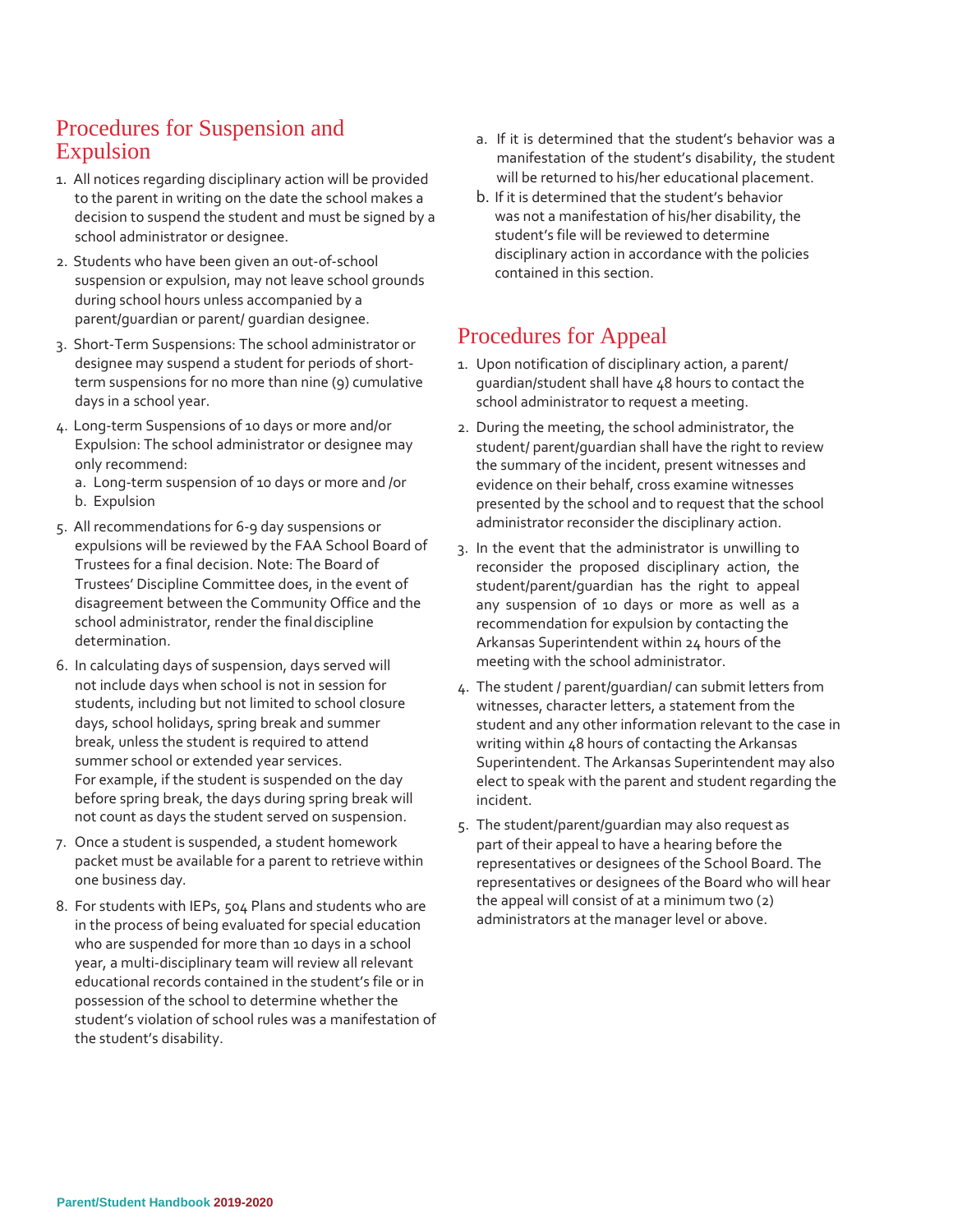## Review and Determinations

- 1. All recommendations for suspensions of 10 days or more and expulsion will be reviewed by the School Board for final determination, regardless of the parent/guardian/student request for appeal. FERPA authorizes disclosure without prior consent to officials and teachers within the school or agency who have a legitimate educational interest and other K-12 schools or school systems to which the student seeks or intends to enroll or is already enrolled as well as post-secondary institutions to which the student seeks to enroll. In the above instances, the student's educational records can be disclosed without prior consent if the person or agency to which the records are being disclosed has a legitimate educational interest.
- 2. In the case of an appeal, additional information submitted by the parent/guardian/student within the 48-hour timeframe, as well as any information obtained from a hearing, if one is requested, will also be considered.
- 3. Determinations made the Arkansas Superintendent or designees of the School Board shall be final and will be communicated to the parent/ guardian/student and school administration in writing.

**Alternative Programs**: A student may be assigned to or offered the opportunity to participate in alternative programs available if, in the opinion of school officials, such assignment would benefit the student. A student with a disability should be referred to the IEP team to determine appropriate services and placement.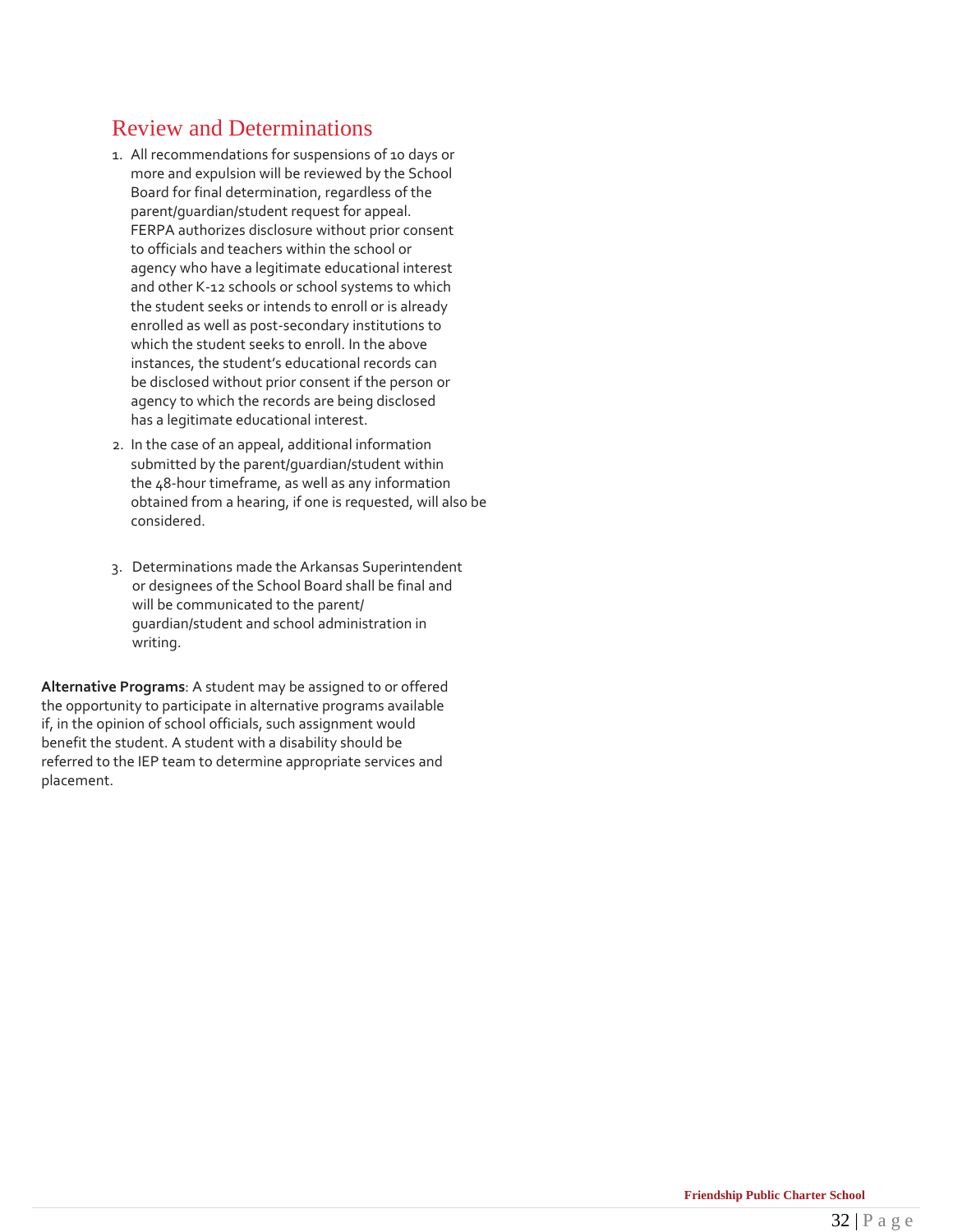## **Friendship Aspire Academy Student Services and Resources**

## What resources are available

## to students?

We are here to prepare our students to be successful in life. We believe that each student will be successful if s/ he takes full advantage of the range of programs offered at Friendship Aspire Academy.

## Education of Homeless Children and Youth Program

## Educational Rights Public Notice

The mission of the Education of Homeless Children and Youth Program is to ensure free, appropriate, public educational opportunities for homeless children and youths; to provide technical assistance to schools, shelters and the community; and to heighten awareness of homeless issues. Homeless children and youth should have equal access to the same educational opportunities and services as non-homeless children and youth. In addition, homeless children and youth should have the opportunity to meet the same challenging academic achievement standards to which all students are held pursuant to the McKinney-Vento Homeless Assistance Act federal law.

### **1.What is the definition of homeless children and youths?**

The term "homeless child and youth" means:

- Children and youth who lack a fixed, regular, and adequate nighttime residence; and includes children and youth who are sharing the housing of other persons due to loss of housing, economic hardship, or a similar reason; are living in motels, hotels, trailer parks, or camping grounds due to lack of alternative adequate accommodations; are living in emergency or transitional shelter; are abandoned in hospitals; or are awaiting foster care placement;
- Children and youth who have a primary nighttime residence that is a private or public place not designed for, or ordinarily used as, a regular sleeping accommodation for human beings;
- Children and youth who are living in cars, parks, public spaces, abandoned building, substandard housing, bus or train stations, or similar settings;
- Migratory children who qualify as homeless because they are living in circumstances described above; and
- Unaccompanied youth, including youth who are not in the physical custody of a parent or guardian, who qualify as homeless because they live in circumstances described above.

### **2. Can a homeless child enroll in school?**

Yes. The child may continue enrollment in the school of origin for the duration of homelessness. The school is the one the child attended prior to becoming homeless or the school in which the child was last enrolled. The child may also enroll in the school for the attendance area where he or she is living temporarily. If a dispute arises over school selection or enrollment, the school must immediately enroll the homeless student in the school, pending resolution of the dispute. If the local school cannot resolve the dispute, the school must follow the Dispute Resolution Process, not to exceed fifteen (15) days. The local school must provide the parent, guardian or unaccompanied youth with a written statement of the school placement decision and the appeal rights.

### **3. Whom should be contacted if a dispute arises regarding enrolling a homeless child or youth in school or if other assistance is needed?**

If a homeless child or youth is experiencing difficulty in enrolling in school, please contact their school's homeless liaison or the office of the superintendent.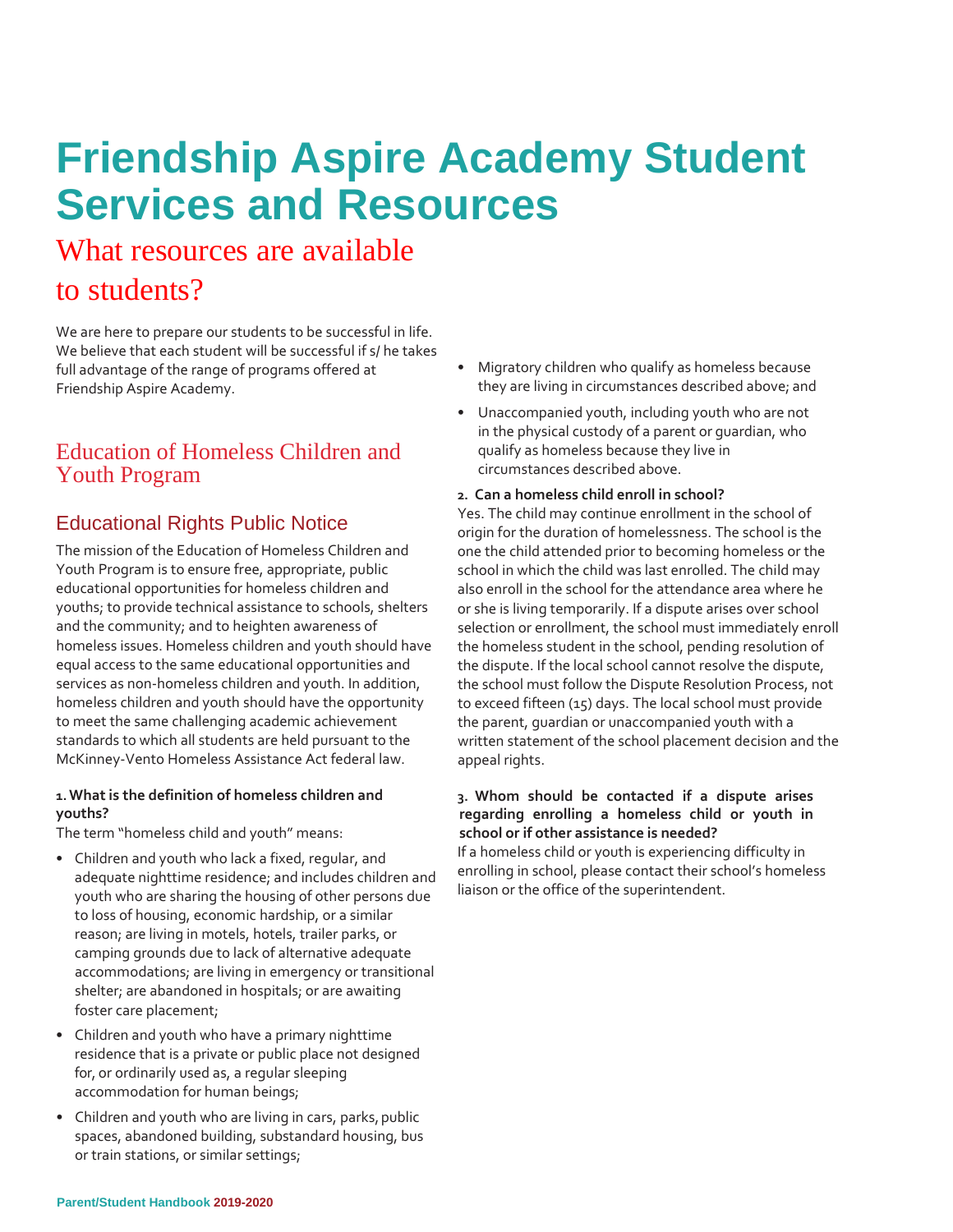## Extended Learning Programs, Tutoring and Extra-Curricular Activities

Before School and After School:

- Enrichment and before & after school activities let you explore a world of interests. Singing in the choir, playing in a music ensemble or jazz band and joining the Girl Scouts and Boy Scouts are but a few of the many examples.
- Friendship Aspire Academy will have partnerships with a multitude of prestigious area organizations.
- Student clubs and associations let you engage in science, drama and art.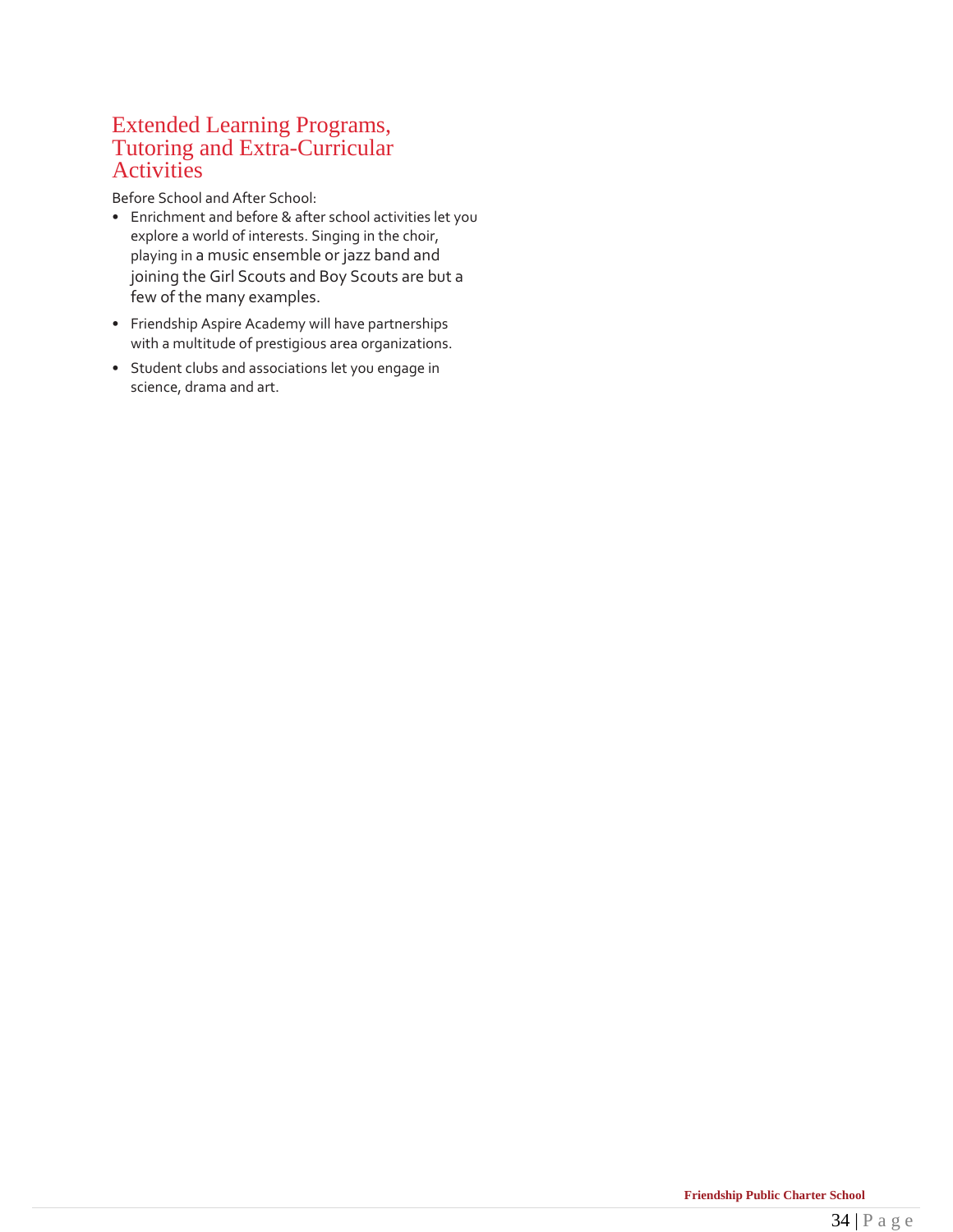## Is before-school and/or after- school care available through Friendship Aspire Academy?

Friendship CARES is an extended learning program and the official before- and after-school care program of Friendship Aspire Academy. The program serves students in grades K through 1. While attending this program, students receive tutoring as well as other enrichment and developmental activities. For additional information, please contact the school office.

## Special Education Services

The Individual Disabilities Education Improvement Act (IDEIA) is a Federal law, the purpose of which is to "ensure that all children with disabilities have available to them

a Free Appropriate Public Education that emphasizes special education and related services designed to meet their unique needs and prepare them for further education, employment, and independent living."

Friendship Aspire Academy does not discriminate against students with disabilities and enrolls and serves all students regardless of the type or severity of disability including but not limited to students with learning disabilities, emotional disabilities, intellectual disabilities, developmental delays, autism, students who are blind, visually impaired, deaf or hard of hearing. Friendship Aspire Academy believes all students can learn with appropriate educational services.

Friendship Aspire Academy prides itself in providing multiple student supports, including but not limited to specialized instruction from qualified special education teachers and related services including but not limited to the area of counseling, behavioral supports, speech, occupational therapy and physical therapy. Friendship Aspire Academy offers a continuum of settings and placements for students with special needs. The goal and mandate of federal law (IDEIA) is to educate students in the least restrictive environment that meets their academic and social emotional needs. Friendship Aspire Academy educates students with special needs in the least restrictive environment (LRE).

LRE is an inclusion setting where students with special needs are provided instruction that meets their individual needs in the general education classroom. The student remains with his/her general education peers, but receives the necessary supports and accommodations from the special and general education teachers to be successful.

**Parent/Student Handbook 2019-2020** If a student needs more support than can be provided in an inclusion setting, based on academic and/or social difficulty in the general education classroom, additional classroom environments may be considered. For example, the students may show more success after receiving instruction in a pull-out setting, resource classroom or self-contained classroom. The determination of the LRE is made by a multi-disciplinary team that includes school staff and the parent. After the decision is

made, the special education staff regularly review each student's level of service and monitor his/her progress to ensure that the services and setting are appropriate.

You as a parent or legal guardian can request that your child be evaluated. Procedures for making referrals, conducting evaluations, communicating with families, writing and reviewing Individualized Education Plans (IEPs), maintaining student records and reporting student progress are managed at each school by the Special Education Coordinator (SEC). If your child is found eligible for special education and related services, the Arkansas State Regulations mandate that all persons who are residents are entitled to receive those services from birth through age twenty- two.

The cornerstone of IDEIA is the requirement that parents be active participants in determining the services that will appropriately address the special education needs of their children. An effective partnership between parents and educators is necessary and requires that all people involved be fully informed about student's special education needs and collaborate together to address the needs. Sometimes collaboration will include exploration of additional home and community-based supports that can be provided outside of the school day to assist the student. Opportunities to explore options, alternative or additional, outside the learning environment are important to the overall success of the student. Friendship Aspire Academy is committed to partnering with parents to foster a positive educational experience for their child.

### What Is an IEP?

If your child is found eligible for special education services, an Individualized Education Plan (IEP) will be developed with your participation and input. The IEP is a written plan of the specialized instruction and related services specifically designed and necessary to meet the unique educational needs of your child. The IEP states the classroom supports, services and resources that FAAPB will provide to each student with a disability. It contains measurable goals in academic and/or social- emotional areas based on the student's present level of educational performance. In addition, the IEP states the setting where the services will be delivered and describes the amount of specialized instruction, related services and supports necessary for the student to make progress on the goals.

The primary contact person for special education services is the School Principal or Special Education Coordinator at your campus.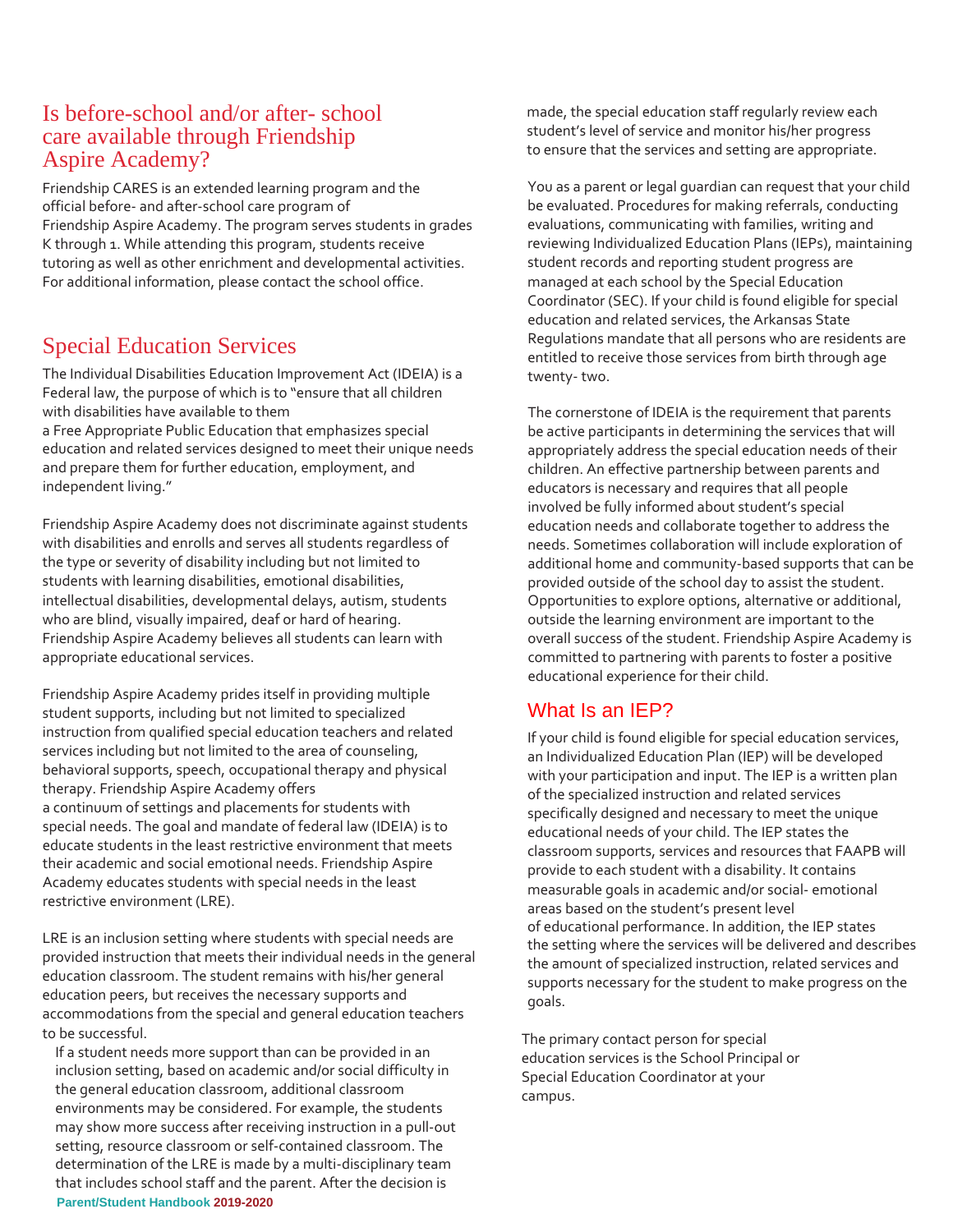## Notice of Nondiscrimination

Friendship Aspire Academy does not discriminate on the basis of race, color, national origin, sex, disability or age in its programs and activities and provides equal access to the Boy Scouts and other designated youth groups. The following person has been designated to handle inquiries regarding the non-discrimination policies.

It shall be an unlawful discriminatory practice to do any of the following acts, wholly or partially for a discriminatory reason based upon the actual or perceived: race, color, religion, national origin, sex, age, marital status, personal appearance, sexual orientation, gender identity or expression, family responsibilities, genetic information, disability, matriculation, or political affiliation of any individual.

### Grievance Policy and Procedure for Parents/Guardians and Students

The procedures outlined below establish how complaints regarding discrimination or harassment will be investigated and resolved. These grievance procedures are intended to provide for a prompt and equitable resolution of complaints. Procedures related to employees are addressed in the Friendship Aspire Academy staff handbook.

**Who May file**: Any person, including a student, parent or visitor, who believes they have been discriminated against or been the subject of harassment based on race, color, national origin, sex, age, or disability, in admission or access to, or treatment in, Friendship Aspire Academy's programs and activities may make an informal or formal complaint.

**Informal Complaint**: Friendship Aspire Academy recognizes that most if not all disputes are capable of being resolved amicably when there is communication between the person who believes they have been discriminated against or the subject of harassment and the school's administration. Friendship Aspire Academy encourages but does not require that any person who has a grievance speaks directly with the school Principal in an effort to resolve the concern(s).

### **FORMAL COMPLAINT:**

### **Step 1 Initiation**

A written notice must be completed and signed by the grievant and submitted to the Principal at the particular campus within ninety (90) calendar days of the alleged discrimination or harassment. A complaint form may also be obtained from the school's front office. The written notice must identify the subject of the complaint, the time frame/date(s) of the occurrence and the resolution or relief sought. The written notice should be signed and dated.

### **Step 2 Investigation**

The Principal or his/her designee will promptly conduct a thorough and impartial investigation of the matters outlined in the complaint. Each investigation will consist of obtaining written evidence, interviewing witnesses and allowing parties to present evidence. All matters relating to the investigation and/or the alleged discrimination or harassment are considered confidential and will not be disclosed to persons not involved in the investigation except as required by law.

### **Step 3 Response**

Within thirty (30) calendar days of receiving the written notice, the Principal or his/her designee will respond to the grievant in writing, summarizing the information obtained from the investigation, determine whether the grievance was substantiated and if so, propose an appropriate resolution. If the grievance was substantiated, immediate action will be taken to rectify the problem.

### **Step 4 Appeal**

If the grievant is not satisfied with the decision of the Principal he/she may appeal the decision through a signed written statement to the Arkansas Superintendent within ten (10) calendar days

of receipt of the Principal's response. In an attempt to resolve the grievance, the Arkansas Superintendent or designee shall meet with the concerned parties and their representatives within thirty (30) calendar days of the receipt of such an appeal. A copy of the Arkansas Superintendent or designee's disposition of the appeal shall be sent to each concerned party within ten (10) calendar days of this meeting.

A grievant who is not satisfied with the process or response or does not wish to utilize this process may file a complaint with the Office for Civil Rights at any time before or during the grievance procedures.

## Prohibition Against Retaliation

Friendship Aspire Academy will not tolerate or permit retaliation against a grievant who files a complaint pursuant to this policy. Immediate action will be taken against any person found to have retaliated against a grievant that has made a complaint.

## Accessing Additional Resources to Support You and Your Child

We understand that students and families may need support beyond the regular school day, and we therefore offer extended learning and referrals to programs to meet practically every need. Please check with the main office.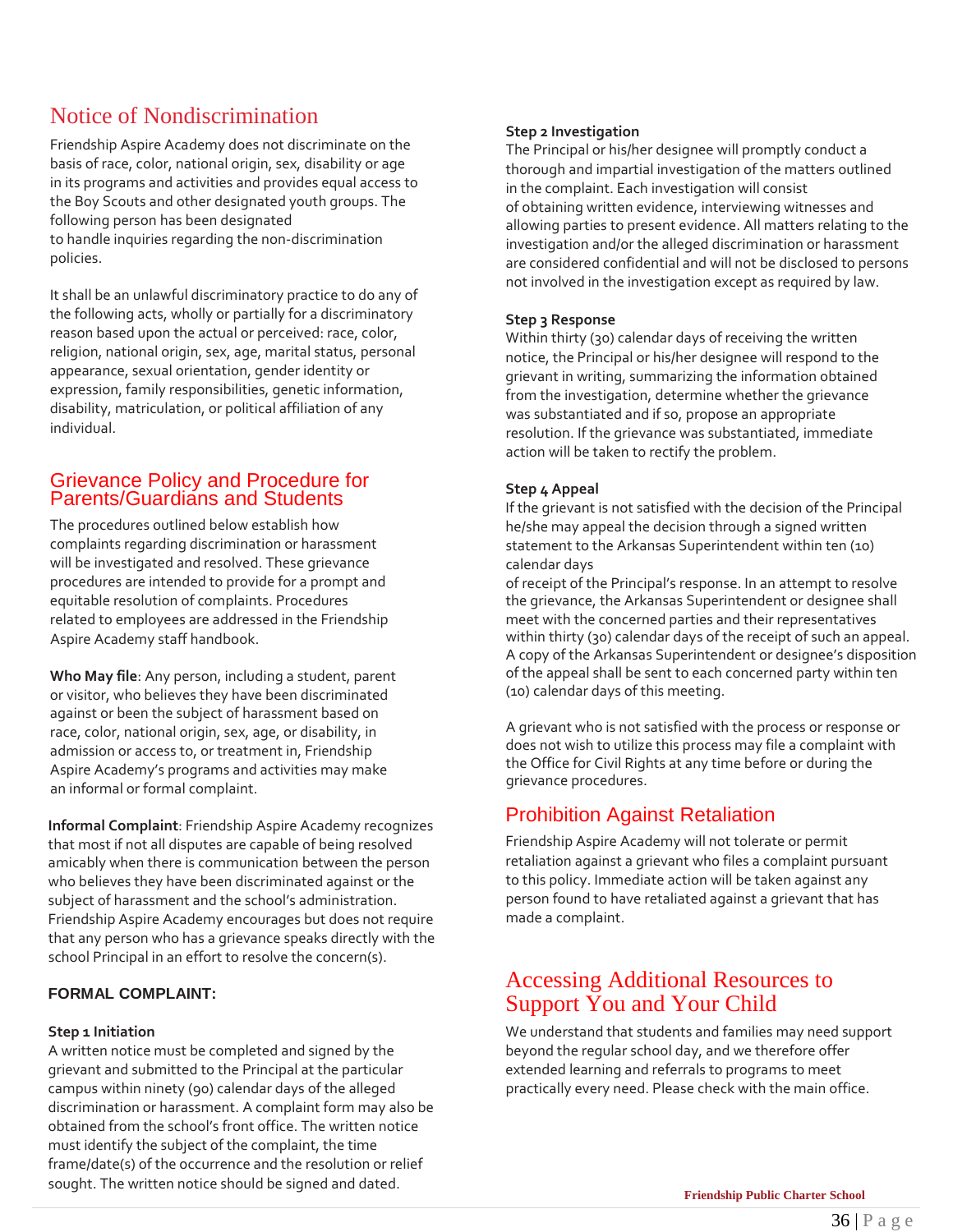## What is the Family Education Rights and Privacy Act (FERPA)?

The Family Educational Rights and Privacy Act (FERPA) affords parents and students over 18 years of age ("eligible students") certain rights with respect to the student's education records. These rights are:

- 1. The right to inspect and review the student's education records within 45 days of the day Friendship PCS receives a request for access. Parents or eligible students should submit to the school principal a written request that identifies the record(s) they wish to inspect. The school principal or other appropriate school official will make arrangements for access and notify the parent or eligible student of the time and place where the records may be inspected.
- 2. The rights to request the amendment of the student's education records that the parent or eligible student believes are inaccurate. Parents or eligible students may ask Friendship Aspire Academy to amend a record that they believe is inaccurate. They should write the school Principal, clearly identify the part of the record they want changed and specify why it is inaccurate. If Friendship Aspire Academy decides not to amend the record as requested by the parent or eligible student, the school will notify the parent or eligible student of the decision and advise them of their right to a hearing regarding the request for amendment. Additional information regarding the hearing procedures will be provided to the parent or eligible student when notified of the right to a hearing.
- 3. The right to consent to disclosures of personally identifiable information contained in the student's education records, except to the extent that FERPA authorizes disclosure without consent. FERPA authorizes disclosure without prior consent to officials and teachers within the school or agency who have a legitimate educational interest and other K-12 schools or school systems to which the student seeks or intends to enroll or is already enrolled as well as post-secondary institutions to which the student seeks to enroll. In the above instances, the student's educational records can be disclosed without prior consent based on the reason that the person or agency to which the records are being disclosed has a legitimate educational interest.
- 4. FERPA also authorizes disclosure of directory information unless the parent or student over the age of 18 notifies the school in writing that they do not wish for directory information to be disclosed without prior consent. Directory information includes:
	- A. Student Name; Mailing Address and Telephone Listing
	- B. Photograph
	- C. Date and Place of Birth

D. Participation in Officially Recognized Activities and Sports

- E. Weight and Height of Members of Athletic Teams
- F. Honors and Awards Received
- G. Major Field of Study
- H. Dates of Attendance and Enrollment Status
- I. Most recent prior school of attendance
- 5. The right to file a Complaint with the U.S. Department of Education concerning alleged violations of FERPA by contacting the Family Policy Compliance Office, U.S, Department of Education, 400 Maryland Ave. SW, Washington, DC 20202.

Parents or eligible students may instruct Friendship Aspire Academy to withhold any or all of the information identified above by completing the "Release of Student Directory Information Form," available upon request in writing within one month after the first day of the school year.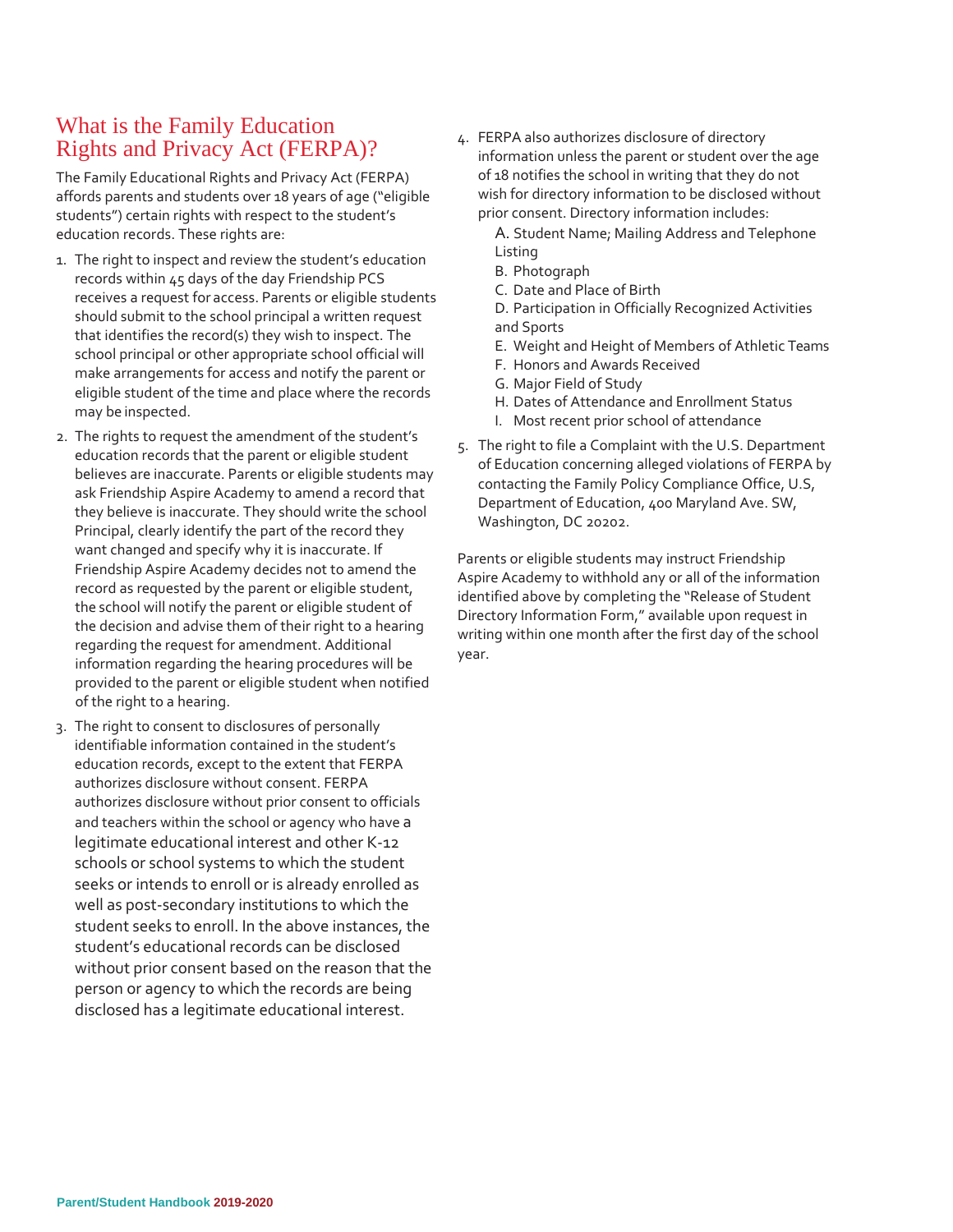## **Notes**

E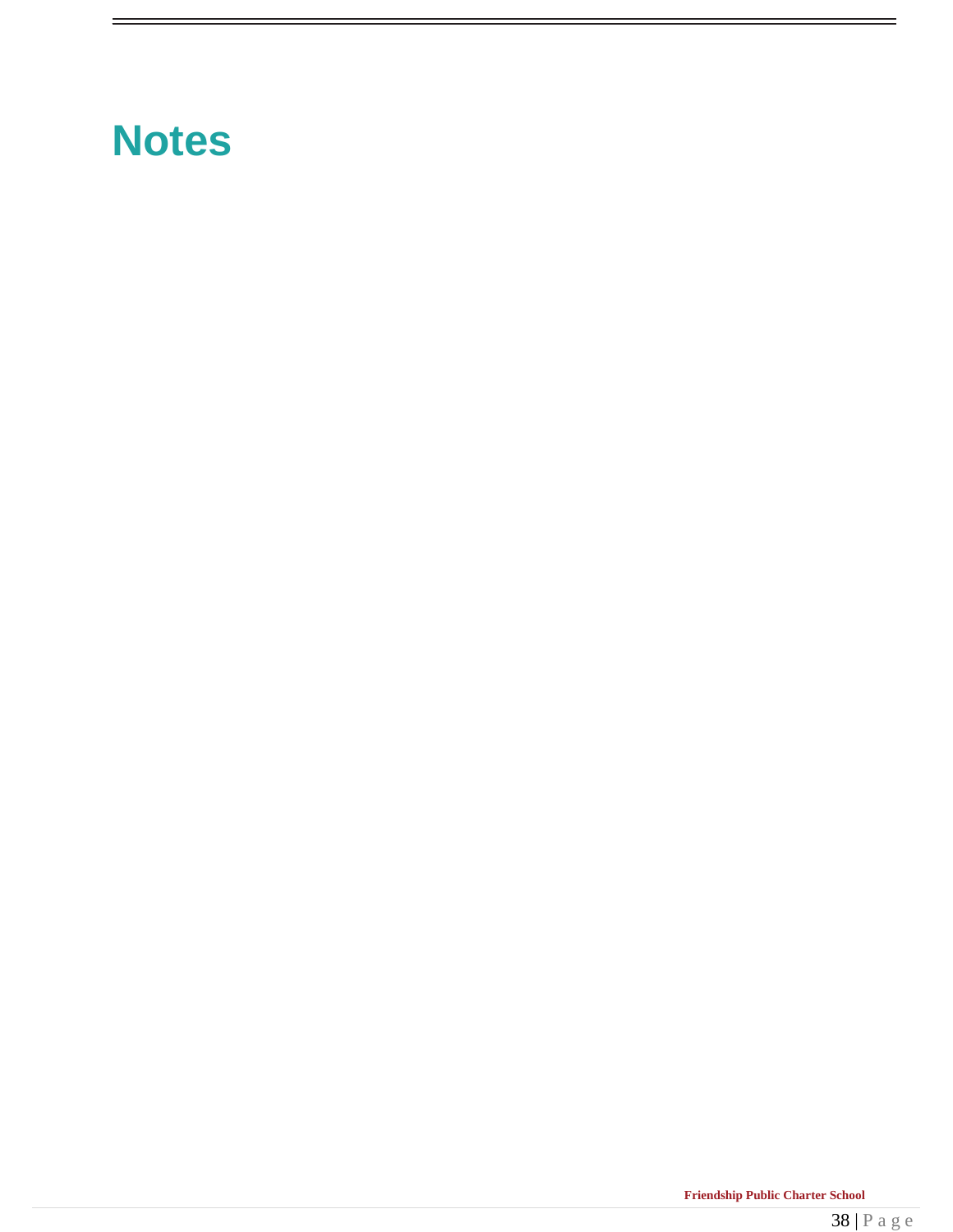## **Notes**

 $=$